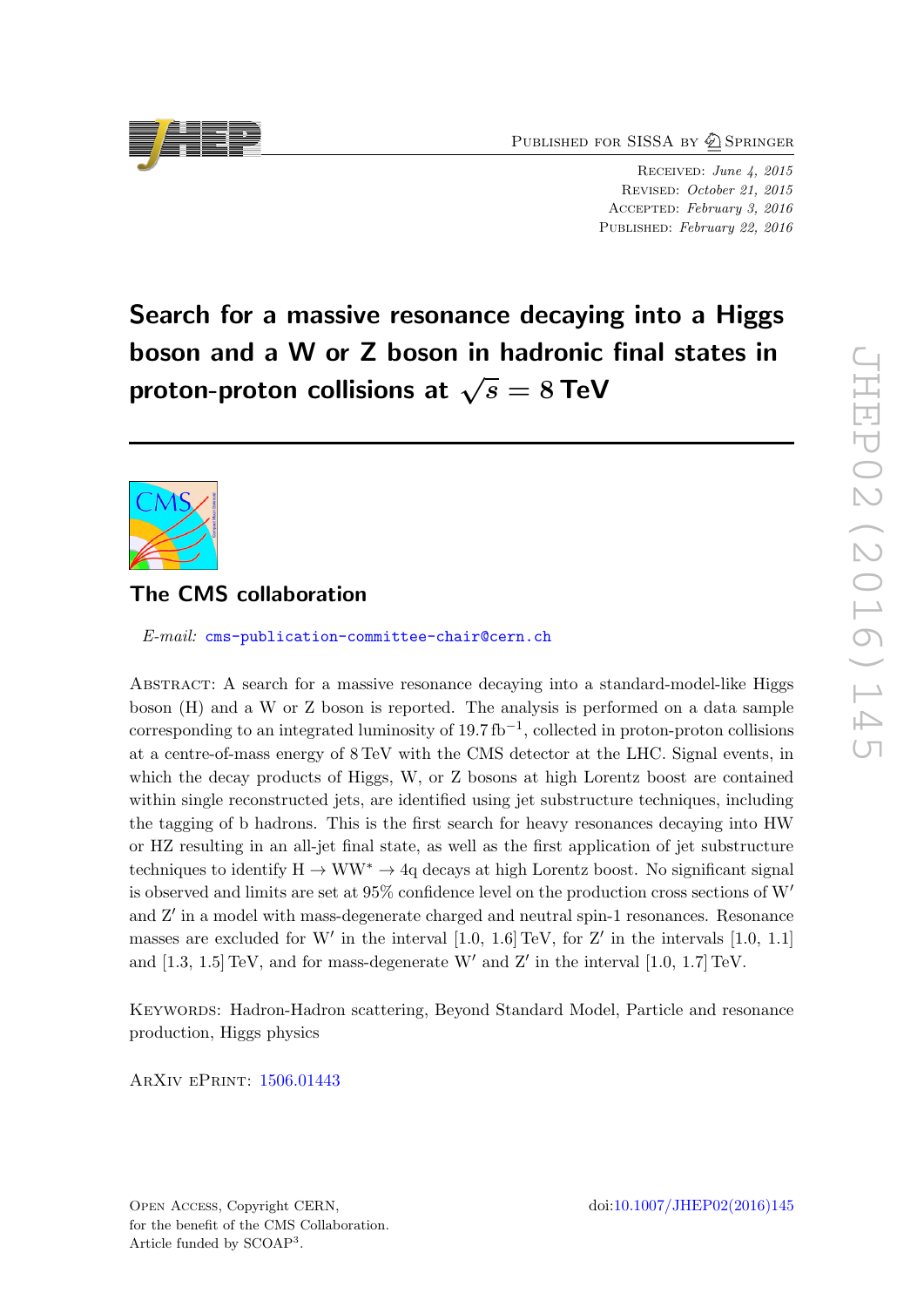### Contents

| 1 Introduction                                | $\mathbf{1}$            |
|-----------------------------------------------|-------------------------|
| 2 The CMS detector                            | $\overline{\mathbf{2}}$ |
| 3 Signal model and simulation                 | $\overline{\mathbf{2}}$ |
| 4 Event reconstruction and selection          | 3                       |
| 5 Resonance search in the dijet mass spectrum | 12                      |
| 6 Systematic uncertainties                    | 13                      |
| 7 Results                                     | 16                      |
| 8 Summary                                     | 17                      |
| The CMS collaboration                         | 24                      |

### <span id="page-1-0"></span>1 Introduction

Several theories of physics beyond the standard model (SM) predict the existence of vector resonances with masses above 1 TeV that decay into a W or Z vector boson (V) and a SM-like Higgs boson (H). Here we present a search for the production of such resonances in proton-proton (pp) collisions at a centre-of-mass energy of  $\sqrt{s} = 8$  TeV. The data sample, corresponding to an integrated luminosity of 19.7 fb<sup>-1</sup>, was collected with the CMS detector at the CERN LHC.

The composite Higgs  $[1-3]$  $[1-3]$  and little Higgs models  $[4-6]$  $[4-6]$  address the hierarchy problem and predict many new particles, including additional gauge bosons, e.g. heavy spin-1  $W'$ or  $Z'$  bosons  $(V')$ . These models can be generalized in the heavy vector triplet  $(HVT)$ framework [\[7\]](#page-20-4). Of particular interest for this search is the HVT scenario B model, where the branching fractions  $\mathcal{B}(W' \to WH)$  and  $\mathcal{B}(Z' \to ZH)$  dominate over the corresponding branching fractions to fermions, and are comparable to  $\mathcal{B}(W' \to WZ)$  and  $\mathcal{B}(Z' \to WW)$ . In this scenario, experimental constraints from searches for boson decay channels are more stringent than those from fermion decay channels. Several searches [\[8–](#page-20-5)[12\]](#page-20-6) for  $W' \rightarrow WZ$ based upon the Extended Gauge Boson (EGB) reference model [\[13\]](#page-20-7) have excluded resonance masses below 1.7 TeV. Unlike the HVT scenario B model, the EGB model has enhanced fermionic couplings and the mass limit is not directly comparable to this work. Model independent limits on the cross section for the resonant production  $\ell \nu + \text{jets}$  [\[14\]](#page-20-8) can be used to extract resonance mass limits on the processes  $W' \rightarrow WZ$  and  $Z' \rightarrow WW$  of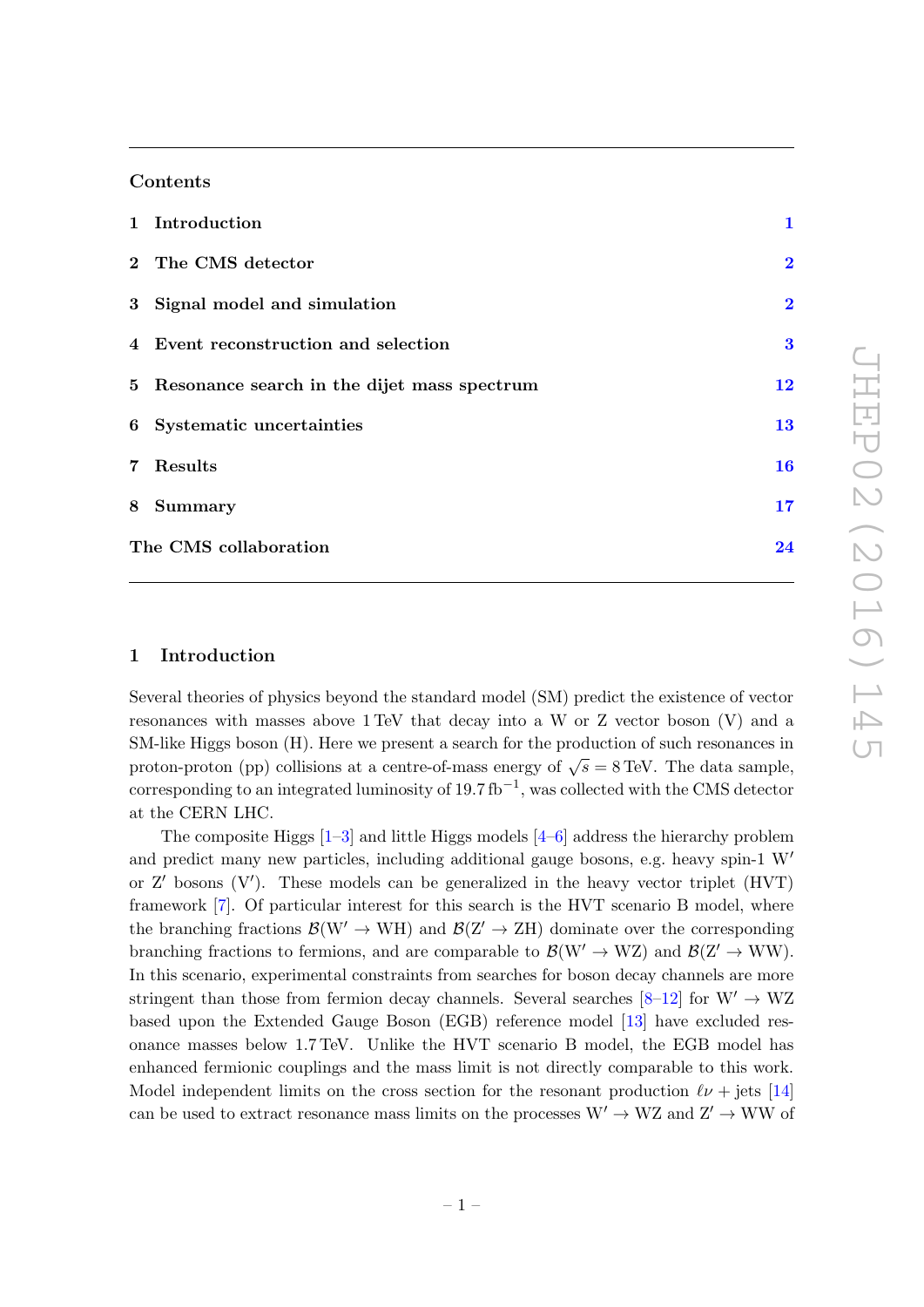1.7 TeV and 1.1 TeV, respectively. A search for  $Z' \rightarrow ZH \rightarrow q\bar{q}\tau\tau$  was reported in ref. [\[15\]](#page-20-9) and interpreted in the context of HVT scenario model B; however, no resonance mass limit could be set with the sensitivity achieved. Finally, a recent search [\[16\]](#page-20-10) combining leptonic decays of W and Z bosons, and two b-tagged jets forming a  $H \rightarrow b\overline{b}$  candidate excluded HVT model A with coupling constant  $g_V = 1$  for heavy vector boson masses below  $m_{V^{0}} < 1360 \,\text{GeV}$  and  $m_{V^{\prime\pm}} < 1470 \,\text{GeV}$ .

The signal of interest is a narrow heavy vector resonance  $V'$  decaying into VH, where the V decays to a pair of quarks and the H decays either to a pair of b quarks, or to a pair of W bosons, which further decay into quarks. The H in the HVT framework does not have properties that are identical to those of a SM Higgs boson. We make the assumption that the state observed by the LHC Collaborations [\[17,](#page-21-0) [18\]](#page-21-1) is the same as the one described by the HVT framework and that, in accord with present measurements [\[19,](#page-21-2) [20\]](#page-21-3), its properties are similar to those of a SM Higgs boson.

In the decay of massive  $V'$  bosons produced in the pp collisions at the LHC, the momenta of the daughter V and H are large enough  $(>200 \text{ GeV})$  that their hadronic decay products are reconstructed as single jets [\[21\]](#page-21-4). Because this results in a dijet topology, traditional analysis techniques relying on resolved jets are no longer applicable. The signal is characterized by a peak in the dijet invariant mass  $(m_{ii})$  distribution over a continuous background from mainly QCD multijet events. The sensitivity to b-quark jets from H decays is enhanced through subjet or jet b tagging [\[22\]](#page-21-5). Jets from  $W/Z \to \overline{q}q'$ ,  $H \to b\overline{b}$ , and  $H \to WW^* \to 4q$  decays are identified with jet substructure techniques [\[23,](#page-21-6) [24\]](#page-21-7).

This is the first search for heavy resonances decaying via VH into all-jet final states and it incorporates the first application of jet substructure techniques to identify H  $\rightarrow$  $WW^* \rightarrow 4q$  at a high Lorentz boost.

### <span id="page-2-0"></span>2 The CMS detector

The central feature of the CMS apparatus is a superconducting solenoid of 6 m internal diameter, providing a magnetic field of 3.8 T. Within the field volume are a silicon pixel and strip tracker, a lead tungstate crystal electromagnetic calorimeter, and a brass and scintillator hadron calorimeter, each composed of a barrel and two endcap sections. Muons are measured in gas-ionization detectors embedded in the steel flux-return yoke outside the solenoid. Extensive forward calorimetry complements the coverage provided by the barrel and endcap detectors. A more detailed description of the CMS detector, together with a definition of the coordinate system used and the relevant kinematic variables, can be found in ref. [\[25\]](#page-21-8).

### <span id="page-2-1"></span>3 Signal model and simulation

In the HVT framework, the production cross sections of  $W'$  and  $Z'$  bosons and their decay branching fractions depend on three parameters in addition to the resonance masses: the strength of couplings to quarks  $(c_q)$ , to the H  $(c_H)$ , and on their self-coupling  $(g_V)$ . In the HVT model B, where  $g_V = 3$  and  $c_q = -c_H = 1$ , W' and Z' preferentially couple to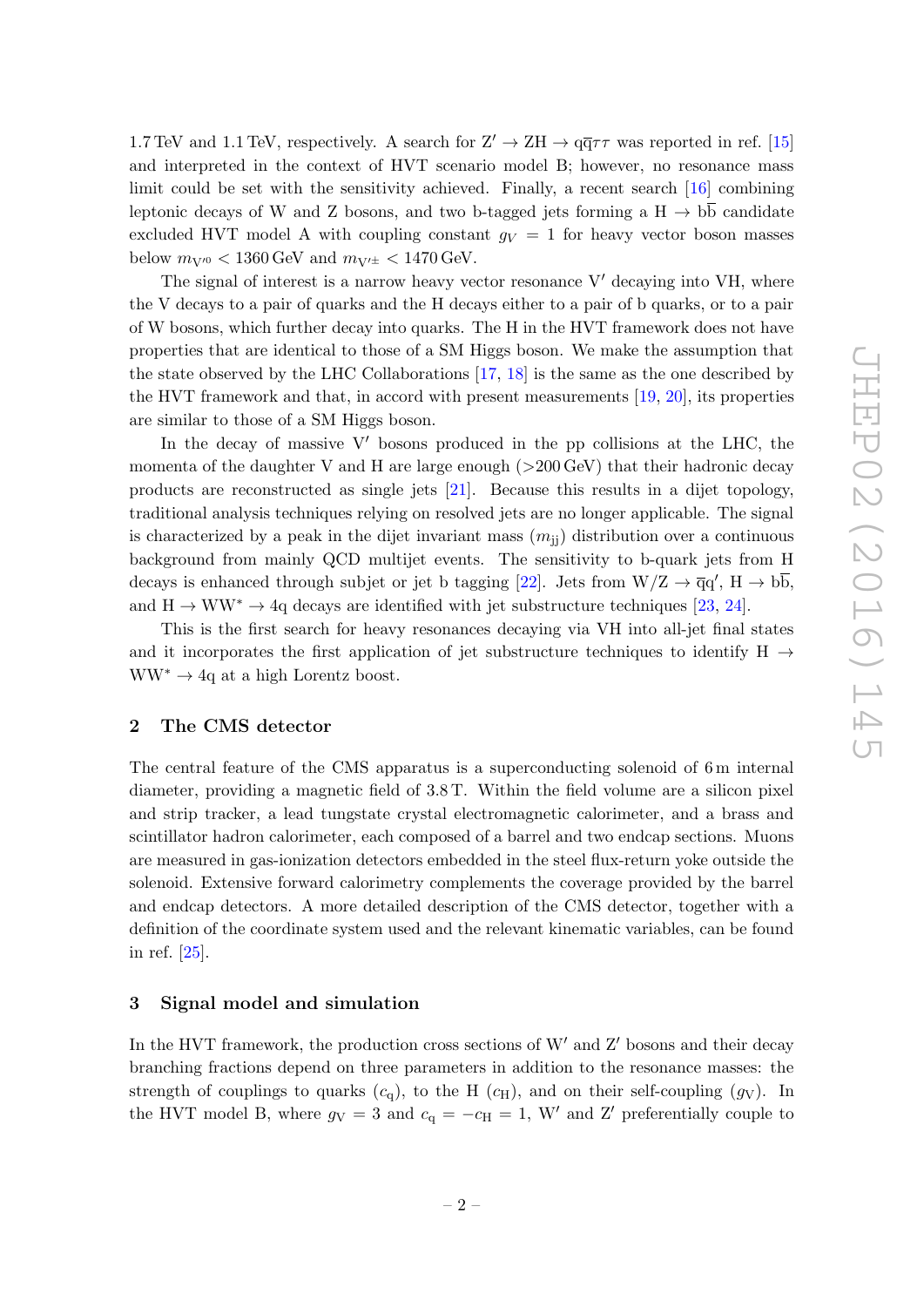bosons  $(W/Z/H)$ , giving rise to diboson final states. This feature reproduces the properties of the W' and  $Z'$  bosons predicted by the minimal composite Higgs model. In this case, the production cross sections for Z', W'<sup>-</sup>, and W'<sup>+</sup> are respectively 165, 87, and 248 fb for a signal of resonance mass  $m_{V'} = 1 \text{ TeV}$ . Their branching fractions to VH and decay width are respectively 51.7%, 50.8%, 50.8% and 35.0, 34.9, 34.9 GeV. The resonances are assumed to be narrow, i.e., with natural widths smaller than the experimental resolution in  $m_{ii}$  for masses considered in this analysis.

We consider the  $W'$  and  $Z'$  resonances separately, and report limits for each candidate individually to permit the reinterpretation of our results in different scenarios with different numbers of spin-1 resonances.

Signal events are simulated using the MADGRAPH  $5.1.5.11$  [\[26\]](#page-21-9) Monte Carlo event generator to generate partons that are then showered with PYTHIA  $6.426$  [\[27\]](#page-21-10) to produce final state particles. These events are then processed through a  $GEANT4$  [\[28\]](#page-21-11) based simulation of the CMS detector. The MadGraph input parameters are provided in ref. [\[29\]](#page-21-12) and the H mass is assumed to be  $125 \,\text{GeV}$ . Samples showered with HERWIG++ 2.5.0 [\[30\]](#page-21-13) are used to evaluate the systematic uncertainty associated with the hadronization. Tune  $Z2^*$  [\[31\]](#page-21-14) is used in PYTHIA, while the version 23 tune  $[30]$  is used in HERWIG++. The CTEQ6L1  $[32]$ parton distribution functions (PDF) are used for MADGRAPH, PYTHIA and HERWIG++. Signal events are generated from resonance mass 1.0 to 2.6 TeV in steps of 0.1 TeV. Signals with resonance masses between the generated values are interpolated.

The distribution of the background is modelled from the data. However, simulated samples of multijet and  $t\bar{t}$  events, generated using MADGRAPH 5v1.3.30 [\[26\]](#page-21-9) and POWHEG 1.0 [\[33–](#page-21-16)[35\]](#page-22-0), respectively, and interfaced to pythia for parton showering and hadronization, serve to provide guidance and cross-checks.

### <span id="page-3-0"></span>4 Event reconstruction and selection

The event selection, in the online trigger as well as offline, utilizes a global event description by combining information from the individual subdetectors. Online, events are selected by at least one of two specific triggers: one based on the scalar sum of the transverse momenta  $p_{\rm T}$  of the jets  $(H_{\rm T})$ , which requires  $H_{\rm T} > 650$  GeV; the other on the invariant mass of the two jets with highest  $p_T$ , which requires  $m_{ii} > 750 \,\text{GeV}$ .

The offline reconstruction is described below.

Events must have at least one primary vertex reconstructed with  $|z| < 24$  cm. The primary vertex used in the event reconstruction is the one with the largest summed  $p_T^2$  of associated tracks. Individual particle candidates are reconstructed and identified using the particle-flow algorithm [\[36,](#page-22-1) [37\]](#page-22-2), and divided into five categories: muons, electrons, photons (including those that convert into  $e^+e^-$  pairs), charged hadrons, and neutral hadrons. Charged particle candidates associated with a primary vertex different from the one considered for the event reconstruction are discarded, which reduces contamination from additional pp interactions in the same bunch crossings (pileup).

Jets are clustered from the remaining particle flow candidates, except those identified as isolated muons, using the Cambridge-Aachen (CA) [\[38,](#page-22-3) [39\]](#page-22-4) jet clustering algorithm as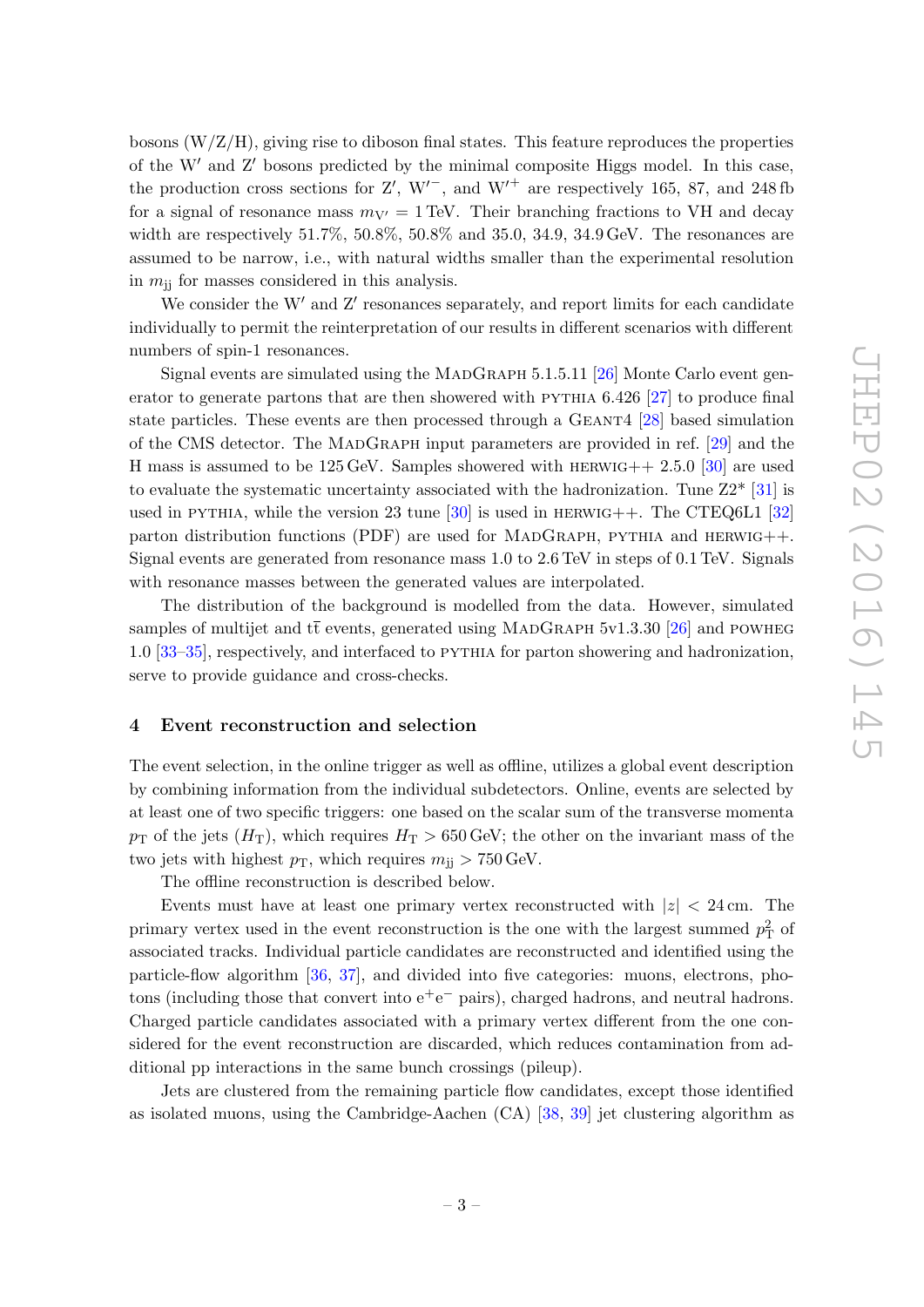implemented in FASTJET  $[40, 41]$  $[40, 41]$  $[40, 41]$ . This algorithm starts from a set of particles as "protojets". It combines them iteratively with each other into new protojets until the distance of the resulting protojet to the closest remaining protojet is larger than the distance parameter of the CA algorithm. A distance parameter of 0.8 is used (CA8 jets). An event-by-event correction based on the jet area method  $[42-44]$  $[42-44]$  is applied to remove the remaining energy deposited by neutral particles originating from pileup. The pileup-subtracted jet fourmomenta are then corrected to account for the difference between the measured and true energies of hadrons [\[44\]](#page-22-8). Jet identification criteria [\[45\]](#page-22-9) are applied to the two highest  $p_T$ jets in order to remove spurious events associated with calorimeter noise.

The jet reconstruction efficiencies (estimated from simulation) are larger than 99.9%. and contribute negligibly to the systematic uncertainties for signal events.

Events are selected by requiring at least two jets each with  $p_T > 30$  GeV/c and pseudorapidity  $|\eta| < 2.5$ . The two highest  $p<sub>T</sub>$  jets are required to have a pseudorapidity separation  $|\Delta \eta|$  < 1.3 to reduce background from multijet events [\[46\]](#page-22-10). The invariant mass of these two jets is required to satisfy  $m_{jj} > 890 \,\text{GeV}/c^2$ . The trigger efficiency for the events passing the preselection requirements exceeds 99%.

To enable the results to be applied to other models of similar final states, we utilize simulations to derive the geometrical acceptances and the  $W/Z$  and  $H$  selection efficiencies. These are presented separately in figures [1,](#page-5-0) [6,](#page-10-0) and [7,](#page-11-0) respectively.

For the purpose of reinterpreting the result, the global efficiency is presented approximated by the product of acceptances and the  $W/Z$  and  $H$  selection efficiency, restricted to final states where the W/Z and H bosons decay hadronically. The products of acceptances and the W/Z and H tagging efficiency, ignoring the correlations between detector acceptance and W/Z or H tagging, agree to better than 10% with the full event simulation. In the interpretations reported in this paper, the global efficiency is estimated from the full simulation of signal events, such that the correlations between the acceptance and  $W/Z$ and H selection efficiency are properly taken into account. However, when re-interpreting this search in terms of an arbitrary model, an additional uncertainty of 10% should be folded in, to allow for the possible effect of correlations.

The acceptance, shown in figure [1](#page-5-0) as a function of the dijet resonance mass for several signals, takes into account the angular acceptance ( $|\eta| < 2.5$ ,  $|\Delta \eta| < 1.3$ ).

The two highest  $p_{\text{T}}$  jets are chosen as candidates for the hadronically decaying W/Z and H bosons, and W/Z and H tagging algorithms based on jet substructure are applied.

Information characterizing jet substructure is derived using three separate algorithms, producing the variables pruned jet mass, subjet b tagging, and N-subjettiness. The combined use of these variables in event selection strongly suppresses the background from QCD dijet production. All three characterizations of jet substructure are defined and discussed in detail in the following paragraphs.

As the mass of the V or H boson is larger than the mass of a typical QCD jet, the jet mass is the primary observable that distinguishes such a jet from a QCD jet. The bulk of the V or H jet mass arises from the kinematics of the two or more jet cores that correspond to the decay quarks. In contrast, the QCD jet mass arises mostly from soft gluon radiation. For this reason, the use of jet pruning  $[47, 48]$  $[47, 48]$  $[47, 48]$  improves discrimination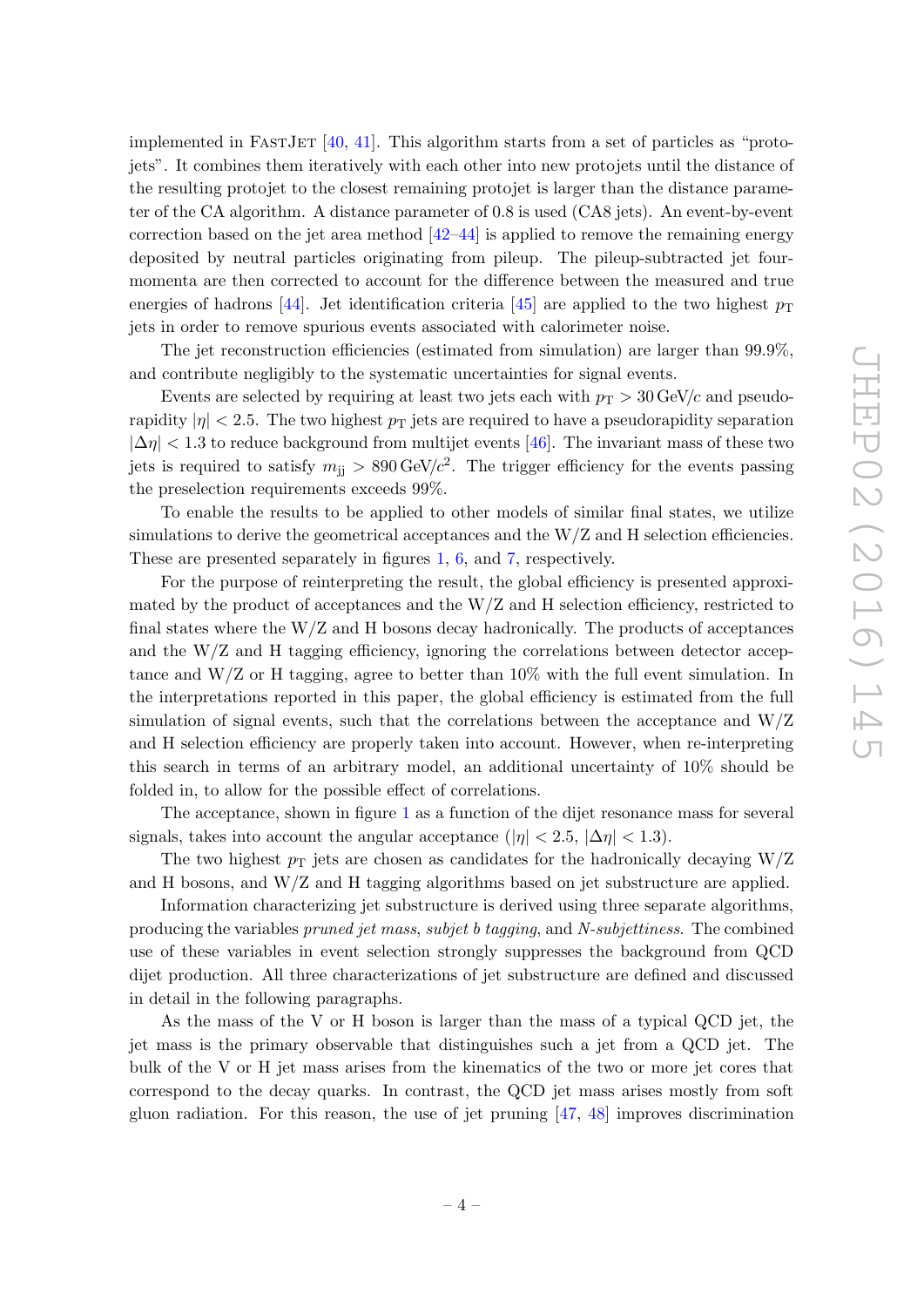

<span id="page-5-0"></span>Figure 1. The fraction of simulated signal events for hadronically decaying W/Z and H bosons, reconstructed as two jets, that pass the geometrical acceptance criteria ( $|\eta| < 2.5$ ,  $|\Delta \eta| < 1.3$ ), shown as a function of the resonance mass.

by removing the softer radiation, as this shifts the jet mass of QCD jets to smaller values, while maintaining the jet mass for V and H jets close to the masses of W, Z or H bosons. Jet pruning is implemented by applying additional cuts in the process of CA jet clustering. These cuts remove protojets that would have a large angle and low  $p<sub>T</sub>$  with respect to the combination with another protojet. The details of this procedure are given in ref. [\[24\]](#page-21-7). The distributions of the pruned jet mass  $(m<sub>i</sub>)$  for simulated signal and background samples, are shown in figure [2.](#page-6-0) Jets from boosted W and Z decays are expected to generate peaks at  $m_i \approx 80$  and  $m_i \approx 90$  GeV, respectively. Jets from boosted H decays are expected to peak at  $m_i \approx 120$  GeV. Hadronic top-quark jets, where the b quark and the two different light quarks from the  $t \to Wb \to q\bar{q}'b$  decay are required to be within a reconstructed CA8 jet, peak at  $m_i \approx 175 \text{ GeV}$ . The peak around 20 GeV arises from unmerged light jets, mostly associated with quark- and gluon-induced jets from multijet events, but also from quark jets from W, Z, and H bosons in the cases where the decay products do not end up in a single jet. The contribution from bosons depends on their spin and polarization. All peaks are slightly shifted to lower masses because of the removal of soft radiation in jet pruning. If the pruned jet has a mass  $(m_j)$  within  $70 < m_j < 100 \,\text{GeV}/c^2$   $(110 < m_j < 135 \,\text{GeV}/c^2)$ , it is tagged as a  $W/Z(H)$  candidate.

Jet pruning can also provide a good delineation of subjets within the CA8 jet.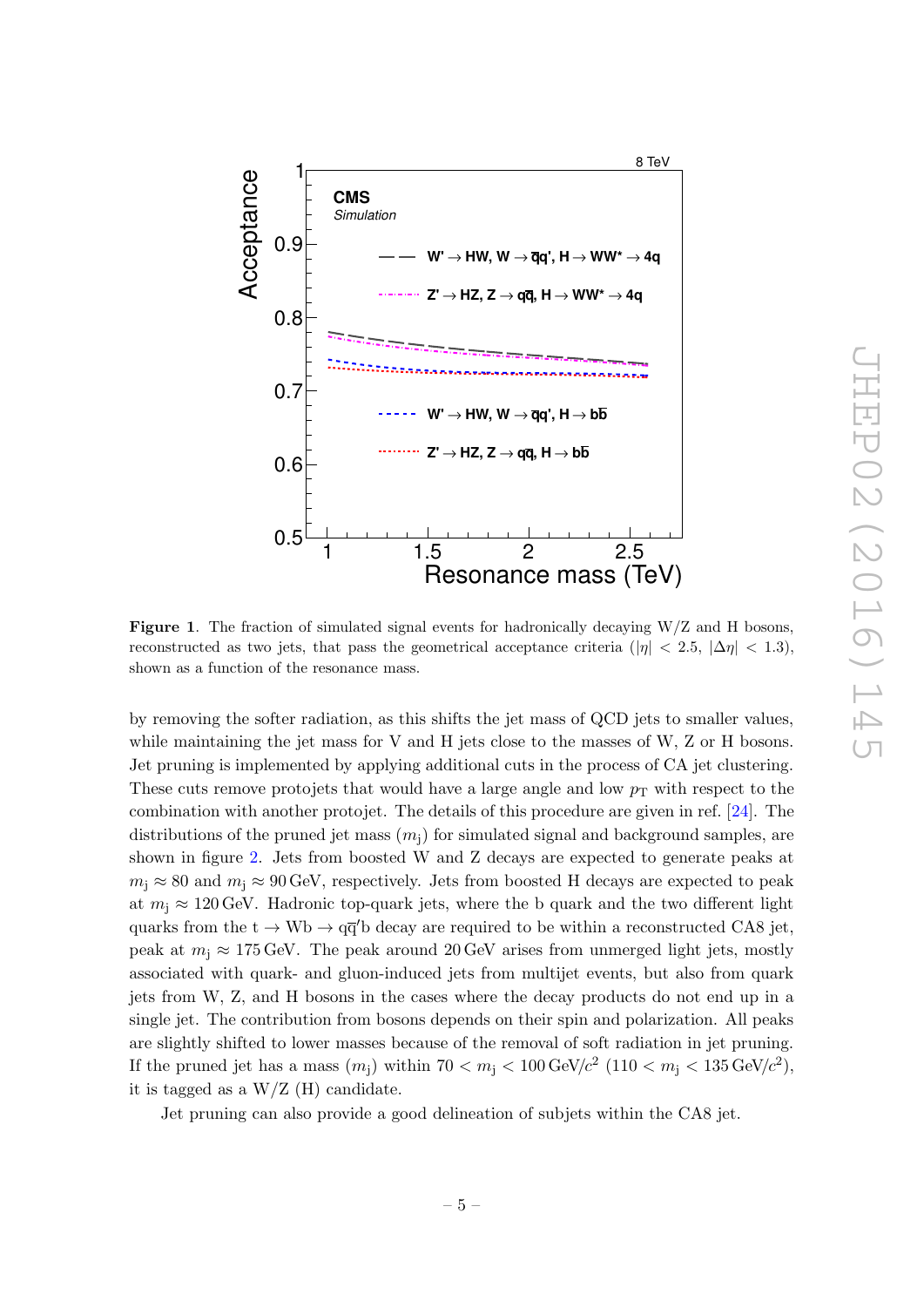..<br>U



<span id="page-6-0"></span>Figure 2. Distribution of pruned jet mass in simulation of signal and background processes. All simulated distributions are normalized to 1. The  $W/Z$ , H, and top-quark jets are required to match respective generator level particles in the event. The W/Z and H jets are from 1.5 TeV W'  $\rightarrow$  WH and  $Z' \rightarrow ZH$  signal samples.

To tag jets from  $H \to b\overline{b}$  decays, denoted as  $H_{bb}$  jets, the pruned subjets, given by reversing the last step of the CA8 pruning recombination algorithm, are used as the basis for b tagging. Jets arising from the hadronization of b quarks (b jets) are identified using the "Combined Secondary Vertex" b-tagging algorithm [\[49\]](#page-22-13), which uses information from tracks and secondary vertices associated with jets to build a likelihood-based discriminator to distinguish between jets from b quarks and those from charm or light quarks and gluons. The b-tagging discriminator can take values between 0 and 1 with higher values indicating higher probability for the jet to originate from a b quark. The "loose" working point of the b-tagging algorithm [\[49\]](#page-22-13) is chosen and is found to be optimal for both subjet and jet b tagging. It has a b-tagging efficiency of  $\approx 85\%$ , with mistagging probabilities of  $\approx 40\%$ for c-quark jets and ≈10% for light-quark and gluon jets at jet  $p<sub>T</sub>$  near 80 GeV. The ratio of b-tagging efficiencies for data and simulation is applied as a scale factor [\[22\]](#page-21-5) to the simulated signal events. To identify CA8 jets originating from  $H \rightarrow b\overline{b}$  decays, we apply b tagging either to the two subjets or to the CA8 jet, based on the angular separation of the two subjets  $(\Delta R)$  [\[22\]](#page-21-5). If  $\Delta R$  is larger (smaller) than 0.3, the b-tagging algorithm is applied to both of the subjets (the single CA8 jet).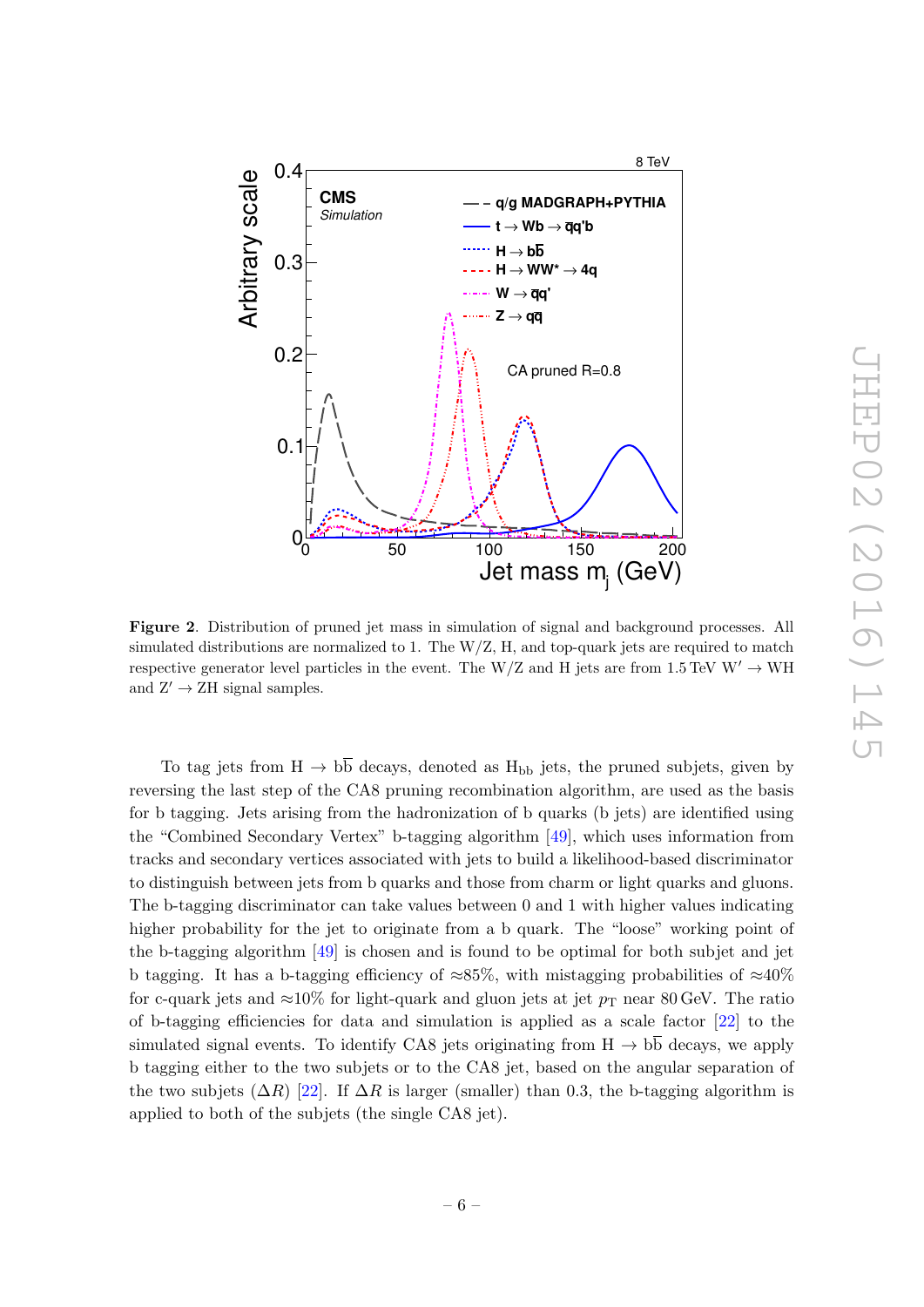While the pruned jet mass is a powerful discriminant against QCD multijet backgrounds, the substructure of jets arising from V and H decays provides additional discrimination. In  $H \to WW^* \to 4q$  decays, the boosted H decays into a final state of four quarks merged together, denoted as an  $H_{WW}$  jet, and has a different substructure than jets from  $V/H \rightarrow \bar{q}q'$  decays. We quantify how well the constituents of a given jet can be arranged into N subjets by reconstructing the full set of jet constituents (before pruning) with the  $k_T$  algorithm [\[50\]](#page-22-14) and halting the reclustering when N distinguishable protojets are formed. The directions of the  $N$  jets are used as the reference axes to compute the N-subjettiness [\[51–](#page-22-15)[53\]](#page-22-16)  $\tau_N$  of the original jet, defined as

<span id="page-7-0"></span>
$$
\tau_N = \frac{1}{d_0} \sum_k p_{\mathrm{T},k} \min(\Delta R_{1,k}, \Delta R_{2,k}, \dots, \Delta R_{N,k}),\tag{4.1}
$$

where  $p_{\text{T},k}$  is the  $p_{\text{T}}$  of the  $k^{th}$  constituent of the original jet and  $\Delta R_{n,k}$  is its angular distance from the axis of the *n*th subjet (with  $n = 1, 2, ..., N$ ). The normalization factor  $d_0$  for  $\tau_N$  is  $d_0 = \sum_k p_{\text{T},k} R_0$ , with  $R_0$  set to 0.8, the distance parameter of the CA algorithm. To improve the discriminating power, we perform a one-pass optimization of the directions of the subjets' axes by minimizing  $\tau_N$  [\[24,](#page-21-7) [52\]](#page-22-17). By using the smallest  $\Delta R_{n,k}$  to weight the value of  $p_{\text{T},k}$  in eq. [\(4.1\)](#page-7-0),  $\tau_N$  yields small values when the jet originates from the hadronization of N or fewer quarks. The  $\tau_{ij} = \tau_i/\tau_j$  ratios  $\tau_{21}$ ,  $\tau_{31}$ ,  $\tau_{32}$ ,  $\tau_{41}$ ,  $\tau_{42}$ , and  $\tau_{43}$  have been studied to identify the best discriminators for jets from  $W/Z \rightarrow \overline{q}q'$  and  $H \to WW^* \to 4q$  decays.

We find that  $\tau_{21}$  is the most suitable variable for identifying  $W/Z \rightarrow \overline{q}q'$  jets [\[12\]](#page-20-6). The distribution of  $\tau_{21}$  for the  $W/Z \rightarrow \bar{q}q'$  signal, shown in figure [3,](#page-8-0) peaks below 0.4 and is almost fully contained within  $\tau_{21}$  < 0.75, where we place our cut. In contrast, the QCD background peaks around 0.6. The figure shows only  $W/Z$  candidate jets with the pruned jet mass in the W/Z boson mass window. For this reason, the jets matched to the top quark are mostly true W bosons, and appear signal-like. However, they represent only a small fraction of the top quarks from  $t\bar{t}$  events (cf. figure [2\)](#page-6-0), since in the kinematic regime considered in this search, the top quarks are highly boosted and the b jet rarely fails to merge with the W jet. The overall contribution from  $t\bar{t}$ , after the full selection, is 1–3%.

For H  $\rightarrow$  WW<sup>\*</sup>  $\rightarrow$  4q events, we find that the ratio  $\tau_{42}$  works best to discriminate between four-pronged H  $\rightarrow$  WW<sup>\*</sup>  $\rightarrow$  4q and QCD jets. The discriminating power of  $\tau_{42}$ can be seen in figure [4.](#page-9-0) The  $\tau_{42}$  distribution of H<sub>WW</sub> jets tends to peak around 0.55. By contrast,  $\tau_{42}$  distributions of multijet background and W/Z jets have a larger fraction of events at large values of  $\tau_{42}$ , especially after requiring a pruned jet mass in the range [110, 135] GeV. Jets from unmatched  $t\bar{t}$  events peak together with QCD jets, since they contain a mixture of b-quark jets and W-jets, but relatively few fully merged top-quark jets. However, the  $\tau_{42}$  distribution for matched top-quark jets tends to peak at smaller values, since for the same jet  $\tau_{42}$  is nearly always less than  $\tau_{32}$ , which is small for hadronic top-quark jets.

In figure [4,](#page-9-0) the comparison between dijet data and the QCD multijet simulation shows that the simulated distribution is well reproduced, though shifted towards higher values of  $\tau_{42}$  as compared with the data. A similar level of disagreement is known for the modelling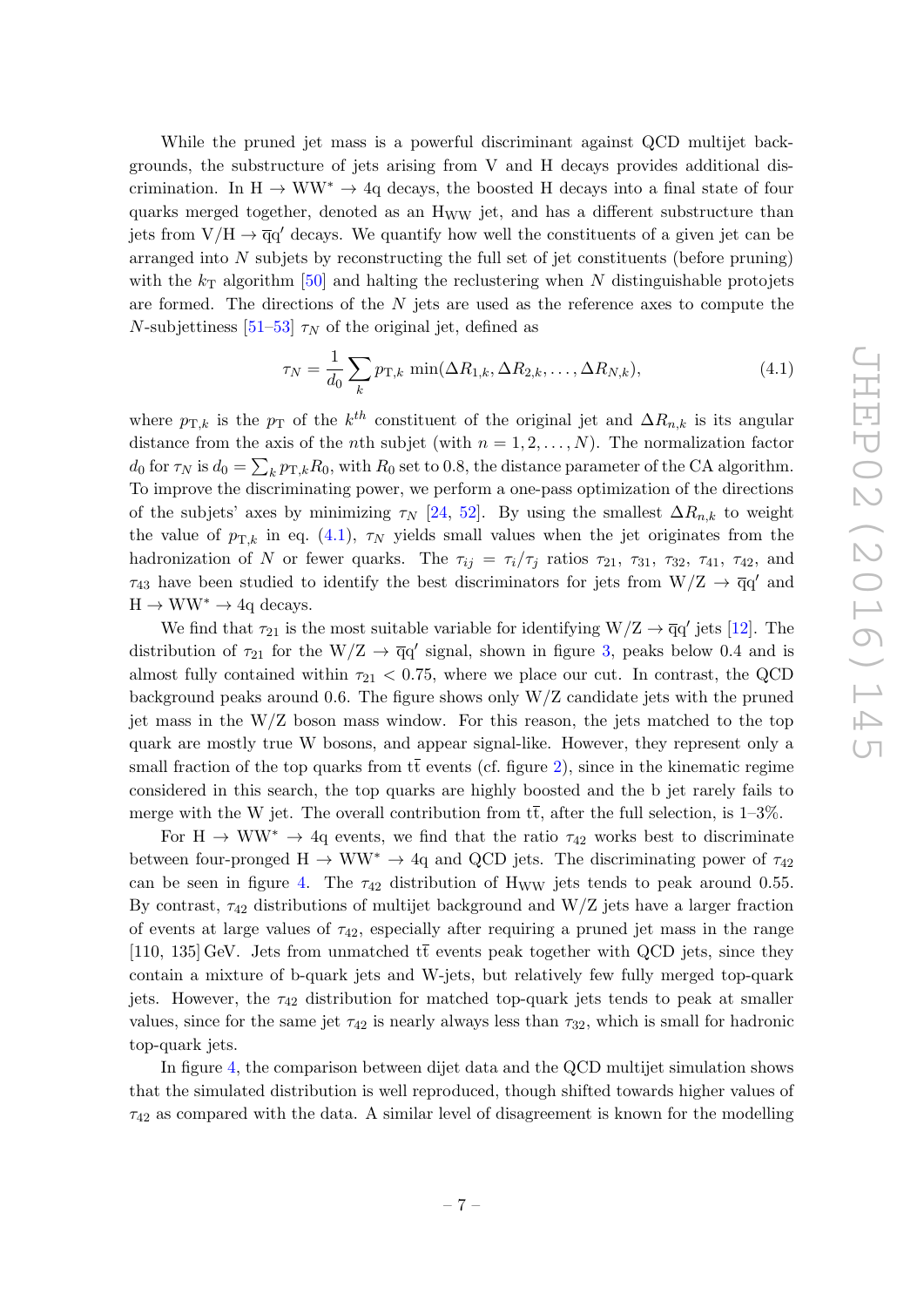

<span id="page-8-0"></span>**Figure 3.** Distribution of the N-subjettiness ratio  $\tau_{21} = \tau_2/\tau_1$ , where  $\tau_N$  is given in eq. [\(4.1\)](#page-7-0), for simulated signal and background processes, and for data. The jets for which  $\tau_{21}$  is calculated are required to satisfy the  $W/Z$  pruned jet mass requirement. The  $W/Z$  and top-quark jets are required to match respective generator level particles in the event. All simulated distributions are scaled to the number of events in data.

of  $\tau_{21}$  in QCD simulation in ref. [\[12\]](#page-20-6). The disagreement does not affect this analysis since the background is estimated from data. For the signal scale factor, the uncertainties from the modelling of  $\tau_{42}$  are taken into account.

We select "high (low)-purity" W/Z jets by requiring  $\tau_{21} \leq 0.5$  (0.5  $\tau_{21}$   $\lt$  0.75), denoted as the HP (LP) V tag. Given the shape of  $\tau_{21}$  distribution for the W/Z signal, the HP V tag category has a higher efficiency than the LP V tag category. We select HP (LP) H<sub>WW</sub> jets by requiring  $\tau_{42} \leq 0.55$  (0.55  $< \tau_{42} < 0.65$ ), denoted as the HP (LP) H tag. Here also the HP category has a higher efficiency than the LP category.

Cross-talk between the H decay channels is possible; for example, two-pronged H decays (e.g. H  $\rightarrow$  bb, H  $\rightarrow$  cc) can be reconstructed as four-pronged H  $\rightarrow$  WW<sup>\*</sup>  $\rightarrow$  4q, as shown in figure [5.](#page-10-1) Because of its large branching fraction,  $H \rightarrow b\overline{b}$  contributes a non-negligible number of events to the  $H \to WW^* \to 4q$  tagged sample. In order to combine events from  $H \to b\overline{b}$  and  $H \to WW^* \to 4q$  channels into a single joint likelihood, these categories must be mutually exclusive. Since the  $H \to b\overline{b}$  tagger has significantly lower background than  $H \to WW^* \to 4q$ , it takes precedence in selecting events. We first identify the events that pass the H  $\rightarrow$  bb tagger, and only if they fail we test them for the presence of the H  $\rightarrow$ WW<sup>∗</sup> → 4q tag. Thus we arrive at the final division of events into five mutually exclusive categories. These event categories and their nomenclature are summarized in table [1.](#page-9-1)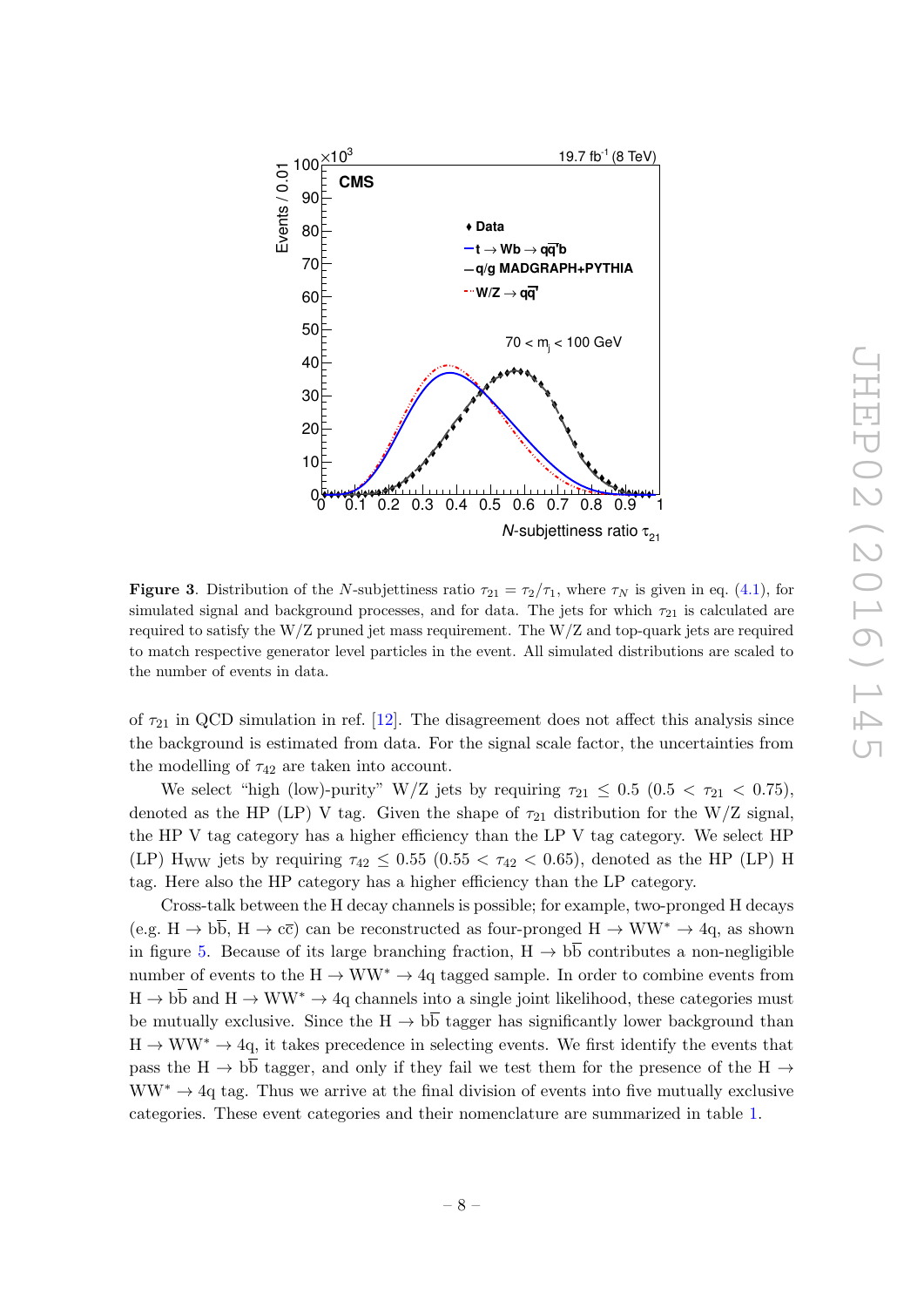

<span id="page-9-0"></span>**Figure 4.** Distributions of  $\tau_{42}$  in data and in simulations of signal (2 TeV) and background events, without applying the pruned jet mass requirement (left) and with the pruned jet mass requirement applied (right). Matched top-quark,  $W/Z$ , and  $H_{WW}$  jets are required to be consistent with their generator level particles, respectively. All simulated distributions are scaled to the number of events in data, except that matched top-quark background is scaled to the fraction of unmatched  $t\bar{t}$  events times the number of data events.

| Categories                       | V tag                    | H tag                     |
|----------------------------------|--------------------------|---------------------------|
| $\rm V^{HP}H_{bb}$               | $\tau_{21} \leq 0.5$     | b tag                     |
| $V^{LP}H_{bb}$                   | $0.5 < \tau_{21} < 0.75$ | b tag                     |
| $V^{\rm HP} H^{\rm HP}_{\rm WW}$ | $\tau_{21} \leq 0.5$     | $\tau_{42} \leq 0.55$     |
| $V^{LP} H_{WW}^{HP}$             | $0.5 < \tau_{21} < 0.75$ | $\tau_{42} \leq 0.55$     |
| $V^{\rm HP} H_{\rm WW}^{\rm LP}$ | $\tau_{21} \leq 0.5$     | $0.55 < \tau_{42} < 0.65$ |

<span id="page-9-1"></span>Table 1. Summary of event categories and their nomenclature used in the paper. The jet mass cut is  $70 < m<sub>j</sub> < 100 \,\text{GeV}/c<sup>2</sup>$  for the V tag and  $110 < m<sub>j</sub> < 135 \,\text{GeV}/c<sup>2</sup>$  for the H tag.

The LP V tag and LP H tag category is not included in this analysis, since it is dominated by background and therefore its contribution to the expected significance of the signal is negligible. Other H decay modes like  $H \rightarrow gg$ ,  $H \rightarrow \tau\tau$ ,  $H \rightarrow ZZ^*$ , and  $H \to c\bar{c}$  together contribute 2–7% of the total  $H \to b\bar{b}$  tagged events, and 18–24% of the total H  $\rightarrow$  WW<sup>\*</sup>  $\rightarrow$  4q tagged events, as shown in figure [5.](#page-10-1) In this analysis, we only consider the H  $\rightarrow$  bb and H  $\rightarrow$  WW<sup>\*</sup>  $\rightarrow$  4q channels. Other H channels passing the tagging requirements are conservatively viewed as background and included as systematic uncertainties, discussed in section [6.](#page-13-0)

The expected tag probabilities of the W, Z, and H selection criteria for signal and data events in different event categories are shown in figures [6](#page-10-0) and [7,](#page-11-0) as a function of  $m_{\rm ii}$ . The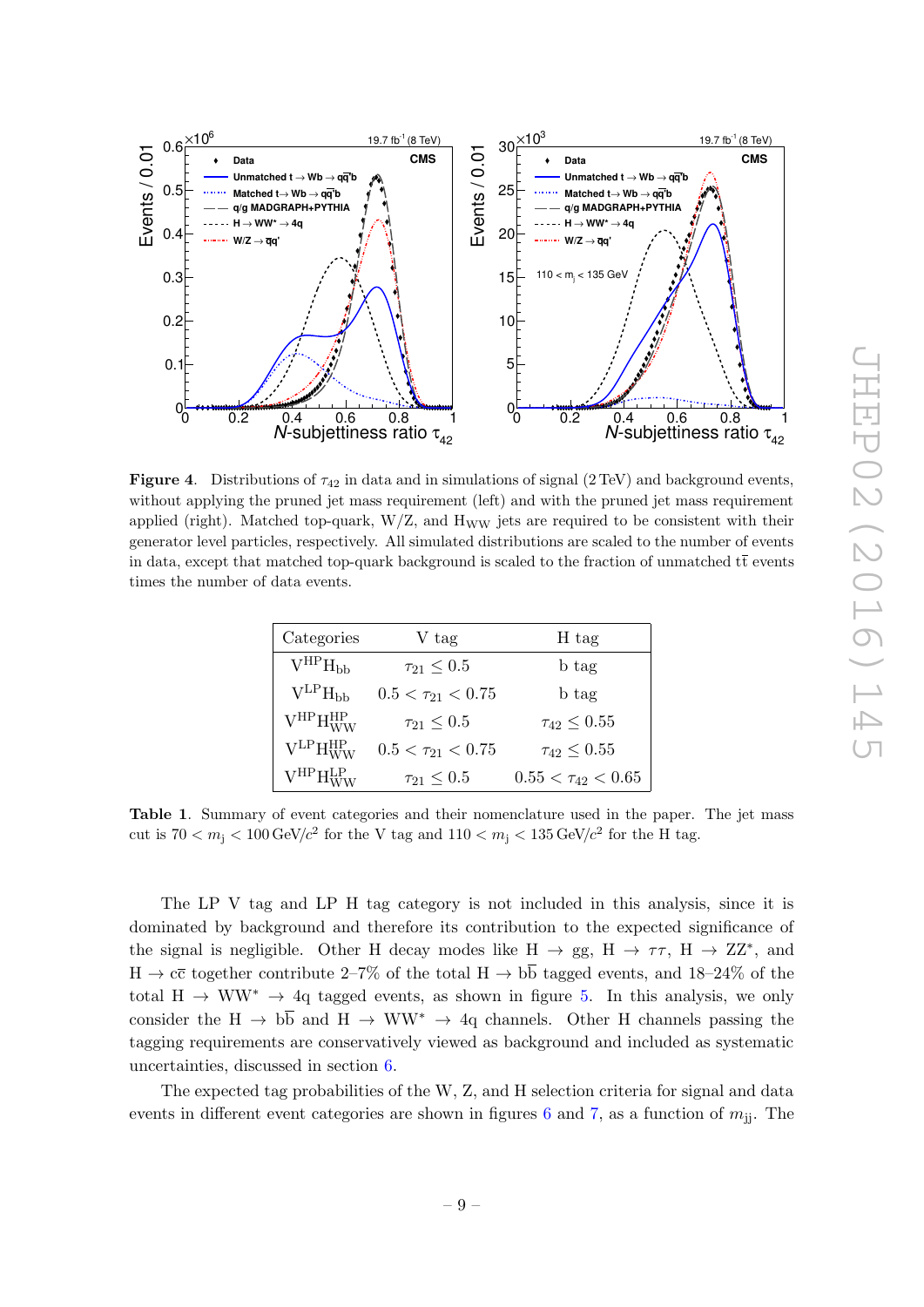

<span id="page-10-1"></span>**Figure 5.** Comparison of  $\tau_{42}$  distributions for signal events failing the H  $\rightarrow$  bb requirement. These events are from the H  $\rightarrow$  WW<sup>\*</sup>  $\rightarrow$  4q, H  $\rightarrow$  bb, H  $\rightarrow$  gg, H  $\rightarrow$  cc, and H  $\rightarrow$   $\tau\tau$  channels. The H jets are from a 1.5 TeV resonance decaying to VH. All curves are normalized to the product of the corresponding branching fraction and acceptance.



<span id="page-10-0"></span>**Figure 6.** Tagged fractions in  $H \to b\overline{b}$ ,  $W/Z \to \overline{q}q'$  signal channels and data as a function of dijet invariant mass, for categories of  $V^{HP}H_{bb}$  (left) and  $V^{LP}H_{bb}$  (right). Horizontal bars through the data points indicate the bin width.

W/Z and H  $\rightarrow$  WW<sup>\*</sup>  $\rightarrow$  4q tagging efficiencies for signal events in the H  $\rightarrow$  WW<sup>\*</sup>  $\rightarrow$  4q categories fall at high  $p<sub>T</sub>$ , primarily because the  $\tau_{42}$  distribution is  $p<sub>T</sub>$ -dependent.

The Monte Carlo modelling of V-tag efficiency is validated using high- $p_T W \rightarrow \overline{q}q'$ decays selected from a data sample enriched in semileptonic  $t\bar{t}$  events [\[24\]](#page-21-7). Scale factors of  $0.86 \pm 0.07$  and  $1.39 \pm 0.75$  are applied to the simulated events in the HP and LP V tag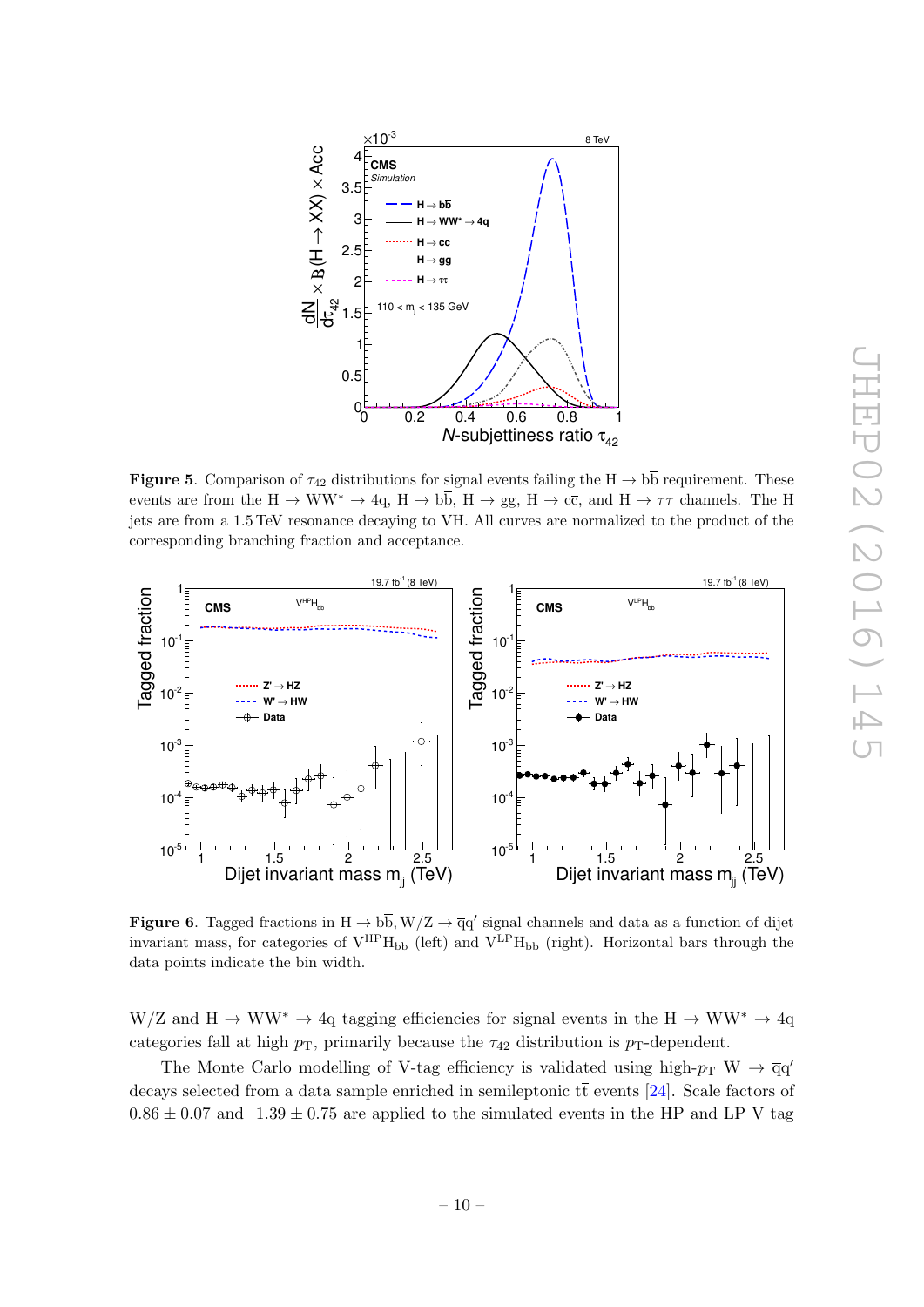

<span id="page-11-0"></span>Figure 7. Tagged fractions in  $H \to WW^* \to 4q$ ,  $W/Z \to \bar{q}q'$  signal channels and data as a function of dijet invariant mass, for categories of  $V^{HP}H^{HP}_{WW}$  (top),  $V^{HP}H^{LP}_{WW}$  (bottom left) and  $V^{LP}H^{HP}_{WW}$ (bottom right). Horizontal bars through the data points indicate the bin width.

categories, respectively, to match the tagging efficiencies in the top pair data. The decay of  $H \to WW^* \to 4q$  produces a hard W jet accompanied by two soft jets from the off-shell W boson. As the H  $\rightarrow$  WW<sup>\*</sup>  $\rightarrow$  4q tagger is also based on the N-subjettiness variables, and the measured ratio  $\tau_{42}/\tau_{21}$  is well modelled by QCD simulation, it is reasonable to assume that the mismodelling of the shower by pythia is similar to that in the case of V tagging. The  $H \to WW^* \to 4q$  tagging efficiency scale factors are extrapolated using the same technique as for V tagging for both the HP and LP categories, respectively, with additional systematic uncertainties, which are discussed in section [6.](#page-13-0)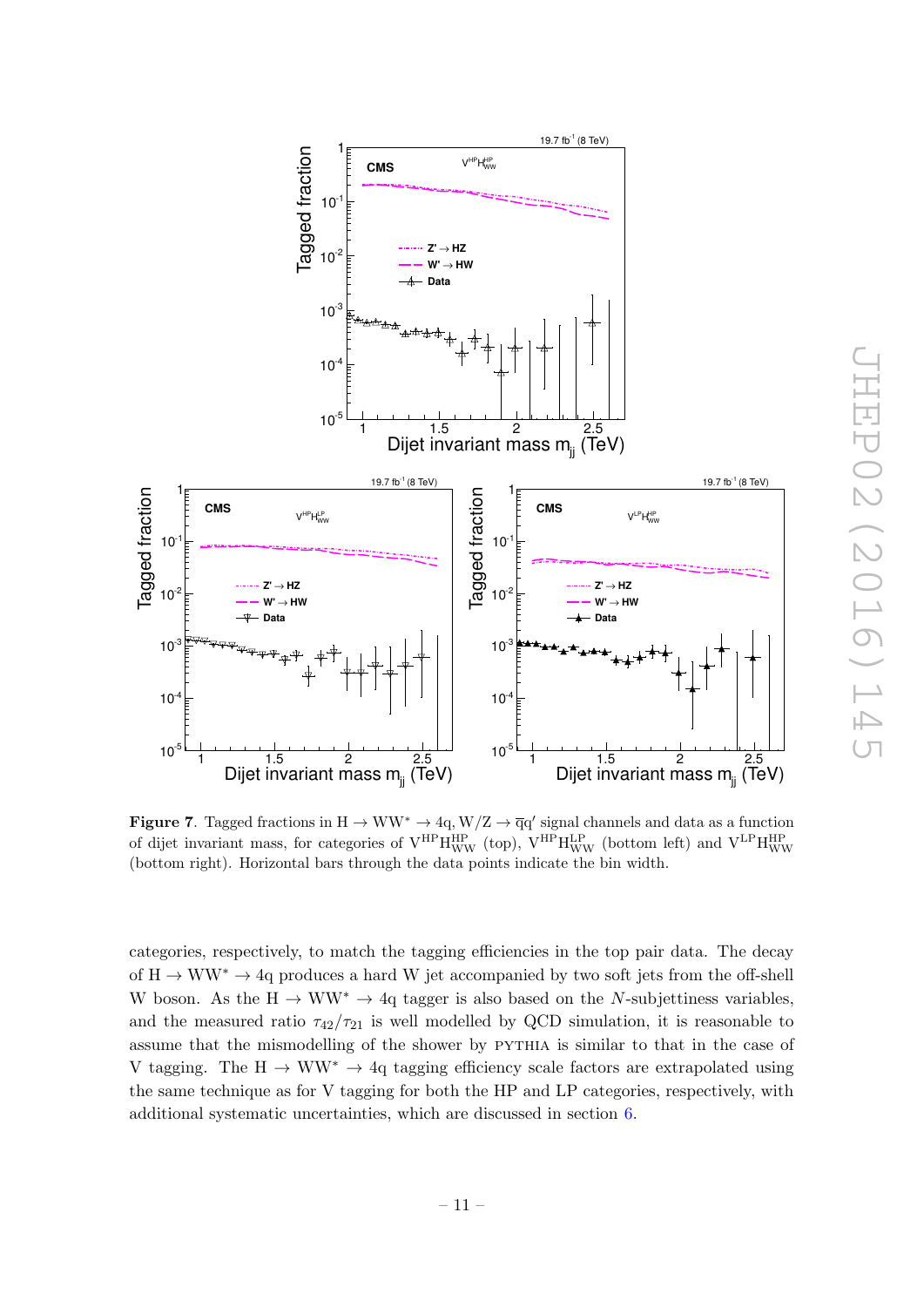### <span id="page-12-0"></span>5 Resonance search in the dijet mass spectrum

The resolution for the  $m_{ii}$  reconstruction is in the range 5–10% for all the five categories. The dominant background in this analysis is from multijet events with an additional 1–3% contribution from  $t\bar{t}$  events. The background is modelled by a smoothly falling distribution for each event category, given by the empirical probability density function

<span id="page-12-1"></span>
$$
P_D(m_{jj}) = \frac{P_0(1 - m_{jj}/\sqrt{s})^{P_1}}{(m_{jj}/\sqrt{s})^{P_2}}.
$$
\n(5.1)

The background model includes the small  $t\bar{t}$  background, which falls smoothly in a similar way to the multijet background.

Each event category has separate normalization  $P_0$  and shape parameters  $P_1$  and  $P_2$ . This parameterization was deployed successfully in a number of searches based on dijet mass spectra [\[46\]](#page-22-10). A Fisher F-test [\[54\]](#page-23-0) is used to check that no additional parameters are needed to model the individual background distributions, compared with the four-parameter function used in [\[46\]](#page-22-10). We have also tested an alternative function  $P_E(m_{jj}) =$  $P_0/(m_{ij}/\sqrt{s}+P_1)^{P_2}$ , and found it less favored by the F-test.

The use of the alternative function in the analysis produces negligible changes in the final result and therefore, no systematic uncertainty is associated with this choice.

We search for a peak on top of the falling background spectrum by means of a binned maximum likelihood fit to the data.

The binned likelihood is given by

$$
\mathcal{L} = \prod_{i} \frac{\lambda_i^{n_i} e^{-\lambda_i}}{n_i!},\tag{5.2}
$$

where  $\lambda_i = \mu N_i(S) + N_i(B)$ ,  $\mu$  is a scale factor for the signal,  $N_i(S)$  is the number of events expected from the signal, and  $N_i(B)$  is the number expected from multijet background. The variable  $n_i$  quantifies the number of observed events in the  $i^{\text{th}}$   $m_{jj}$  bin. The number of background events  $N_i(B)$  is described by the functional form of eq. [\(5.1\)](#page-12-1). The signal shape for each narrow-width resonance hypothesis is obtained by fitting the  $m_{ii}$  distribution from simulated events with a sum of a Gaussian and a Crystal Ball probability density function. The resulting shape is fixed and, as such, used in the combined signal and background fit. This procedure is repeated for each resonance hypothesis, sampling resonance masses from 1.0 to 2.6 TeV in steps of 50 GeV. While maximizing the likelihood,  $\mu$  and the parameters of the background function are left unconstrained. The shape of the resonance is additionally modified to account for systematic uncertainties (described below); parameters controlling each source of systematic uncertainty are also allowed to vary in the fit, albeit within constraints. For presentational purposes, a binning according to  $m_{ij}$  resolution is used in this paper. However, the likelihood is calculated in bins of  $1 \text{ GeV}$  in  $m_{\text{ii}}$ , approximating an unbinned analysis, while keeping it computationally manageable.

Figures [8](#page-13-1) and [9](#page-14-0) show the  $m_{ij}$  distributions in data. The solid curves represent the results of the maximum likelihood fit to the data, fixing the number of expected signal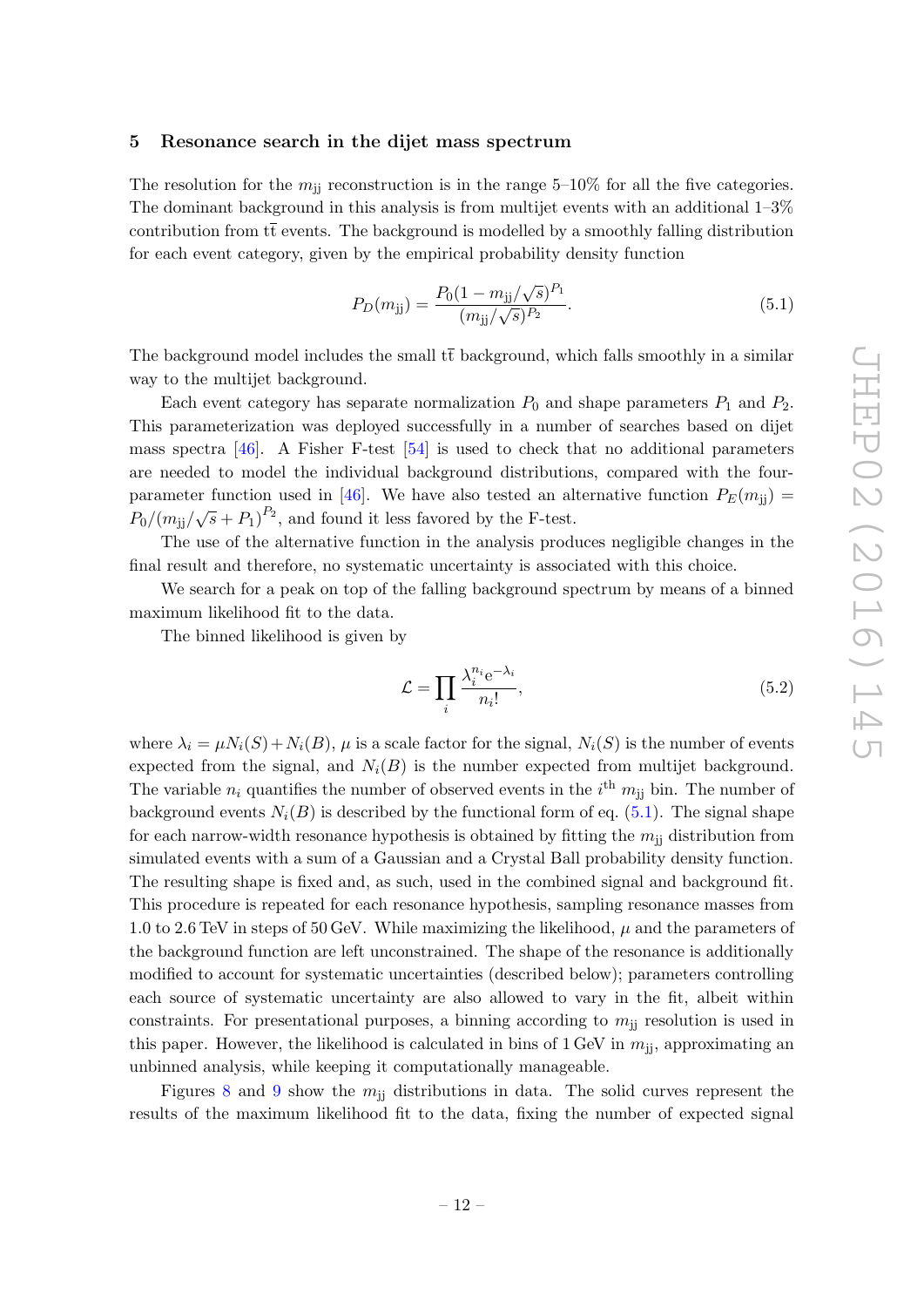

<span id="page-13-1"></span>Figure 8. Distributions in  $m_{ii}$  are shown for  $V^{HP}H_{bb}$  category (left),  $V^{LP}H_{bb}$  category (right). The solid curves represent the results of fitting eq. [\(5.1\)](#page-12-1) to the data. The distributions for H  $\rightarrow$  $b\overline{b}$ ,  $W/Z \rightarrow \overline{q}q'$  contributions, scaled to their corresponding cross sections, are given by the dashed curves. The vertical axis displays the number of events per bin, divided by the bin width. Horizontal bars through the data points indicate the bin width. The corresponding pull distributions  $\frac{\text{Data} - \text{Fit}}{\sigma_{\text{Data}}}$ , where  $\sigma_{\text{Data}}$  represents the statistical uncertainty in the data in a bin in  $m_{\text{ii}}$ , are shown below each  $m_{\rm ii}$  plot.

events to zero, while the bottom panels show the corresponding pull distributions, quantifying the agreement between the background-only hypothesis and the data. The expected distributions of  $H \to b\overline{b}$ ,  $W/Z \to \overline{q}q'$  and  $H \to WW^* \to 4q$ ,  $W/Z \to \overline{q}q'$  signals at 1.0, 1.5 and 2.0 TeV in each category, scaled to their corresponding cross sections are given by the dashed and dash-dotted curves. The resonance masses in  $V\mathrm{H}_{\mathrm{bb}}$  channels are slightly lower than those of the VH<sub>WW</sub> channels because of missing neutrinos in b-hadron decays and partial misreconstruction of two-pronged  $H \rightarrow b\overline{b}$  decays.

### <span id="page-13-0"></span>6 Systematic uncertainties

The largest contributions to the systematic uncertainty are associated with the modelling of the signal, namely: the efficiencies of  $W/Z$ , H, and b tagging; the choice of PDF; the jet energy scale (JES); the jet energy resolution (JER); the pileup corrections; the cross-talk between different signal contributions; and the integrated luminosity.

The uncertainty in the efficiency for  $W/Z$  tagging is estimated using a control sample enriched with  $t\bar{t}$  events described in ref. [\[24\]](#page-21-7). Uncertainties of 7.5% and 54% in the respective scale factors for HP and LP V tag include contributions from control-sample statistical uncertainties, and the uncertainties in the JES and JER for pruned jets [\[12\]](#page-20-6). The uncertainty due to the extrapolation of the simulated W/Z-tagging efficiency to higher jet  $p_T$ is estimated by studying the W/Z-tagging efficiency as a function of  $p<sub>T</sub>$  for two different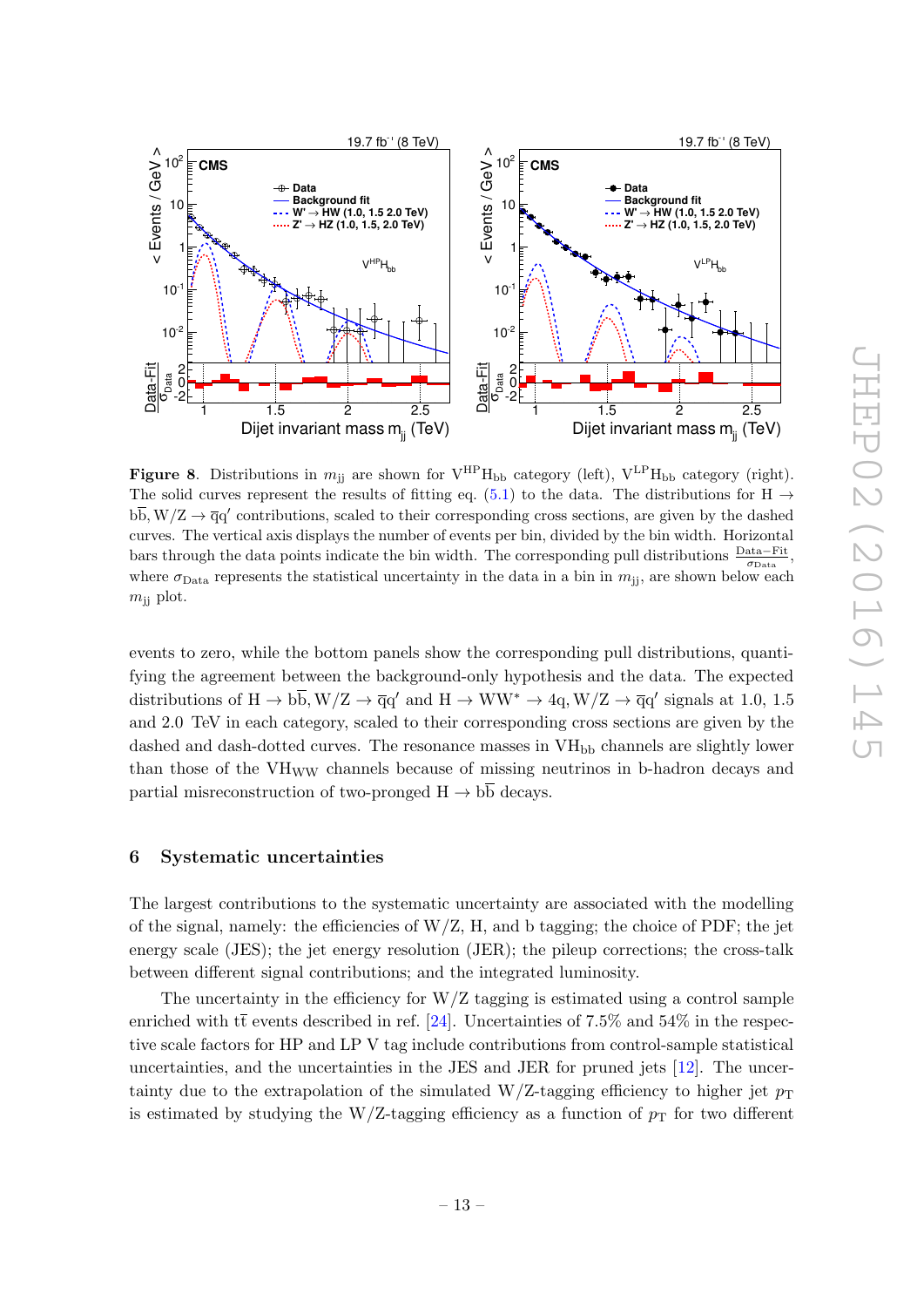

<span id="page-14-0"></span>**Figure 9.** Distributions in  $m_{jj}$  are shown for  $V^{HP}H^{HP}_{WW}$  (top),  $V^{HP}H^{LP}_{WW}$  (bottom left), and  $V^{\text{LP}}H^{\text{HP}}_{\text{WW}}$  (bottom right). The solid curves represent the results of fitting eq. [\(5.1\)](#page-12-1) to the data. The distributions for H  $\rightarrow$  WW<sup>\*</sup>  $\rightarrow$  4q, W/Z  $\rightarrow$  qq'contributions, scaled to their corresponding cross sections, are given by the dashed and dash-dotted curves. The vertical axis displays the number of events per bin, divided by the bin width. Horizontal bars through the data points indicate the bin width. The corresponding pull distributions  $\frac{\text{Data}-\text{Fit}}{\sigma_{\text{Data}}}$ , where  $\sigma_{\text{Data}}$  represents the statistical uncertainty in the data in a bin in  $m_{jj}$ , are shown below each  $m_{jj}$  plot.

showering and hadronization models using PYTHIA 6 and HERWIG++, respectively. The results show that the differences are within  $4\%$  (12%) for the HP (LP) V tagging [\[24\]](#page-21-7).

We extrapolate the  $H \to WW^* \to 4q$  tagging efficiency scale factor in the same way as the W/Z-tagging efficiency, with an additional systematic uncertainty based on the difference between PYTHIA 6 and HERWIG++ in modelling  $H \to WW^* \to 4q$  decay. This is evaluated to be  $\approx 7\%$  for the HP and LP H tag. The uncertainty from the pruned jet mass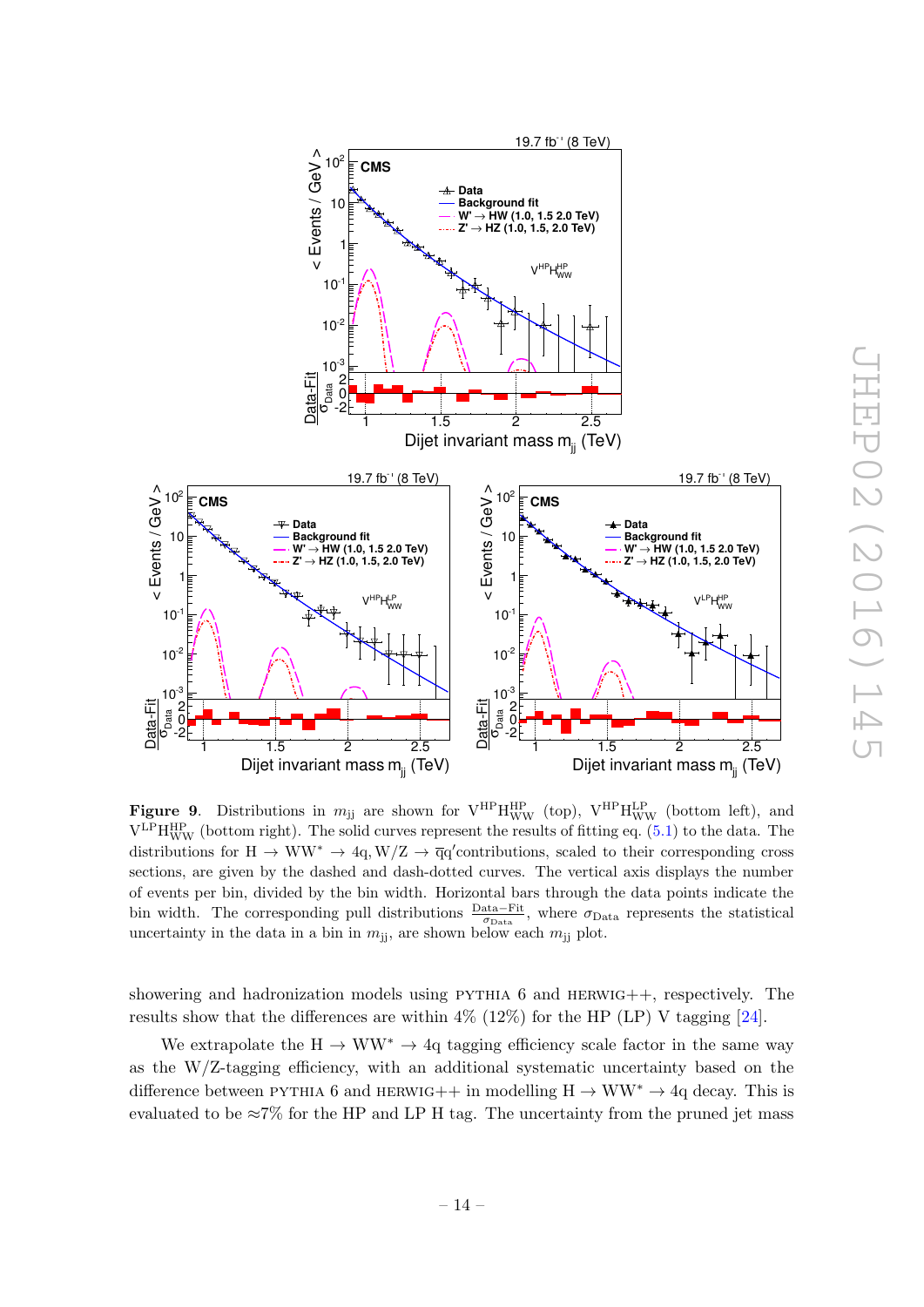| Signal/Categories                                                                         |              | $\label{eq:VHP} \text{V}^{\text{HP}}\text{H}_{\text{bb}} \qquad \text{V}^{\text{LP}}\text{H}_{\text{bb}} \qquad \text{V}^{\text{HP}}\text{H}_{\text{WW}}^{\text{HP}} \quad \text{V}^{\text{HP}}\text{H}_{\text{WW}}^{\text{LP}} \quad \text{V}^{\text{LP}}\text{H}_{\text{WW}}^{\text{HP}}$ |  |
|-------------------------------------------------------------------------------------------|--------------|---------------------------------------------------------------------------------------------------------------------------------------------------------------------------------------------------------------------------------------------------------------------------------------------|--|
| $H \rightarrow bb, Z \rightarrow q\overline{q}$                                           |              | $2.3 \times 10^{-2}$ $4.8 \times 10^{-3}$ $1.0 \times 10^{-3}$ $1.6 \times 10^{-3}$ $3.9 \times 10^{-4}$                                                                                                                                                                                    |  |
| $H \rightarrow WW^* \rightarrow 4q, Z \rightarrow q\overline{q} \quad 5.6 \times 10^{-4}$ | ${\approx}0$ | $2.6 \times 10^{-3}$ $9.8 \times 10^{-4}$ $4.5 \times 10^{-4}$                                                                                                                                                                                                                              |  |

<span id="page-15-0"></span>Table 2. Summary of the values  $P$  for a  $Z'$  signal at 1.5 TeV resonance mass and the corresponding background yield in all five categories.

requirement in the  $H \to WW^* \to 4q$  search is already included in the extrapolated scale factor uncertainty of the V-tag.

The uncertainty in the efficiency of  $H \rightarrow b\overline{b}$  tagging can be separated into two categories: the efficiency related to the b tagging and the efficiency related to the pruned H mass tag. The first is obtained by varying the b-tagging scale factors within the associated uncertainties [\[22\]](#page-21-5) and amounts to 15%. The second is assumed to be similar to the mass selection efficiency of W jets estimated in ref. [\[24\]](#page-21-7), additionally accounting for the difference in fragmentation of light quarks and b quarks, which amounts to 2.6% per jet.

Because of the rejection of charged particles not originating from the primary vertex, and the application of pruning, the dependence of the  $W/Z$ - and H-tagging efficiencies on pileup is weak and the uncertainty in the modelling of the pileup distribution is  $\leq 1.5\%$  per jet.

In this analysis, we only consider  $H \to b\overline{b}$  and  $H \to WW^* \to 4q$  decays. Other H decay channels that pass H taggers are viewed as nuisance signals, and a corresponding cross-talk systematic uncertainty is assigned. We evaluate this uncertainty as a ratio of expected nuisance signal events with respect to the total expected signal events, taking into account the branching fractions, acceptances and tagging efficiencies. The contamination from cross-talk is estimated to be  $2-7\%$  in the VH<sub>bb</sub> categories, and  $18-24\%$  in the VH<sub>WW</sub> categories, and we take the maximum as the uncertainty. The analysis is potentially 7% (24%) more sensitive than quoted, but since it is not clear how well the efficiency for the nuisance signals is understood, they are neglected, yielding a conservative limit on new physics. When the  $VH_{bb}$  and  $VH_{WW}$  categories are combined together, the 24% uncertainty becomes a small effect, based on a quantitative measure of sensitivity suggested in ref. [\[55\]](#page-23-1):

$$
P = \frac{\mathcal{B}(\text{H} \to \text{XX}) \,\epsilon_{S}}{1 + \sqrt{N_{\text{B}}}}
$$
\n
$$
\tag{6.1}
$$

where  $\mathcal{B}(H \to XX)$  is the branching fraction for the H decay channel,  $\epsilon_S$  is the signal tagging efficiency, and  $N_B$  is the corresponding background yield. The values of  $P$  for each channel are shown in table [2.](#page-15-0)

The JES has an uncertainty of 1–2% [\[44,](#page-22-8) [56\]](#page-23-2), and its  $p_T$  and  $\eta$  dependence is propagated to the reconstructed value of  $m_{\rm ii}$ , yielding an uncertainty of 1%, independent of the resonance mass. The impact of this uncertainty on the calculated limits is estimated by changing the dijet mass in the analysis within its uncertainty. The JER is known to a precision of 10%, and its non-Gaussian features observed in data are well described by the CMS simulation [\[44\]](#page-22-8). The effect of the JER uncertainty on the limits is estimated by changing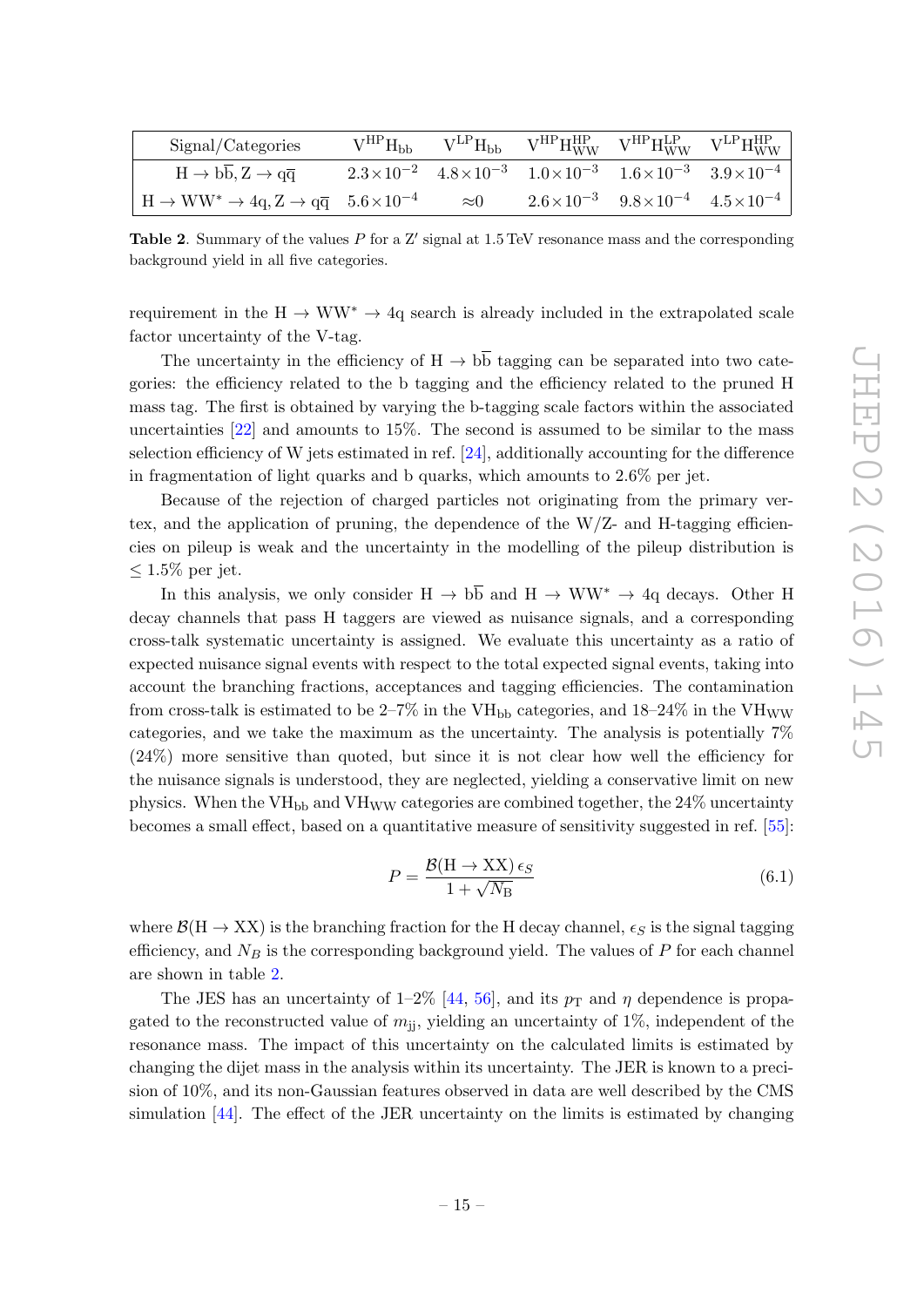| Source                 | HP uncertainties $(\%)$ LP uncertainties $(\%)$ |            |
|------------------------|-------------------------------------------------|------------|
| <b>JES</b>             | 1                                               |            |
| JER                    | 10                                              | 10         |
| Pileup                 | $\leq 3.0$                                      | $\leq 3.0$ |
| <b>PDF</b>             | $5\hbox{--}15$                                  | $5 - 15$   |
| Integrated luminosity  | 2.6                                             | 2.6        |
| W tagging              | 7.5                                             | 54         |
| W tag $p_T$ dependence | 4                                               | 12         |

<span id="page-16-1"></span>Table 3. Systematic uncertainties common to all categories.

|                                        | Final state                   |                  |                     |  |
|----------------------------------------|-------------------------------|------------------|---------------------|--|
| Source                                 | $H \rightarrow b\overline{b}$ |                  | $H \to WW^* \to 4q$ |  |
|                                        | $\rm VH_{\rm bb}$             | VH <sub>ww</sub> | VH <sub>WW</sub>    |  |
| $H \rightarrow bb$ mass scale          | 2.6                           |                  |                     |  |
| $H(4q)$ tagging                        |                               | 7.5(54)          | 7.5(54)             |  |
| $H(4q)$ -tag $\tau_{42}$ extrapolation |                               |                  |                     |  |
| Cross-talk                             |                               | 24               | 24                  |  |
| b tagging                              | $\leq 15$                     | $\leq 15$        |                     |  |

<span id="page-16-2"></span>**Table 4.** Systematic uncertainties(%) for  $X \to VH$  signals, in which  $H \to b\overline{b}$  and  $H \to WW^* \to 4q$ . Numbers in parentheses represent the uncertainty for the corresponding LP category. If LP has the same uncertainty as HP, only the HP uncertainty is presented here.

the reconstructed resonance width within its uncertainty. The integrated luminosity has an uncertainty of 2.6% [\[57\]](#page-23-3), which is also taken into account in the analysis.

The uncertainty related to the PDF used to model the signal acceptance is estimated from the CT10 [\[58\]](#page-23-4), MSTW08 [\[59\]](#page-23-5), and NNPDF21 [\[60\]](#page-23-6) PDF sets. The envelope of the upward and downward variations of the estimated acceptance for the three sets is assigned as uncertainty [\[61\]](#page-23-7) and found to be 5–15% in the resonance mass range of interest. A summary of all systematic uncertainties is given in table [3](#page-16-1) and [4.](#page-16-2) Among these uncertainties, the JES and JER are applied as shape uncertainties, while others are applied as uncertainty in the event yield.

## <span id="page-16-0"></span>7 Results

The asymptotic approximation [\[62\]](#page-23-8) of the LHC  $CL<sub>s</sub>$  criterion [\[63,](#page-23-9) [64\]](#page-23-10) is used to set upper limits on the cross section for resonance production. The dominant sources of systematic uncertainties are treated as nuisance parameters associated with log-normal priors in those variables. For a given value of the signal cross section, the nuisance parameters are fixed to the values that maximize the likelihood, a method referred to as profiling. The dependence of the likelihood on parameters used to describe the background in eq.  $(5.1)$  is treated in the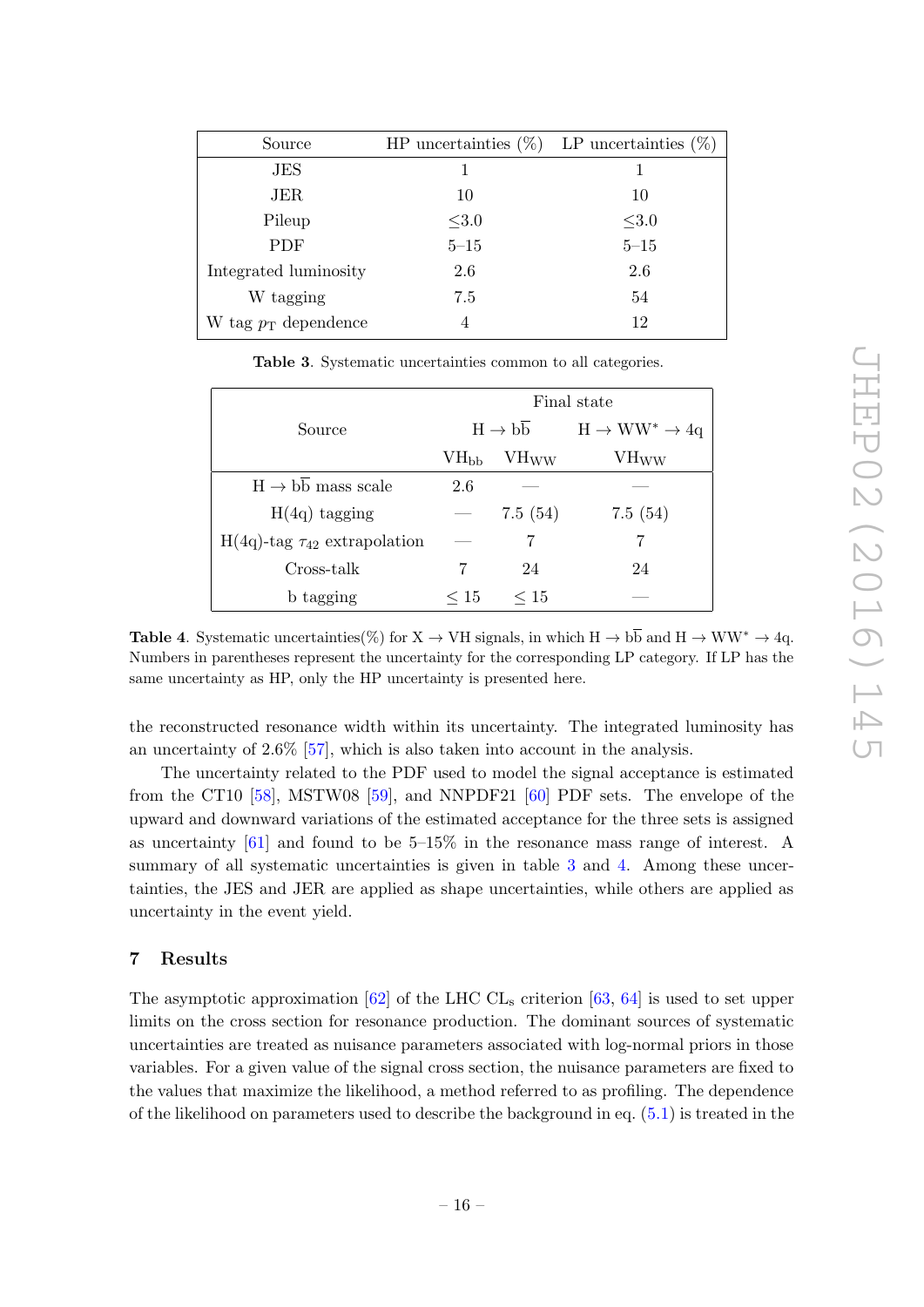| Process             | Observed               | Expected                                          |  |  |
|---------------------|------------------------|---------------------------------------------------|--|--|
|                     |                        | lower mass limit $(TeV)$ lower mass limit $(TeV)$ |  |  |
| $W' \rightarrow HW$ | [1.0, 1.6]             | 1.7                                               |  |  |
| $Z' \rightarrow HZ$ | [1.0, 1.1], [1.3, 1.5] | 1.3                                               |  |  |
| $V' \rightarrow VH$ | [1.0, 1.7]             | 1.9                                               |  |  |

<span id="page-17-1"></span>Table 5. Summary of observed lower limits on resonance masses at 95% CL and their expected values, assuming a null hypothesis. The analysis is sensitive to resonances heavier than 1 TeV.

same manner, and no additional systematic uncertainty is assigned to the parameterization of the background.

Events from the 5 categories of table [1](#page-9-1) are combined into a common likelihood, with the uncertainties of the HP and LP H tag (V tag) efficiencies considered to be anticorrelated between HP and LP tagging because events failing the HP  $\tau_{42}$  ( $\tau_{21}$ ) selection migrate to the LP category and the fraction of events failing both HP and LP requirements is small compared to the HP and LP events. The branching fractions of  $H \to WW^* \to 4q$  and  $H \rightarrow b\overline{b}$  decays are taken as fixed values in joint likelihood. The remaining systematic uncertainties in the signal are fully correlated across all channels. The variables describing the background uncertainties are treated as uncorrelated. Figure [10](#page-18-0) shows the observed and background-only expected upper limits on the production cross sections for  $Z'$  and  $W'$ , including both  $H \to b\overline{b}$  and  $H \to WW^* \to 4q$  decays, computed at 95% confidence level (CL), with the predicted cross sections for the benchmark models overlaid for comparison. In the HVT model scenario B,  $W'$  and  $Z'$  are degenerate in resonance mass, thus we compute the limit on their combined cross section under this hypothesis, shown in figure [11.](#page-18-1) Table [5](#page-17-1) shows the exclusion ranges on resonance masses.

#### <span id="page-17-0"></span>8 Summary

A search for a massive resonance decaying into a standard model-like Higgs boson and a W or Z boson is presented. A data sample corresponding to an integrated luminosity of 19.7 fb<sup>-1</sup> collected in proton-proton collisions at  $\sqrt{s}$  = 8 TeV with the CMS detector has been used to measure the W/Z and Higgs boson-tagged dijet mass spectra using the two highest  $p_T$  jets within the pseudorapidity range  $|\eta| < 2.5$  and with pseudorapidity separation  $|\Delta \eta|$  < 1.3. The QCD background is suppressed using jet substructure tagging techniques, which identify boosted bosons decaying into hadrons. In particular, the mass of pruned jets and the N-subjettiness ratios  $\tau_{21}$  and  $\tau_{42}$ , as well as b tagging applied to the subjets of the Higgs boson jet, are used to discriminate against the otherwise overwhelming QCD background. The remaining QCD background is estimated from a fit to the dijet mass distributions using a smooth function. We have searched for the signal as a peak on top of the smoothly falling QCD background. No significant signal is observed. In the HVT model B, a  $Z'$  is excluded in resonance mass intervals [1.0, 1.1] and [1.3, 1.5] TeV, while a W' is excluded in the interval  $[1.0, 1.6]$  TeV. A mass degenerate W' plus Z' particle is excluded in the interval [1.0, 1.7] TeV.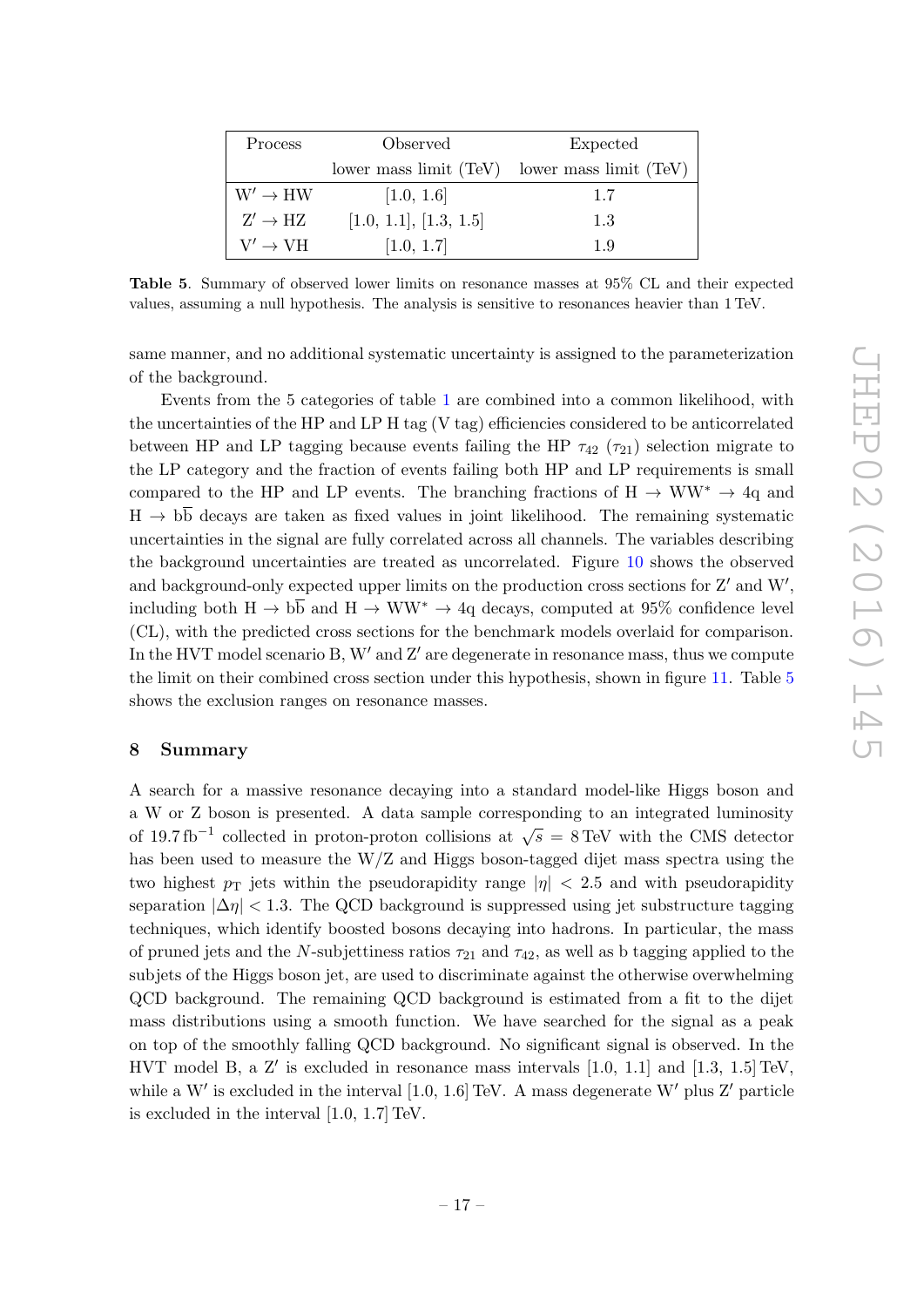

<span id="page-18-0"></span>**Figure 10.** Expected and observed upper limits on the production cross sections for  $Z' \rightarrow HZ$ (left) and  $W' \rightarrow HW$  (right), including all five decay categories. Branching fractions of H and V decays have been taken into account. The theoretical predictions of the HVT model scenario B are also shown.



<span id="page-18-1"></span>**Figure 11.** Expected and observed upper limits on the production cross section for  $V' \rightarrow VH$ , obtained by combining  $W'$  and  $Z'$  channels together. Branching fractions of H and V decays have been taken into account. The theoretical prediction of the HVT model scenario B is also shown.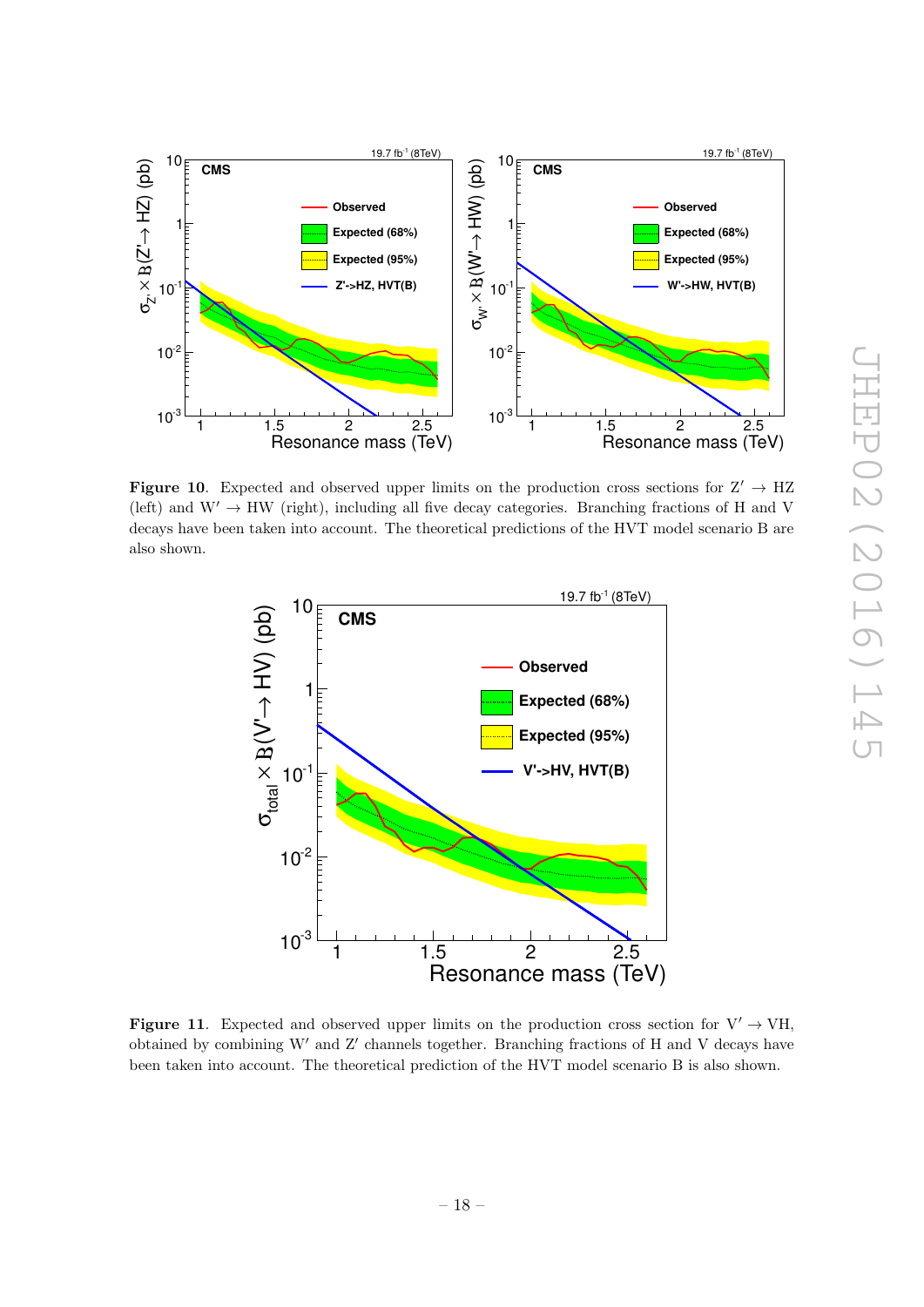This is the first search for heavy resonances decaying into a Higgs boson and a vector boson  $(W/Z)$  resulting in a hadronic final state, as well as the first application of jet substructure techniques to identify  $H \to WW^* \to 4q$  decays of the Higgs boson at high Lorentz boost.

### Acknowledgments

We congratulate our colleagues in the CERN accelerator departments for the excellent performance of the LHC and thank the technical and administrative staffs at CERN and at other CMS institutes for their contributions to the success of the CMS effort. In addition, we gratefully acknowledge the computing centres and personnel of the Worldwide LHC Computing Grid for delivering so effectively the computing infrastructure essential to our analyses. Finally, we acknowledge the enduring support for the construction and operation of the LHC and the CMS detector provided by the following funding agencies: BMWFW and FWF (Austria); FNRS and FWO (Belgium); CNPq, CAPES, FAPERJ, and FAPESP (Brazil); MES (Bulgaria); CERN; CAS, MoST, and NSFC (China); COL-CIENCIAS (Colombia); MSES and CSF (Croatia); RPF (Cyprus); MoER, ERC IUT and ERDF (Estonia); Academy of Finland, MEC, and HIP (Finland); CEA and CNRS/IN2P3 (France); BMBF, DFG, and HGF (Germany); GSRT (Greece); OTKA and NIH (Hungary); DAE and DST (India); IPM (Iran); SFI (Ireland); INFN (Italy); MSIP and NRF (Republic of Korea); LAS (Lithuania); MOE and UM (Malaysia); CINVESTAV, CONA-CYT, SEP, and UASLP-FAI (Mexico); MBIE (New Zealand); PAEC (Pakistan); MSHE and NSC (Poland); FCT (Portugal); JINR (Dubna); MON, RosAtom, RAS and RFBR (Russia); MESTD (Serbia); SEIDI and CPAN (Spain); Swiss Funding Agencies (Switzerland); MST (Taipei); ThEPCenter, IPST, STAR and NSTDA (Thailand); TUBITAK and TAEK (Turkey); NASU and SFFR (Ukraine); STFC (United Kingdom); DOE and NSF (U.S.A.).

Individuals have received support from the Marie-Curie programme and the European Research Council and EPLANET (European Union); the Leventis Foundation; the A. P. Sloan Foundation; the Alexander von Humboldt Foundation; the Belgian Federal Science Policy Office; the Fonds pour la Formation à la Recherche dans l'Industrie et dans l'Agriculture (FRIA-Belgium); the Agentschap voor Innovatie door Wetenschap en Technologie (IWT-Belgium); the Ministry of Education, Youth and Sports (MEYS) of the Czech Republic; the Council of Science and Industrial Research, India; the HOMING PLUS programme of the Foundation for Polish Science, cofinanced from European Union, Regional Development Fund; the Compagnia di San Paolo (Torino); the Consorzio per la Fisica (Trieste); MIUR project 20108T4XTM (Italy); the Thalis and Aristeia programmes cofinanced by EU-ESF and the Greek NSRF; and the National Priorities Research Program by Qatar National Research Fund.

Open Access. This article is distributed under the terms of the Creative Commons Attribution License [\(CC-BY 4.0\)](http://creativecommons.org/licenses/by/4.0/), which permits any use, distribution and reproduction in any medium, provided the original author(s) and source are credited.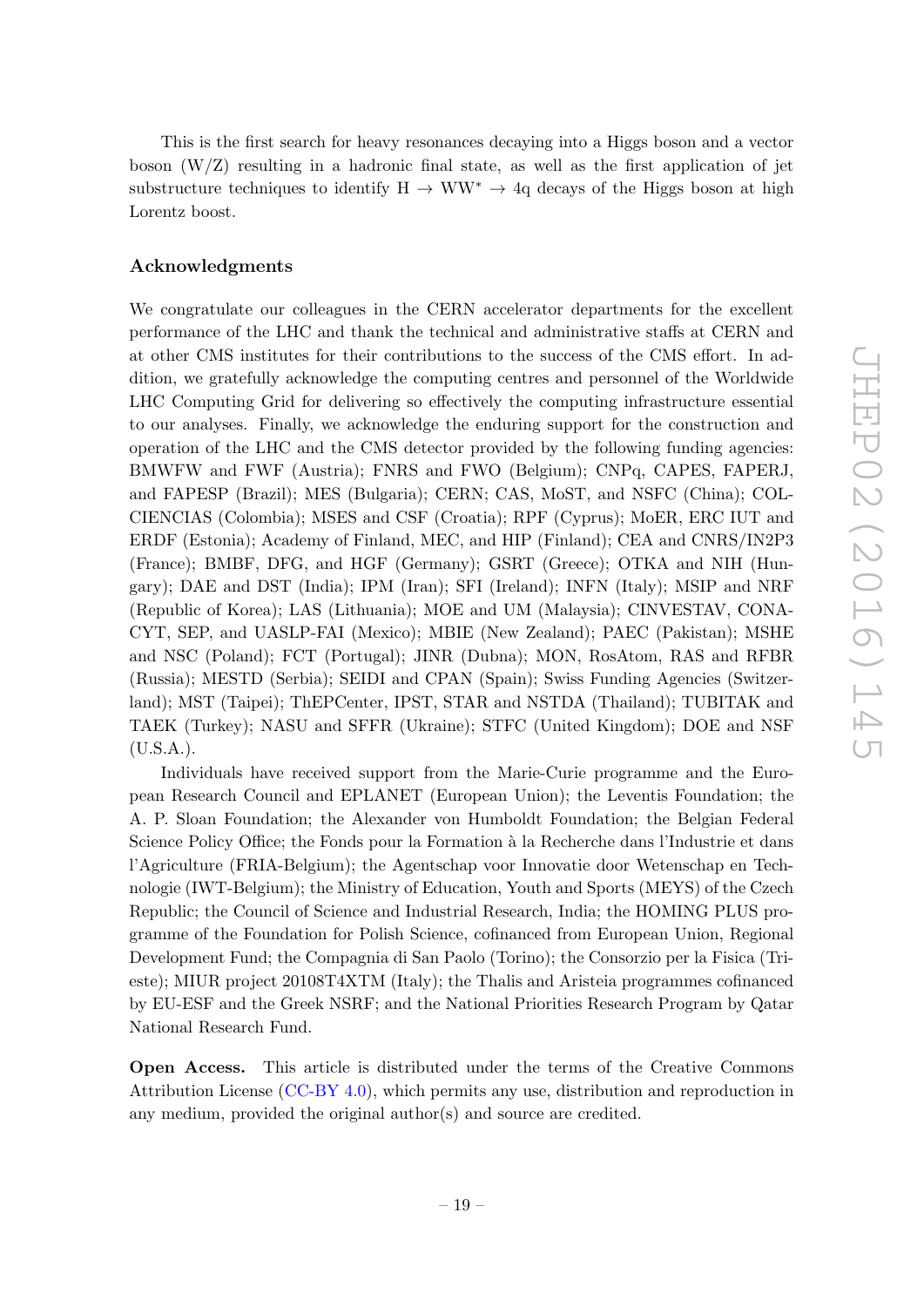### References

- <span id="page-20-0"></span>[1] R. Contino, D. Marzocca, D. Pappadopulo and R. Rattazzi, On the effect of resonances in composite Higgs phenomenology, JHEP 10  $(2011)$  081  $\left[$ [arXiv:1109.1570](http://arxiv.org/abs/1109.1570) $\right]$   $\left[$ In[SPIRE](http://inspirehep.net/search?p=find+EPRINT+arXiv:1109.1570) $\right]$ .
- [2] D. Marzocca, M. Serone and J. Shu, General composite Higgs models, JHEP 08 [\(2012\) 013](http://dx.doi.org/10.1007/JHEP08(2012)013) [[arXiv:1205.0770](http://arxiv.org/abs/1205.0770)] [IN[SPIRE](http://inspirehep.net/search?p=find+EPRINT+arXiv:1205.0770)].
- <span id="page-20-1"></span>[3] B. Bellazzini, C. Csáki and J. Serra, *Composite Higgses, [Eur. Phys. J.](http://dx.doi.org/10.1140/epjc/s10052-014-2766-x)* C 74 (2014) 2766 [[arXiv:1401.2457](http://arxiv.org/abs/1401.2457)] [IN[SPIRE](http://inspirehep.net/search?p=find+EPRINT+arXiv:1401.2457)].
- <span id="page-20-2"></span>[4] T. Han, H.E. Logan, B. McElrath and L.-T. Wang, *Phenomenology of the little Higgs model*, Phys. Rev. **D 67** [\(2003\) 095004](http://dx.doi.org/10.1103/PhysRevD.67.095004) [[hep-ph/0301040](http://arxiv.org/abs/hep-ph/0301040)] [IN[SPIRE](http://inspirehep.net/search?p=find+EPRINT+hep-ph/0301040)].
- [5] M. Schmaltz and D. Tucker-Smith, Little Higgs review, [Ann. Rev. Nucl. Part. Sci.](http://dx.doi.org/10.1146/annurev.nucl.55.090704.151502) 55 (2005) [229](http://dx.doi.org/10.1146/annurev.nucl.55.090704.151502) [[hep-ph/0502182](http://arxiv.org/abs/hep-ph/0502182)] [IN[SPIRE](http://inspirehep.net/search?p=find+EPRINT+hep-ph/0502182)].
- <span id="page-20-3"></span>[6] M. Perelstein, Little Higgs models and their phenomenology, [Prog. Part. Nucl. Phys.](http://dx.doi.org/10.1016/j.ppnp.2006.04.001) 58 [\(2007\) 247](http://dx.doi.org/10.1016/j.ppnp.2006.04.001) [[hep-ph/0512128](http://arxiv.org/abs/hep-ph/0512128)] [IN[SPIRE](http://inspirehep.net/search?p=find+EPRINT+hep-ph/0512128)].
- <span id="page-20-4"></span>[7] D. Pappadopulo, A. Thamm, R. Torre and A. Wulzer, *Heavy vector triplets: bridging theory* and data, JHEP 09 [\(2014\) 060](http://dx.doi.org/10.1007/JHEP09(2014)060) [[arXiv:1402.4431](http://arxiv.org/abs/1402.4431)] [IN[SPIRE](http://inspirehep.net/search?p=find+EPRINT+arXiv:1402.4431)].
- <span id="page-20-5"></span>[8] CMS collaboration, Search for new resonances decaying via WZ to leptons in proton-proton collisions at  $\sqrt{s} = 8$  TeV, [Phys. Lett.](http://dx.doi.org/10.1016/j.physletb.2014.11.026) **B** 740 (2015) 83 [[arXiv:1407.3476](http://arxiv.org/abs/1407.3476)] [IN[SPIRE](http://inspirehep.net/search?p=find+EPRINT+arXiv:1407.3476)].
- [9] ATLAS collaboration, Search for WZ resonances in the fully leptonic channel using pp collisions at  $\sqrt{s} = 8$  TeV with the ATLAS detector, [Phys. Lett.](http://dx.doi.org/10.1016/j.physletb.2014.08.039) **B 737** (2014) 223 [[arXiv:1406.4456](http://arxiv.org/abs/1406.4456)] [IN[SPIRE](http://inspirehep.net/search?p=find+EPRINT+arXiv:1406.4456)].
- [10] ATLAS collaboration, Search for resonant diboson production in the  $\ell \ell q \bar{q}$  final state in pp collisions at  $\sqrt{s} = 8$  TeV with the ATLAS detector, [Eur. Phys. J.](http://dx.doi.org/10.1140/epjc/s10052-015-3261-8) C 75 (2015) 69 [[arXiv:1409.6190](http://arxiv.org/abs/1409.6190)] [IN[SPIRE](http://inspirehep.net/search?p=find+EPRINT+arXiv:1409.6190)].
- [11] ATLAS collaboration, Search for resonant diboson production in the WW/WZ  $\rightarrow \ell \nu$  ij decay channels with the ATLAS detector at  $\sqrt{s} = 7 \text{ TeV}$ , Phys. Rev. **D 87** [\(2013\) 112006](http://dx.doi.org/10.1103/PhysRevD.87.112006) [[arXiv:1305.0125](http://arxiv.org/abs/1305.0125)] [IN[SPIRE](http://inspirehep.net/search?p=find+EPRINT+arXiv:1305.0125)].
- <span id="page-20-6"></span>[12] CMS collaboration, Search for massive resonances in dijet systems containing jets tagged as W or Z boson decays in pp collisions at  $\sqrt{s} = 8 \text{ TeV}$ , JHEP 08 [\(2014\) 173](http://dx.doi.org/10.1007/JHEP08(2014)173) [[arXiv:1405.1994](http://arxiv.org/abs/1405.1994)] [IN[SPIRE](http://inspirehep.net/search?p=find+EPRINT+arXiv:1405.1994)].
- <span id="page-20-7"></span>[13] G. Altarelli, B. Mele and M. Ruiz-Altaba, Searching for new heavy vector bosons in  $p\bar{p}$ colliders, Z. Phys. C 45 [\(1989\) 109](http://dx.doi.org/10.1007/BF01552335) [Erratum ibid. C 47 (1990) 676] [IN[SPIRE](http://inspirehep.net/search?p=find+J+"Z.Physik,C45,109")].
- <span id="page-20-8"></span>[14] CMS collaboration, Search for massive resonances decaying into pairs of boosted bosons in semi-leptonic final states at  $\sqrt{s} = 8 \text{ TeV}$ , JHEP 08 [\(2014\) 174](http://dx.doi.org/10.1007/JHEP08(2014)174)  $[\text{arXiv}:1405.3447]$  [IN[SPIRE](http://inspirehep.net/search?p=find+EPRINT+arXiv:1405.3447)].
- <span id="page-20-9"></span>[15] CMS collaboration, Search for narrow high-mass resonances in proton-proton collisions at  $\sqrt{s} = 8 \text{ TeV}$  decaying to a Z and a Higgs boson, [Phys. Lett.](http://dx.doi.org/10.1016/j.physletb.2015.07.011) **B 748** (2015) 255 [[arXiv:1502.04994](http://arxiv.org/abs/1502.04994)] [IN[SPIRE](http://inspirehep.net/search?p=find+EPRINT+arXiv:1502.04994)].
- <span id="page-20-10"></span>[16] ATLAS collaboration, Search for a new resonance decaying to a W or Z boson and a Higgs boson in the  $\ell\ell/\ell\nu/\nu + b\bar{b}$  final states with the ATLAS detector, [Eur. Phys. J.](http://dx.doi.org/10.1140/epjc/s10052-015-3474-x) C 75 (2015) [263](http://dx.doi.org/10.1140/epjc/s10052-015-3474-x) [[arXiv:1503.08089](http://arxiv.org/abs/1503.08089)] [IN[SPIRE](http://inspirehep.net/search?p=find+EPRINT+arXiv:1503.08089)].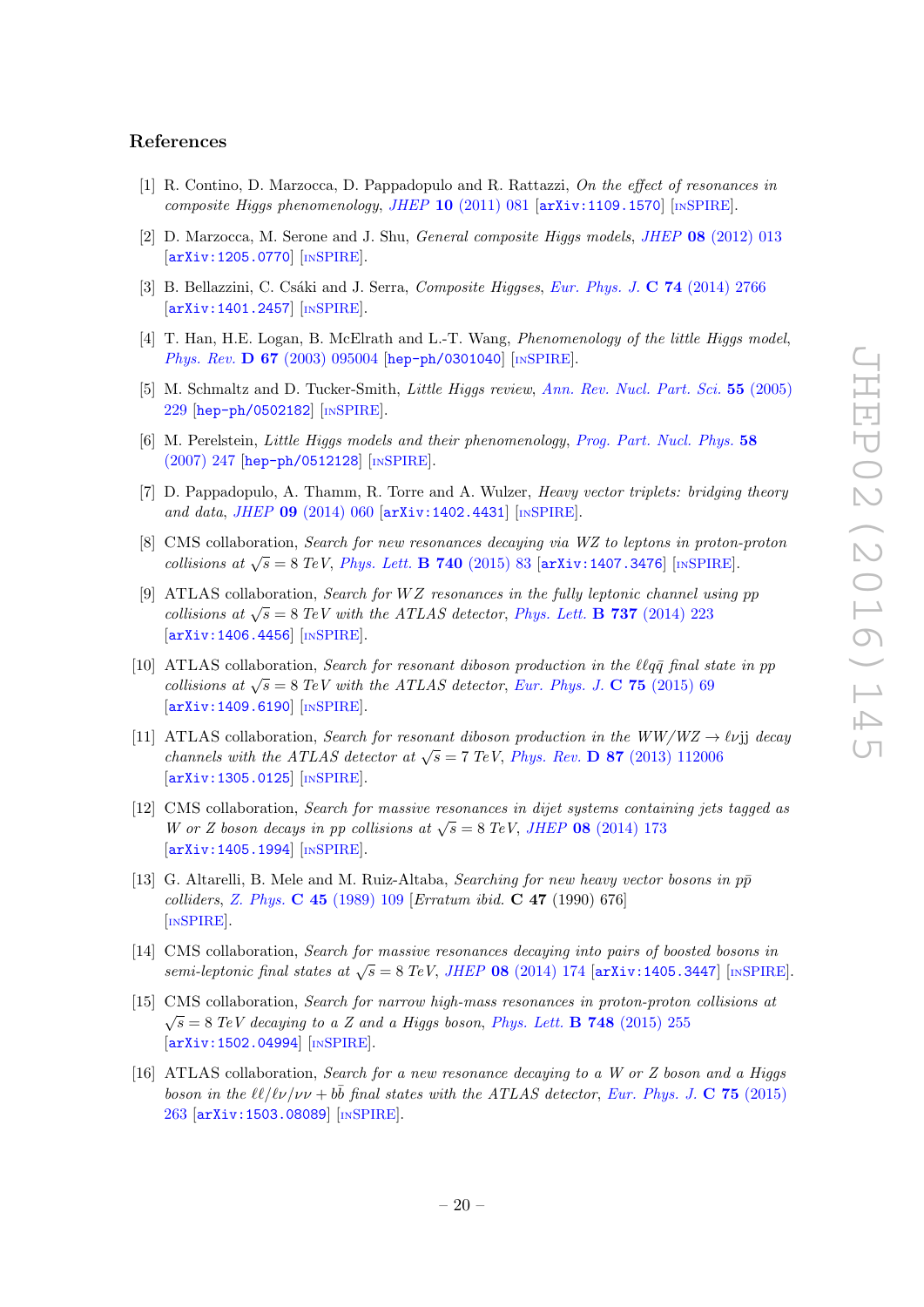- <span id="page-21-0"></span>[17] ATLAS collaboration, Observation of a new particle in the search for the Standard Model Higgs boson with the ATLAS detector at the LHC, [Phys. Lett.](http://dx.doi.org/10.1016/j.physletb.2012.08.020) **B** 716 (2012) 1 [[arXiv:1207.7214](http://arxiv.org/abs/1207.7214)] [IN[SPIRE](http://inspirehep.net/search?p=find+EPRINT+arXiv:1207.7214)].
- <span id="page-21-1"></span>[18] CMS collaboration, Observation of a new boson at a mass of 125 GeV with the CMS experiment at the LHC, [Phys. Lett.](http://dx.doi.org/10.1016/j.physletb.2012.08.021) **B** 716 (2012) 30  $arXiv:1207.7235$  [IN[SPIRE](http://inspirehep.net/search?p=find+EPRINT+arXiv:1207.7235)].
- <span id="page-21-2"></span>[19] CMS collaboration, Constraints on the spin-parity and anomalous HVV couplings of the Higgs boson in proton collisions at 7 and 8 TeV, Phys. Rev. D 92 [\(2015\) 012004](http://dx.doi.org/10.1103/PhysRevD.92.012004) [[arXiv:1411.3441](http://arxiv.org/abs/1411.3441)] [IN[SPIRE](http://inspirehep.net/search?p=find+EPRINT+arXiv:1411.3441)].
- <span id="page-21-3"></span>[20] CMS collaboration, Precise determination of the mass of the Higgs boson and tests of compatibility of its couplings with the standard model predictions using proton collisions at 7 and 8 TeV, [Eur. Phys. J.](http://dx.doi.org/10.1140/epjc/s10052-015-3351-7) C 75 (2015) 212  $\text{arXiv:1412.8662}$  $\text{arXiv:1412.8662}$  $\text{arXiv:1412.8662}$  [IN[SPIRE](http://inspirehep.net/search?p=find+EPRINT+arXiv:1412.8662)].
- <span id="page-21-4"></span>[21] M. Gouzevitch, A. Oliveira, J. Rojo, R. Rosenfeld, G.P. Salam and V. Sanz, Scale-invariant resonance tagging in multijet events and new physics in Higgs pair production, [JHEP](http://dx.doi.org/10.1007/JHEP07(2013)148) 07 [\(2013\) 148](http://dx.doi.org/10.1007/JHEP07(2013)148) [[arXiv:1303.6636](http://arxiv.org/abs/1303.6636)] [IN[SPIRE](http://inspirehep.net/search?p=find+EPRINT+arXiv:1303.6636)].
- <span id="page-21-5"></span>[22] CMS collaboration, *Performance of b tagging at*  $\sqrt{s} = 8$  TeV in multijet, ttbar and boosted topology events, [CMS-PAS-BTV-13-001](http://cds.cern.ch/record/1581306) (2013).
- <span id="page-21-6"></span>[23] CMS collaboration, Study of Jet Substructure in pp Collisions at 7 TeV in CMS, CMS Physics Analysis Summary, [CMS-PAS-JME-10-013](http://cds.cern.ch/record/1333700) (2010).
- <span id="page-21-7"></span>[24] CMS collaboration, Identification techniques for highly boosted W bosons that decay into hadrons, JHEP 12 [\(2014\) 017](http://dx.doi.org/10.1007/JHEP12(2014)017) [[arXiv:1410.4227](http://arxiv.org/abs/1410.4227)] [IN[SPIRE](http://inspirehep.net/search?p=find+EPRINT+arXiv:1410.4227)].
- <span id="page-21-8"></span>[25] CMS collaboration, The CMS experiment at the CERN LHC, 2008 JINST 3 [S08004](http://dx.doi.org/10.1088/1748-0221/3/08/S08004) [IN[SPIRE](http://inspirehep.net/search?p=find+J+"JINST,3,S08004")].
- <span id="page-21-9"></span>[26] J. Alwall, M. Herquet, F. Maltoni, O. Mattelaer and T. Stelzer, MadGraph 5: going beyond, JHEP 06 [\(2011\) 128](http://dx.doi.org/10.1007/JHEP06(2011)128) [[arXiv:1106.0522](http://arxiv.org/abs/1106.0522)] [IN[SPIRE](http://inspirehep.net/search?p=find+EPRINT+arXiv:1106.0522)].
- <span id="page-21-10"></span>[27] T. Sjöstrand, S. Mrenna and P.Z. Skands,  $PYTHIA$  6.4 physics and manual, [JHEP](http://dx.doi.org/10.1088/1126-6708/2006/05/026) 05 [\(2006\) 026](http://dx.doi.org/10.1088/1126-6708/2006/05/026) [[hep-ph/0603175](http://arxiv.org/abs/hep-ph/0603175)] [IN[SPIRE](http://inspirehep.net/search?p=find+EPRINT+hep-ph/0603175)].
- <span id="page-21-11"></span>[28] GEANT4 collaboration, S. Agostinelli et al., GEANT4: a simulation toolkit, [Nucl. Instrum.](http://dx.doi.org/10.1016/S0168-9002(03)01368-8) Meth. **A 506** [\(2003\) 250](http://dx.doi.org/10.1016/S0168-9002(03)01368-8) [IN[SPIRE](http://inspirehep.net/search?p=find+J+"Nucl.Instrum.Meth.,A506,250")].
- <span id="page-21-12"></span>[29] D. Pappadopulo, A. Thamm, R. Torre and A. Wulzer, Resources for Heavy Vector Triplets, [https://rtorre.web.cern.ch/rtorre/Riccardotorre/heptools.html.](https://rtorre.web.cern.ch/rtorre/Riccardotorre/heptools.html)
- <span id="page-21-13"></span>[30] S. Gieseke et al.,  $HERWIG++$  2.5 Release Note,  $arXiv:1102.1672$  [IN[SPIRE](http://inspirehep.net/search?p=find+EPRINT+arXiv:1102.1672)].
- <span id="page-21-14"></span>[31] R. Field, Early LHC Underlying Event Data — Findings and Surprises, [arXiv:1010.3558](http://arxiv.org/abs/1010.3558) [IN[SPIRE](http://inspirehep.net/search?p=find+EPRINT+arXiv:1010.3558)].
- <span id="page-21-15"></span>[32] J. Pumplin, D.R. Stump, J. Huston, H.L. Lai, P.M. Nadolsky and W.K. Tung, New generation of parton distributions with uncertainties from global QCD analysis, [JHEP](http://dx.doi.org/10.1088/1126-6708/2002/07/012) 07 [\(2002\) 012](http://dx.doi.org/10.1088/1126-6708/2002/07/012) [[hep-ph/0201195](http://arxiv.org/abs/hep-ph/0201195)] [IN[SPIRE](http://inspirehep.net/search?p=find+EPRINT+hep-ph/0201195)].
- <span id="page-21-16"></span>[33] P. Nason, A New method for combining NLO QCD with shower Monte Carlo algorithms, JHEP 11 [\(2004\) 040](http://dx.doi.org/10.1088/1126-6708/2004/11/040) [[hep-ph/0409146](http://arxiv.org/abs/hep-ph/0409146)] [IN[SPIRE](http://inspirehep.net/search?p=find+EPRINT+hep-ph/0409146)].
- [34] S. Frixione, P. Nason and C. Oleari, *Matching NLO QCD computations with parton shower* simulations: the POWHEG method, JHEP  $11$  [\(2007\) 070](http://dx.doi.org/10.1088/1126-6708/2007/11/070) [[arXiv:0709.2092](http://arxiv.org/abs/0709.2092)] [IN[SPIRE](http://inspirehep.net/search?p=find+EPRINT+arXiv:0709.2092)].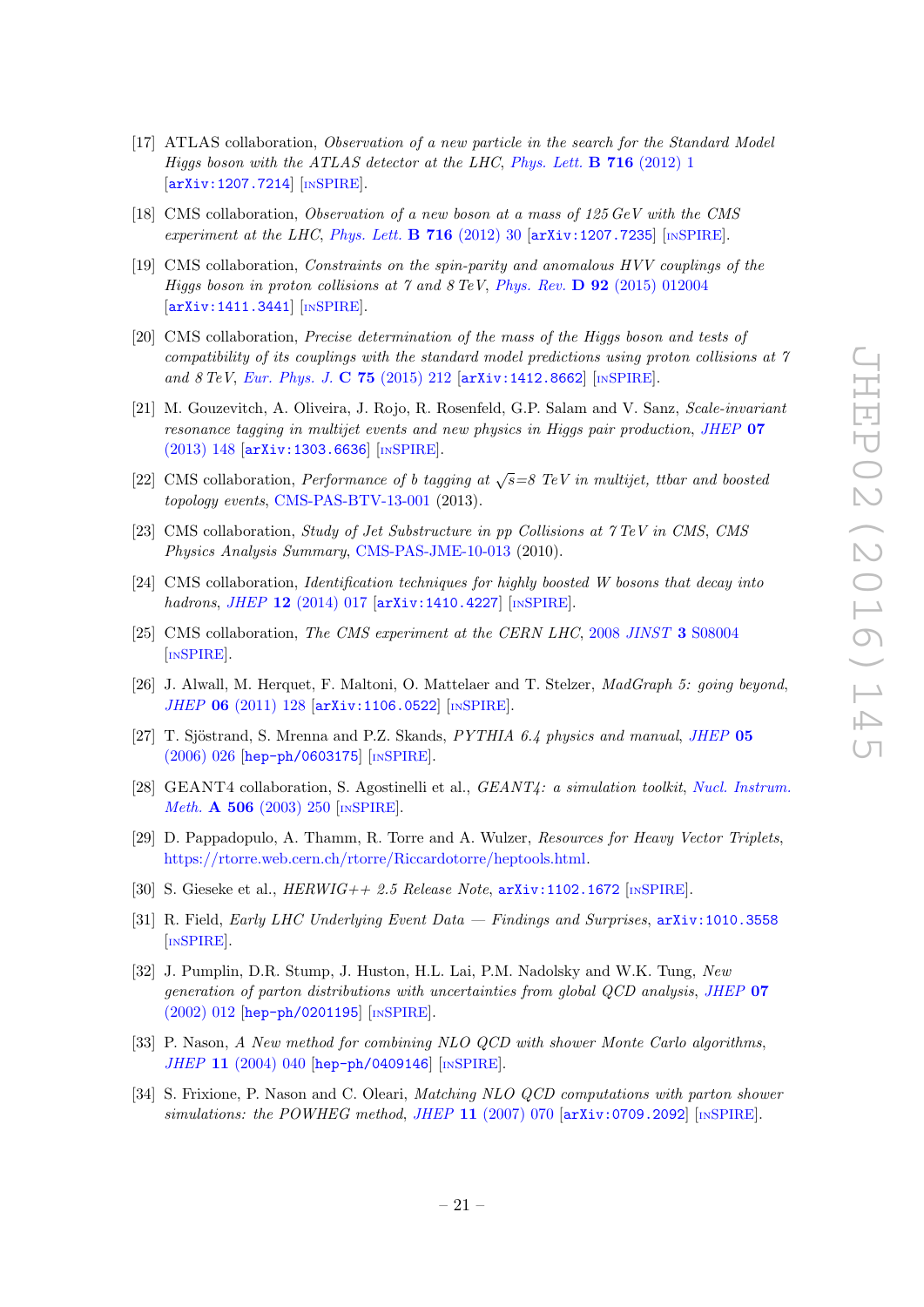- <span id="page-22-0"></span>[35] S. Alioli, P. Nason, C. Oleari and E. Re, A general framework for implementing NLO calculations in shower Monte Carlo programs: the POWHEG BOX, JHEP 06 [\(2010\) 043](http://dx.doi.org/10.1007/JHEP06(2010)043) [[arXiv:1002.2581](http://arxiv.org/abs/1002.2581)] [IN[SPIRE](http://inspirehep.net/search?p=find+EPRINT+arXiv:1002.2581)].
- <span id="page-22-1"></span>[36] CMS collaboration, *Particle-Flow Event Reconstruction in CMS and Performance for Jets*, Taus and MET, [CMS-PAS-PFT-09-001](http://cds.cern.ch/record/1194487) (2009).
- <span id="page-22-2"></span>[37] CMS collaboration, *Commissioning of the Particle-flow Event Reconstruction with the first* LHC collisions recorded in the CMS detector, [CMS-PAS-PFT-10-001](http://cds.cern.ch/record/1247373) (2010).
- <span id="page-22-3"></span>[38] M. Wobisch and T. Wengler, Hadronization corrections to jet cross-sections in deep inelastic scattering, [hep-ph/9907280](http://arxiv.org/abs/hep-ph/9907280) [IN[SPIRE](http://inspirehep.net/search?p=find+EPRINT+hep-ph/9907280)].
- <span id="page-22-4"></span>[39] Y.L. Dokshitzer, G.D. Leder, S. Moretti and B.R. Webber, Better jet clustering algorithms, JHEP 08 [\(1997\) 001](http://dx.doi.org/10.1088/1126-6708/1997/08/001) [[hep-ph/9707323](http://arxiv.org/abs/hep-ph/9707323)] [IN[SPIRE](http://inspirehep.net/search?p=find+EPRINT+hep-ph/9707323)].
- <span id="page-22-5"></span>[40] M. Cacciari and G.P. Salam, *Dispelling the*  $N^3$  myth for the  $k_t$  jet-finder, [Phys. Lett.](http://dx.doi.org/10.1016/j.physletb.2006.08.037) **B 641** [\(2006\) 57](http://dx.doi.org/10.1016/j.physletb.2006.08.037) [[hep-ph/0512210](http://arxiv.org/abs/hep-ph/0512210)] [IN[SPIRE](http://inspirehep.net/search?p=find+EPRINT+hep-ph/0512210)].
- <span id="page-22-6"></span>[41] M. Cacciari, G.P. Salam and G. Soyez, FastJet user manual, [Eur. Phys. J.](http://dx.doi.org/10.1140/epjc/s10052-012-1896-2) C 72 (2012) 1896 [[arXiv:1111.6097](http://arxiv.org/abs/1111.6097)] [IN[SPIRE](http://inspirehep.net/search?p=find+EPRINT+arXiv:1111.6097)].
- <span id="page-22-7"></span>[42] M. Cacciari, G.P. Salam and G. Soyez, The catchment area of jets, JHEP 04 [\(2008\) 005](http://dx.doi.org/10.1088/1126-6708/2008/04/005) [[arXiv:0802.1188](http://arxiv.org/abs/0802.1188)] [IN[SPIRE](http://inspirehep.net/search?p=find+EPRINT+arXiv:0802.1188)].
- [43] M. Cacciari and G.P. Salam, Pileup subtraction using jet areas, [Phys. Lett.](http://dx.doi.org/10.1016/j.physletb.2007.09.077) B 659 (2008) 119 [[arXiv:0707.1378](http://arxiv.org/abs/0707.1378)] [IN[SPIRE](http://inspirehep.net/search?p=find+EPRINT+arXiv:0707.1378)].
- <span id="page-22-8"></span>[44] CMS collaboration, Determination of jet energy calibration and transverse momentum resolution in CMS, 2011 JINST 6 [P11002.](http://dx.doi.org/10.1088/1748-0221/6/11/P11002)
- <span id="page-22-9"></span>[45] CMS collaboration, *Jet Performance in pp Collisions at*  $\sqrt{s} = 7 \text{ TeV}$ , *CMS Physics Analysis* Summary, [CMS-PAS-JME-10-003](http://cds.cern.ch/record/1279362) (2010).
- <span id="page-22-10"></span>[46] CMS collaboration, Search for narrow resonances using the dijet mass spectrum in pp collisions at  $\sqrt{s} = 8$  TeV, Phys. Rev. **D** 87 [\(2013\) 114015](http://dx.doi.org/10.1103/PhysRevD.87.114015) [[arXiv:1302.4794](http://arxiv.org/abs/1302.4794)] [IN[SPIRE](http://inspirehep.net/search?p=find+EPRINT+arXiv:1302.4794)].
- <span id="page-22-11"></span>[47] S.D. Ellis, C.K. Vermilion and J.R. Walsh, Techniques for improved heavy particle searches with jet substructure, Phys. Rev. D  $80$  [\(2009\) 051501](http://dx.doi.org/10.1103/PhysRevD.80.051501) [[arXiv:0903.5081](http://arxiv.org/abs/0903.5081)] [IN[SPIRE](http://inspirehep.net/search?p=find+EPRINT+arXiv:0903.5081)].
- <span id="page-22-12"></span>[48] S.D. Ellis, C.K. Vermilion and J.R. Walsh, Recombination algorithms and jet substructure: Pruning as a tool for heavy particle searches, Phys. Rev. D 81 [\(2010\) 094023](http://dx.doi.org/10.1103/PhysRevD.81.094023) [[arXiv:0912.0033](http://arxiv.org/abs/0912.0033)] [IN[SPIRE](http://inspirehep.net/search?p=find+EPRINT+arXiv:0912.0033)].
- <span id="page-22-13"></span>[49] CMS collaboration, Identification of b-quark jets with the CMS experiment, 2013 [JINST](http://dx.doi.org/10.1088/1748-0221/8/04/P04013) 8 [P04013](http://dx.doi.org/10.1088/1748-0221/8/04/P04013) [[arXiv:1211.4462](http://arxiv.org/abs/1211.4462)] [IN[SPIRE](http://inspirehep.net/search?p=find+EPRINT+arXiv:1211.4462)].
- <span id="page-22-14"></span>[50] M. Cacciari, G.P. Salam and G. Soyez, The anti-k<sub>t</sub> jet clustering algorithm, JHEP 04 [\(2008\)](http://dx.doi.org/10.1088/1126-6708/2008/04/063) [063](http://dx.doi.org/10.1088/1126-6708/2008/04/063) [[arXiv:0802.1189](http://arxiv.org/abs/0802.1189)] [IN[SPIRE](http://inspirehep.net/search?p=find+EPRINT+arXiv:0802.1189)].
- <span id="page-22-15"></span>[51] J. Thaler and K. Van Tilburg, *Identifying boosted objects with N-subjettiness*, *[JHEP](http://dx.doi.org/10.1007/JHEP03(2011)015)* 03 [\(2011\) 015](http://dx.doi.org/10.1007/JHEP03(2011)015) [[arXiv:1011.2268](http://arxiv.org/abs/1011.2268)] [IN[SPIRE](http://inspirehep.net/search?p=find+EPRINT+arXiv:1011.2268)].
- <span id="page-22-17"></span>[52] J. Thaler and K. Van Tilburg, Maximizing boosted top identification by minimizing N-subjettiness, JHEP 02 [\(2012\) 093](http://dx.doi.org/10.1007/JHEP02(2012)093) [[arXiv:1108.2701](http://arxiv.org/abs/1108.2701)] [IN[SPIRE](http://inspirehep.net/search?p=find+EPRINT+arXiv:1108.2701)].
- <span id="page-22-16"></span>[53] I.W. Stewart, F.J. Tackmann and W.J. Waalewijn, N-Jettiness: An Inclusive Event Shape to Veto Jets, [Phys. Rev. Lett.](http://dx.doi.org/10.1103/PhysRevLett.105.092002) 105 (2010) 092002 [[arXiv:1004.2489](http://arxiv.org/abs/1004.2489)] [IN[SPIRE](http://inspirehep.net/search?p=find+EPRINT+arXiv:1004.2489)].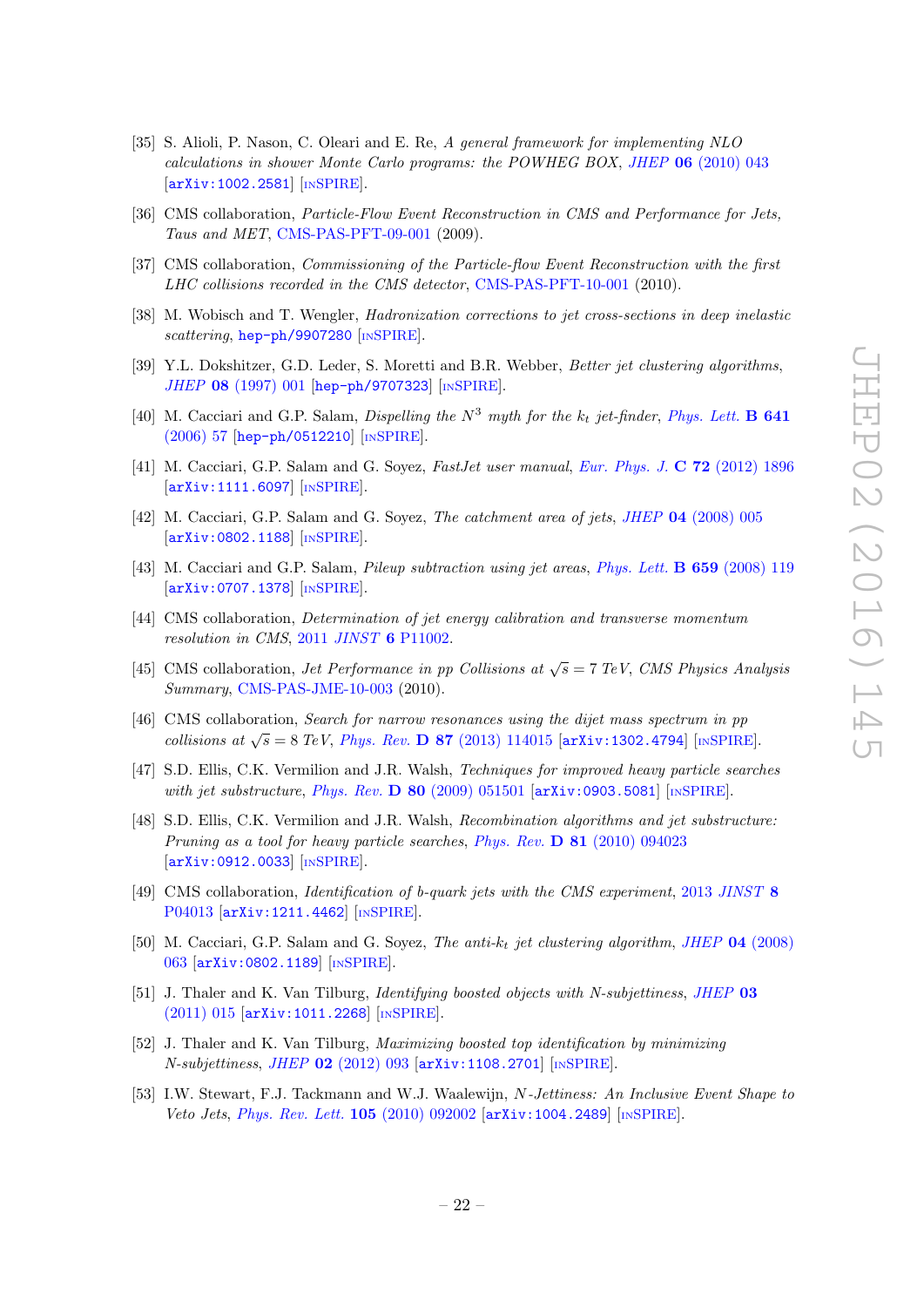- <span id="page-23-0"></span>[54] R.G. Lomax and D.L. Hahs-Vaughn, *Statistical Concepts: A Second Course*, third edition, Routledge Academic, London U.K. (2007).
- <span id="page-23-1"></span>[55] G. Punzi, Sensitivity of searches for new signals and its optimization, in Proceedings of Statistical Problems in Particle Physics, Astrophysics, and Cosmology, Stanford U.S.A. (2003), eConf C 030908 (2003) MODT002 [[physics/0308063](http://arxiv.org/abs/physics/0308063)] [IN[SPIRE](http://inspirehep.net/search?p=find+EPRINT+physics/0308063)].
- <span id="page-23-2"></span>[56] CMS collaboration, *Status of the 8 TeV Jet Energy Corrections and Uncertainties based on*  $11 fb^{-1}$  of data in CMS, [CMS-DP-2013-011](http://cds.cern.ch/record/1545350) (2013).
- <span id="page-23-3"></span>[57] CMS collaboration, CMS Luminosity Based on Pixel Cluster Counting — Summer 2013 Update, [CMS-PAS-LUM-13-001](http://cds.cern.ch/record/1598864) (2013).
- <span id="page-23-4"></span>[58] H.-L. Lai et al., New parton distributions for collider physics, Phys. Rev. D 82 [\(2010\) 074024](http://dx.doi.org/10.1103/PhysRevD.82.074024)  $\left[$ [arXiv:1007.2241](http://arxiv.org/abs/1007.2241) $\right]$   $\left[$ IN[SPIRE](http://inspirehep.net/search?p=find+EPRINT+arXiv:1007.2241) $\right]$ .
- <span id="page-23-5"></span>[59] A.D. Martin, W.J. Stirling, R.S. Thorne and G. Watt, Parton distributions for the LHC, [Eur. Phys. J.](http://dx.doi.org/10.1140/epjc/s10052-009-1072-5) C 63 (2009) 189  $\text{arXiv:}$ 0901.0002 $\text{[insPIRE]}$ .
- <span id="page-23-6"></span>[60] NNPDF collaboration, R.D. Ball et al., Fitting parton distribution data with multiplicative normalization uncertainties, JHEP  $05$  [\(2010\) 075](http://dx.doi.org/10.1007/JHEP05(2010)075)  $\text{arXiv:}$  0912.2276 $\mid$  [IN[SPIRE](http://inspirehep.net/search?p=find+EPRINT+arXiv:0912.2276)].
- <span id="page-23-7"></span>[61] S. Alekhin et al., The PDF4LHC Working Group Interim Report, [arXiv:1101.0536](http://arxiv.org/abs/1101.0536) [IN[SPIRE](http://inspirehep.net/search?p=find+EPRINT+arXiv:1101.0536)].
- <span id="page-23-8"></span>[62] G. Cowan, K. Cranmer, E. Gross and O. Vitells, Asymptotic formulae for likelihood-based tests of new physics, [Eur. Phys. J.](http://dx.doi.org/10.1140/epjc/s10052-011-1554-0) C  $71$  (2011) 1554 [Erratum ibid. C  $73$  (2013) 2501] [[arXiv:1007.1727](http://arxiv.org/abs/1007.1727)] [IN[SPIRE](http://inspirehep.net/search?p=find+EPRINT+arXiv:1007.1727)].
- <span id="page-23-9"></span>[63] A.L. Read, Presentation of search results: the  $CL(s)$  technique, J. Phys. **G 28** [\(2002\) 2693](http://dx.doi.org/10.1088/0954-3899/28/10/313) [IN[SPIRE](http://inspirehep.net/search?p=find+J+"J.Phys.,G28,2693")].
- <span id="page-23-10"></span>[64] T. Junk, Confidence level computation for combining searches with small statistics, [Nucl.](http://dx.doi.org/10.1016/S0168-9002(99)00498-2) [Instrum. Meth.](http://dx.doi.org/10.1016/S0168-9002(99)00498-2) A 434 (1999) 435 [[hep-ex/9902006](http://arxiv.org/abs/hep-ex/9902006)] [IN[SPIRE](http://inspirehep.net/search?p=find+EPRINT+hep-ex/9902006)].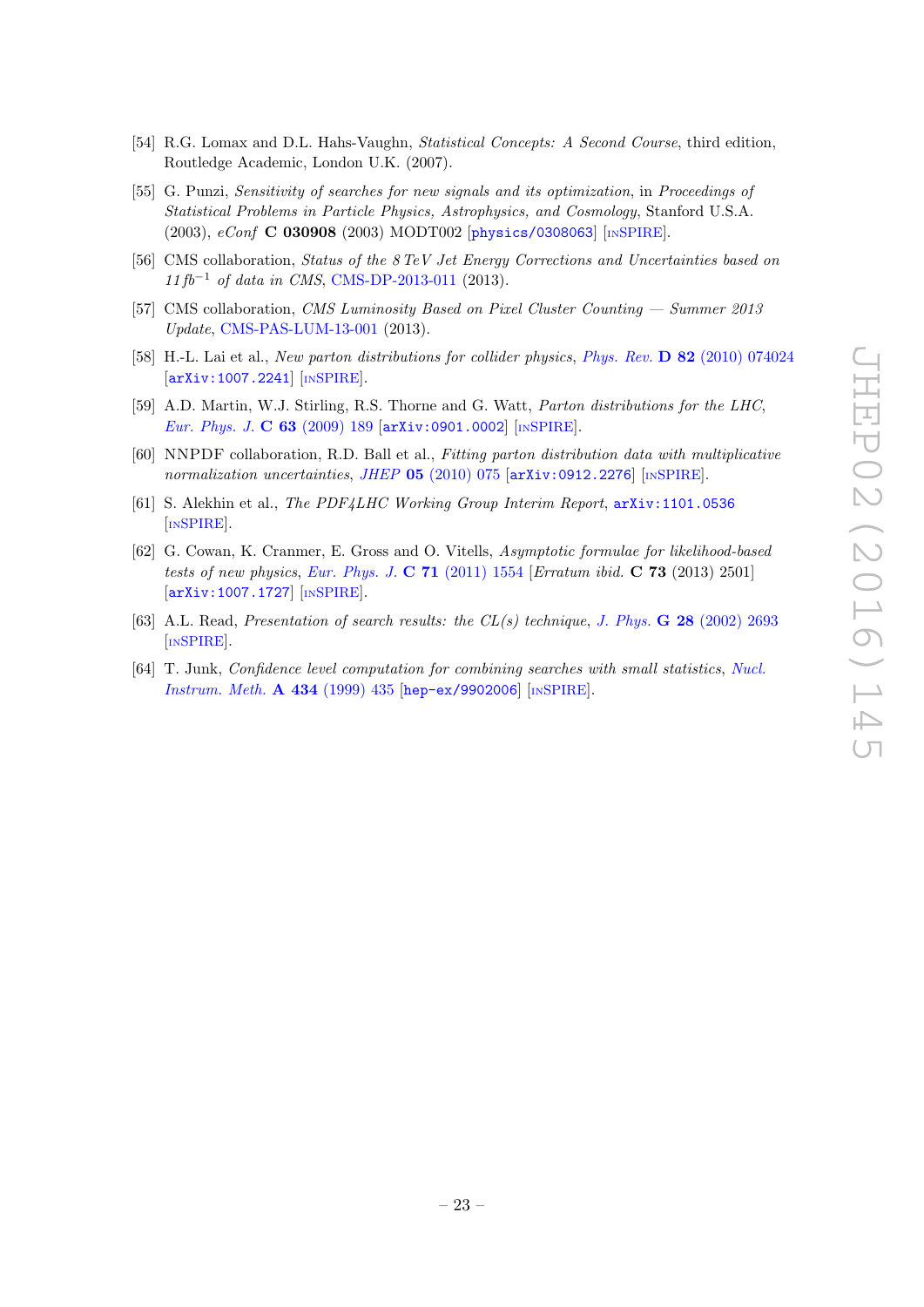## The CMS collaboration

#### <span id="page-24-0"></span>Yerevan Physics Institute, Yerevan, Armenia

V. Khachatryan, A.M. Sirunyan, A. Tumasyan

#### Institut für Hochenergiephysik der OeAW, Wien, Austria

W. Adam, E. Asilar, T. Bergauer, J. Brandstetter, M. Dragicevic, J. Erö, M. Flechl, M. Friedl, R. Frühwirth<sup>1</sup>, V.M. Ghete, C. Hartl, N. Hörmann, J. Hrubec, M. Jeitler<sup>1</sup>, V. Knünz, A. König, M. Krammer<sup>1</sup>, I. Krätschmer, D. Liko, I. Mikulec, D. Rabady<sup>2</sup>, B. Rahbaran, H. Rohringer, J. Schieck<sup>1</sup>, R. Schöfbeck, J. Strauss, W. Treberer-Treberspurg, W. Waltenberger, C.-E. Wulz<sup>1</sup>

#### National Centre for Particle and High Energy Physics, Minsk, Belarus

V. Mossolov, N. Shumeiko, J. Suarez Gonzalez

### Universiteit Antwerpen, Antwerpen, Belgium

S. Alderweireldt, S. Bansal, T. Cornelis, E.A. De Wolf, X. Janssen, A. Knutsson, J. Lauwers, S. Luyckx, S. Ochesanu, R. Rougny, M. Van De Klundert, H. Van Haevermaet, P. Van Mechelen, N. Van Remortel, A. Van Spilbeeck

### Vrije Universiteit Brussel, Brussel, Belgium

S. Abu Zeid, F. Blekman, J. D'Hondt, N. Daci, I. De Bruyn, K. Deroover, N. Heracleous, J. Keaveney, S. Lowette, L. Moreels, A. Olbrechts, Q. Python, D. Strom, S. Tavernier, W. Van Doninck, P. Van Mulders, G.P. Van Onsem, I. Van Parijs

#### Université Libre de Bruxelles, Bruxelles, Belgium

P. Barria, C. Caillol, B. Clerbaux, G. De Lentdecker, H. Delannoy, D. Dobur, G. Fasanella, L. Favart, A.P.R. Gay, A. Grebenyuk, A. Léonard, A. Mohammadi, L. Perniè, A. Randleconde, T. Reis, T. Seva, L. Thomas, C. Vander Velde, P. Vanlaer, J. Wang, F. Zenoni

#### Ghent University, Ghent, Belgium

K. Beernaert, L. Benucci, A. Cimmino, S. Crucy, A. Fagot, G. Garcia, M. Gul, J. Mccartin, A.A. Ocampo Rios, D. Poyraz, D. Ryckbosch, S. Salva Diblen, M. Sigamani, N. Strobbe, F. Thyssen, M. Tytgat, W. Van Driessche, E. Yazgan, N. Zaganidis

## Universit´e Catholique de Louvain, Louvain-la-Neuve, Belgium

S. Basegmez, C. Beluffi<sup>3</sup>, O. Bondu, G. Bruno, R. Castello, A. Caudron, L. Ceard, G.G. Da Silveira, C. Delaere, T. du Pree, D. Favart, L. Forthomme, A. Giammanco<sup>4</sup>, J. Hollar, A. Jafari, P. Jez, M. Komm, V. Lemaitre, A. Mertens, C. Nuttens, L. Perrini, A. Pin, K. Piotrzkowski, A. Popov<sup>5</sup>, L. Quertenmont, M. Selvaggi, M. Vidal Marono

#### Université de Mons, Mons, Belgium

N. Beliy, T. Caebergs, G.H. Hammad

## Centro Brasileiro de Pesquisas Fisicas, Rio de Janeiro, Brazil

W.L. Aldá Júnior, G.A. Alves, L. Brito, M. Correa Martins Junior, T. Dos Reis Martins, C. Hensel, C. Mora Herrera, A. Moraes, M.E. Pol, P. Rebello Teles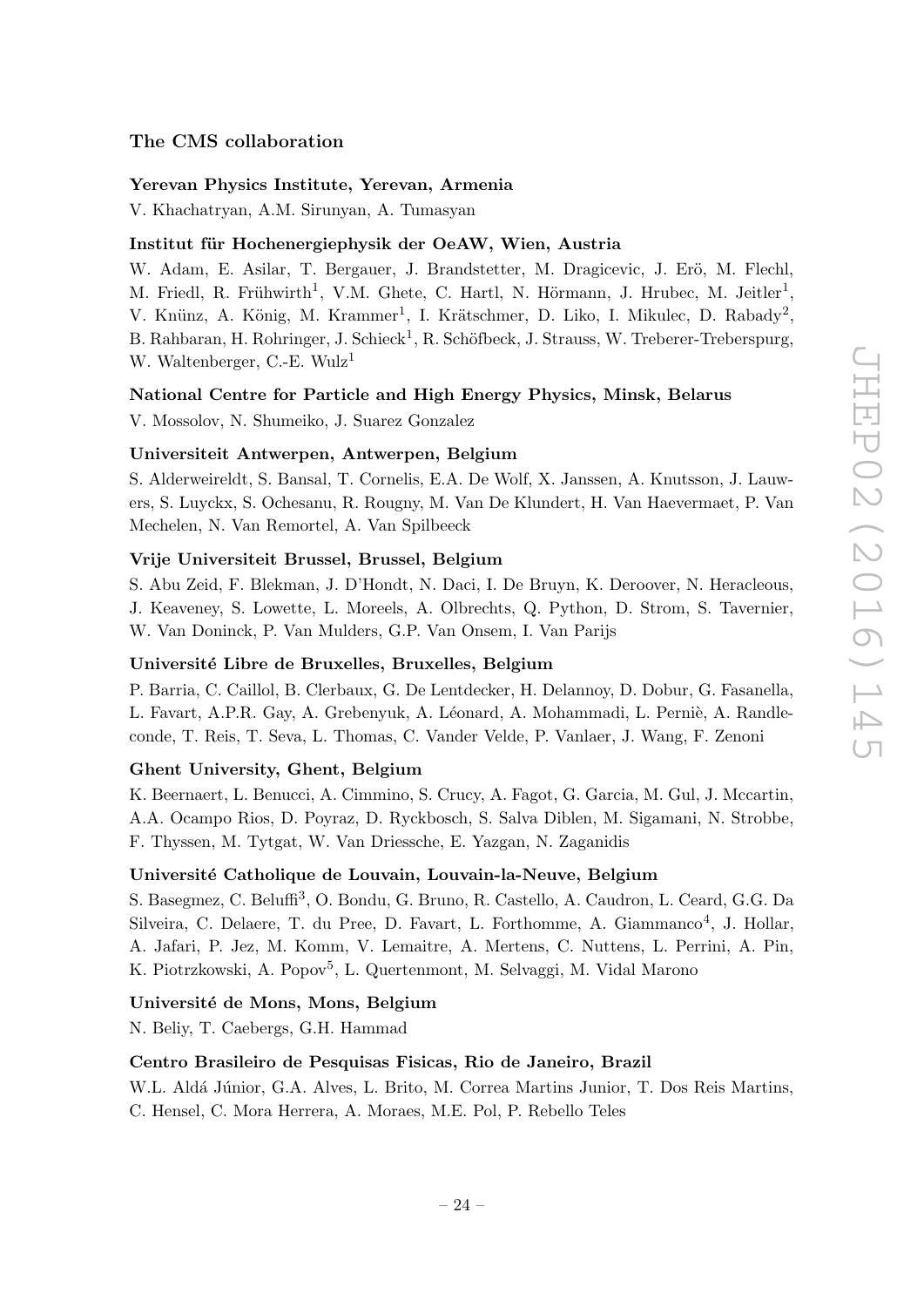### Universidade do Estado do Rio de Janeiro, Rio de Janeiro, Brazil

E. Belchior Batista Das Chagas, W. Carvalho, J. Chinellato<sup>6</sup>, A. Custódio, E.M. Da Costa, D. De Jesus Damiao, C. De Oliveira Martins, S. Fonseca De Souza, L.M. Huertas Guativa, H. Malbouisson, D. Matos Figueiredo, L. Mundim, H. Nogima, W.L. Prado Da Silva,

J. Santaolalla, A. Santoro, A. Sznajder, E.J. Tonelli Manganote<sup>6</sup>, A. Vilela Pereira

# Universidade Estadual Paulista <sup>a</sup>, Universidade Federal do ABC  $^b$ , São Paulo, Brazil

S. Ahuja, C.A. Bernardes<sup>b</sup>, S. Dogra<sup>a</sup>, T.R. Fernandez Perez Tomei<sup>a</sup>, E.M. Gregores<sup>b</sup>, P.G. Mercadante<sup>b</sup>, S.F. Novaes<sup>a</sup>, Sandra S. Padula<sup>a</sup>, D. Romero Abad, J.C. Ruiz Vargas

### Institute for Nuclear Research and Nuclear Energy, Sofia, Bulgaria

A. Aleksandrov, V. Genchev<sup>2</sup>, R. Hadjiiska, P. Iaydjiev, A. Marinov, S. Piperov, M. Rodozov, S. Stoykova, G. Sultanov, M. Vutova

### University of Sofia, Sofia, Bulgaria

A. Dimitrov, I. Glushkov, L. Litov, B. Pavlov, P. Petkov

### Institute of High Energy Physics, Beijing, China

M. Ahmad, J.G. Bian, G.M. Chen, H.S. Chen, M. Chen, T. Cheng, R. Du, C.H. Jiang, R. Plestina<sup>7</sup>, F. Romeo, S.M. Shaheen, J. Tao, C. Wang, Z. Wang

# State Key Laboratory of Nuclear Physics and Technology, Peking University, Beijing, China

C. Asawatangtrakuldee, Y. Ban, Q. Li, S. Liu, Y. Mao, S.J. Qian, D. Wang, Z. Xu, F. Zhang<sup>8</sup>, L. Zhang, W. Zou

#### Universidad de Los Andes, Bogota, Colombia

C. Avila, A. Cabrera, L.F. Chaparro Sierra, C. Florez, J.P. Gomez, B. Gomez Moreno, J.C. Sanabria

# University of Split, Faculty of Electrical Engineering, Mechanical Engineering and Naval Architecture, Split, Croatia

N. Godinovic, D. Lelas, D. Polic, I. Puljak

## University of Split, Faculty of Science, Split, Croatia

Z. Antunovic, M. Kovac

### Institute Rudjer Boskovic, Zagreb, Croatia

V. Brigljevic, K. Kadija, J. Luetic, L. Sudic

#### University of Cyprus, Nicosia, Cyprus

A. Attikis, G. Mavromanolakis, J. Mousa, C. Nicolaou, F. Ptochos, P.A. Razis, H. Rykaczewski

## Charles University, Prague, Czech Republic

M. Bodlak, M. Finger, M. Finger Jr.<sup>9</sup>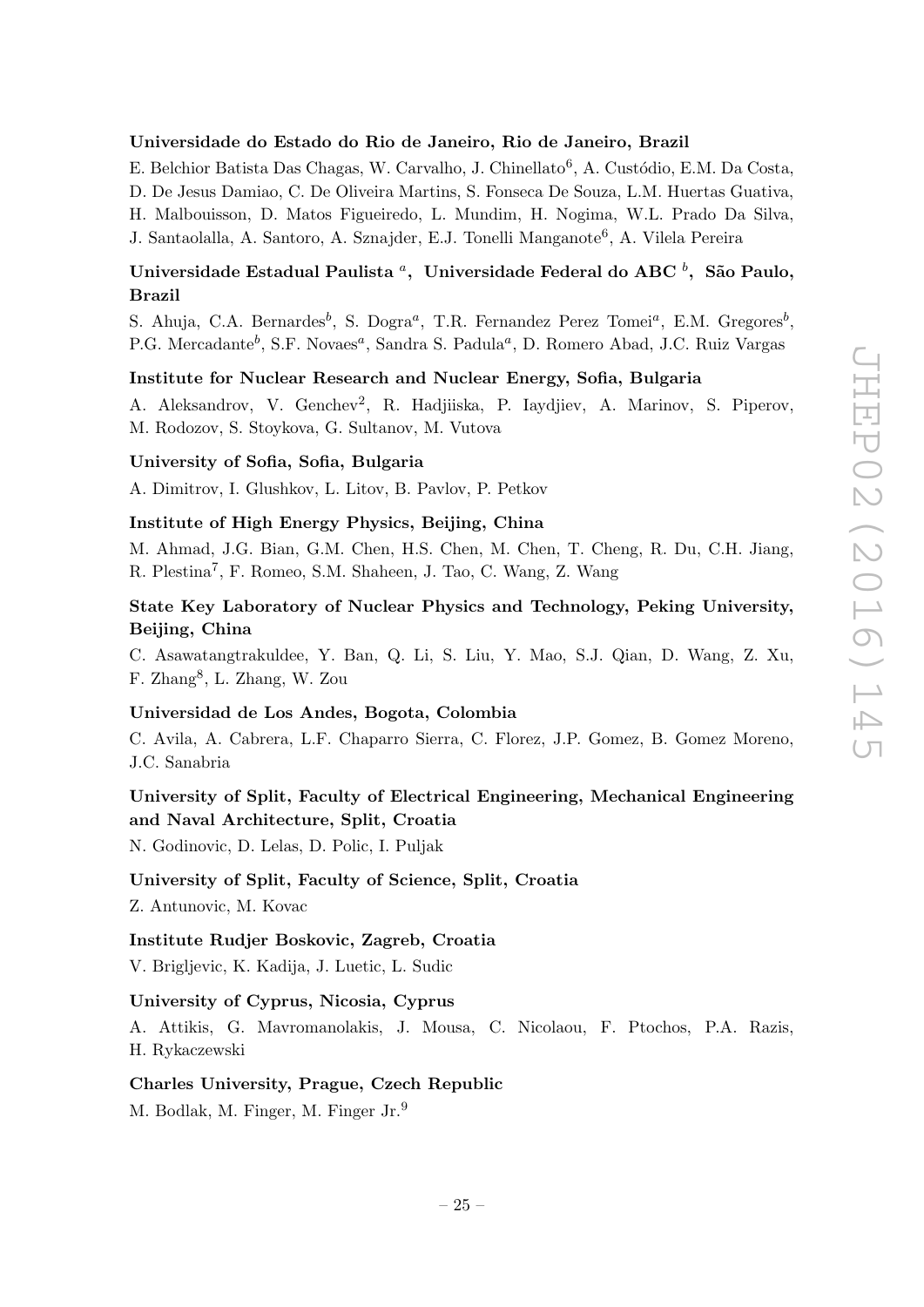# Academy of Scientific Research and Technology of the Arab Republic of Egypt, Egyptian Network of High Energy Physics, Cairo, Egypt

A. Ali<sup>10,11</sup>, R. Aly<sup>12</sup>, S. Aly<sup>12</sup>, S. Elgammal<sup>11</sup>, A. Ellithi Kamel<sup>13</sup>, A. Lotfy<sup>14</sup>, M.A. Mahmoud<sup>14</sup>, A. Radi<sup>11,10</sup>, E. Salama<sup>10,11</sup>

# National Institute of Chemical Physics and Biophysics, Tallinn, Estonia

B. Calpas, M. Kadastik, M. Murumaa, M. Raidal, A. Tiko, C. Veelken

## Department of Physics, University of Helsinki, Helsinki, Finland

P. Eerola, M. Voutilainen

### Helsinki Institute of Physics, Helsinki, Finland

J. Härkönen, V. Karimäki, R. Kinnunen, T. Lampén, K. Lassila-Perini, S. Lehti, T. Lindén, P. Luukka, T. Mäenpää, T. Peltola, E. Tuominen, J. Tuominiemi, E. Tuovinen, L. Wendland

## Lappeenranta University of Technology, Lappeenranta, Finland

J. Talvitie, T. Tuuva

### DSM/IRFU, CEA/Saclay, Gif-sur-Yvette, France

M. Besancon, F. Couderc, M. Dejardin, D. Denegri, B. Fabbro, J.L. Faure, C. Favaro, F. Ferri, S. Ganjour, A. Givernaud, P. Gras, G. Hamel de Monchenault, P. Jarry, E. Locci, J. Malcles, J. Rander, A. Rosowsky, M. Titov, A. Zghiche

# Laboratoire Leprince-Ringuet, Ecole Polytechnique, IN2P3-CNRS, Palaiseau, France

S. Baffioni, F. Beaudette, P. Busson, L. Cadamuro, E. Chapon, C. Charlot, T. Dahms, O. Davignon, N. Filipovic, A. Florent, R. Granier de Cassagnac, L. Mastrolorenzo, P. Min´e, I.N. Naranjo, M. Nguyen, C. Ochando, G. Ortona, P. Paganini, S. Regnard, R. Salerno, J.B. Sauvan, Y. Sirois, T. Strebler, Y. Yilmaz, A. Zabi

# Institut Pluridisciplinaire Hubert Curien, Université de Strasbourg, Université de Haute Alsace Mulhouse, CNRS/IN2P3, Strasbourg, France

J.-L. Agram15, J. Andrea, A. Aubin, D. Bloch, J.-M. Brom, M. Buttignol, E.C. Chabert, N. Chanon, C. Collard, E. Conte<sup>15</sup>, J.-C. Fontaine<sup>15</sup>, D. Gelé, U. Goerlach, C. Goetzmann, A.-C. Le Bihan, J.A. Merlin<sup>2</sup>, K. Skovpen, P. Van Hove

# Centre de Calcul de l'Institut National de Physique Nucleaire et de Physique des Particules, CNRS/IN2P3, Villeurbanne, France

S. Gadrat

# Université de Lyon, Université Claude Bernard Lyon 1, CNRS-IN2P3, Institut de Physique Nucléaire de Lyon, Villeurbanne, France

S. Beauceron, N. Beaupere, C. Bernet<sup>7</sup>, G. Boudoul<sup>2</sup>, E. Bouvier, S. Brochet, C.A. Carrillo Montoya, J. Chasserat, R. Chierici, D. Contardo, B. Courbon, P. Depasse, H. El Mamouni, J. Fan, J. Fay, S. Gascon, M. Gouzevitch, B. Ille, I.B. Laktineh, M. Lethuillier, L. Mirabito, A.L. Pequegnot, S. Perries, J.D. Ruiz Alvarez, D. Sabes, L. Sgandurra, V. Sordini, M. Vander Donckt, P. Verdier, S. Viret, H. Xiao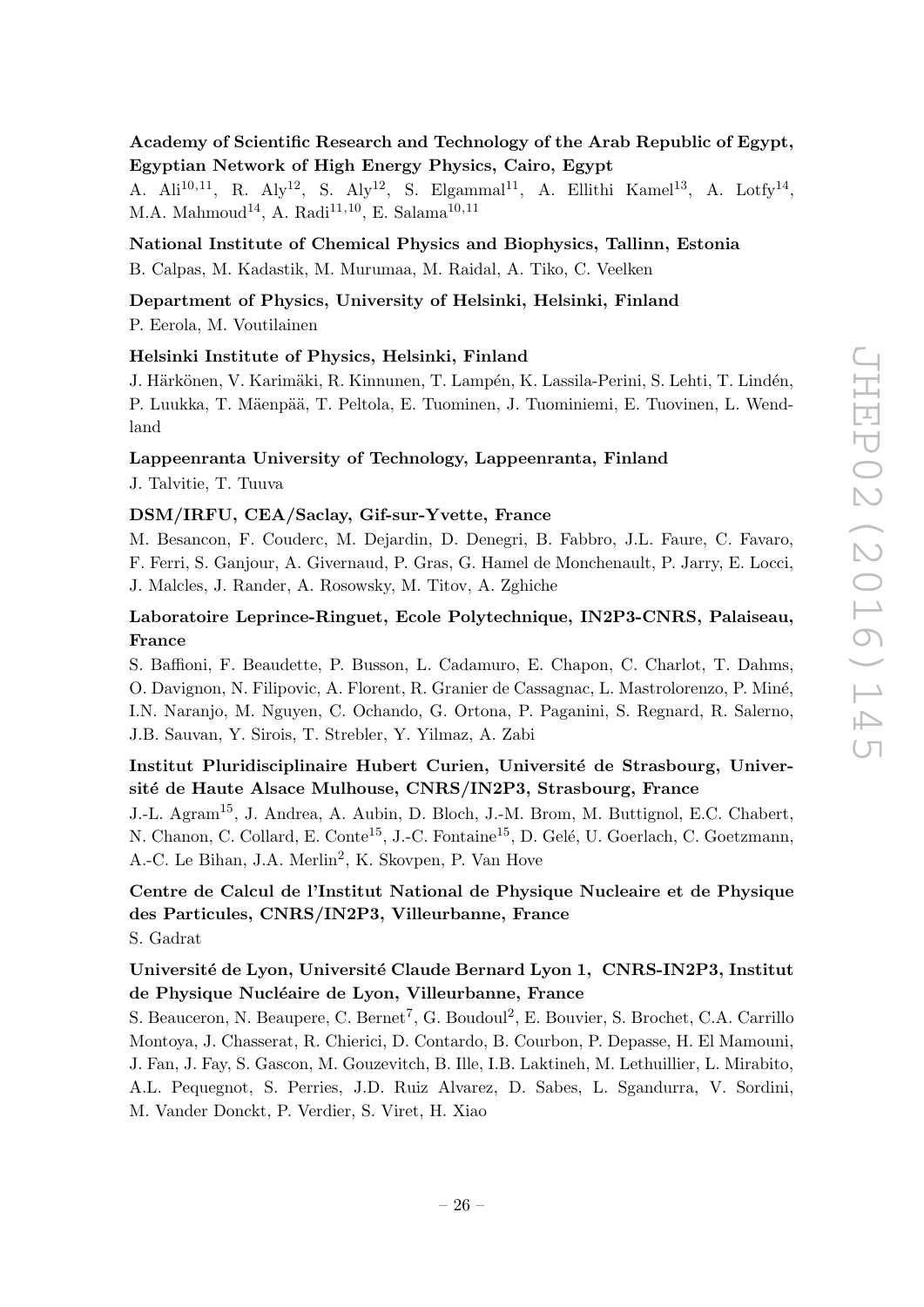# Institute of High Energy Physics and Informatization, Tbilisi State University, Tbilisi, Georgia

I. Bagaturia<sup>16</sup>

### RWTH Aachen University, I. Physikalisches Institut, Aachen, Germany

C. Autermann, S. Beranek, M. Edelhoff, L. Feld, A. Heister, M.K. Kiesel, K. Klein, M. Lipinski, A. Ostapchuk, M. Preuten, F. Raupach, J. Sammet, S. Schael, J.F. Schulte, T. Verlage, H. Weber, B. Wittmer, V. Zhukov<sup>5</sup>

#### RWTH Aachen University, III. Physikalisches Institut A, Aachen, Germany

M. Ata, M. Brodski, E. Dietz-Laursonn, D. Duchardt, M. Endres, M. Erdmann, S. Erdweg, T. Esch, R. Fischer, A. Güth, T. Hebbeker, C. Heidemann, K. Hoepfner, D. Klingebiel, S. Knutzen, P. Kreuzer, M. Merschmeyer, A. Meyer, P. Millet, M. Olschewski, K. Padeken, P. Papacz, T. Pook, M. Radziej, H. Reithler, M. Rieger, S.A. Schmitz, L. Sonnenschein, D. Teyssier, S. Thüer

#### RWTH Aachen University, III. Physikalisches Institut B, Aachen, Germany

V. Cherepanov, Y. Erdogan, G. Flügge, H. Geenen, M. Geisler, W. Haj Ahmad, F. Hoehle, B. Kargoll, T. Kress, Y. Kuessel, A. Künsken, J. Lingemann<sup>2</sup>, A. Nowack, I.M. Nugent, C. Pistone, O. Pooth, A. Stahl

#### Deutsches Elektronen-Synchrotron, Hamburg, Germany

M. Aldaya Martin, I. Asin, N. Bartosik, O. Behnke, U. Behrens, A.J. Bell, K. Borras, A. Burgmeier, A. Cakir, L. Calligaris, A. Campbell, S. Choudhury, F. Costanza, C. Diez Pardos, G. Dolinska, S. Dooling, T. Dorland, G. Eckerlin, D. Eckstein, T. Eichhorn, G. Flucke, J. Garay Garcia, A. Geiser, A. Gizhko, P. Gunnellini, J. Hauk, M. Hempel<sup>17</sup>, H. Jung, A. Kalogeropoulos, O. Karacheban<sup>17</sup>, M. Kasemann, P. Katsas, J. Kieseler, C. Kleinwort, I. Korol, W. Lange, J. Leonard, K. Lipka, A. Lobanov, R. Mankel, I. Marfin<sup>17</sup>, I.-A. Melzer-Pellmann, A.B. Meyer, G. Mittag, J. Mnich, A. Mussgiller, S. Naumann-Emme, A. Nayak, E. Ntomari, H. Perrey, D. Pitzl, R. Placakyte, A. Raspereza, P.M. Ribeiro Cipriano, B. Roland, M.Ö. Sahin, J. Salfeld-Nebgen, P. Saxena, T. Schoerner-Sadenius, M. Schröder, C. Seitz, S. Spannagel, C. Wissing

## University of Hamburg, Hamburg, Germany

V. Blobel, M. Centis Vignali, A.R. Draeger, J. Erfle, E. Garutti, K. Goebel, D. Gonzalez, M. Görner, J. Haller, M. Hoffmann, R.S. Höing, A. Junkes, H. Kirschenmann, R. Klanner, R. Kogler, T. Lapsien, T. Lenz, I. Marchesini, D. Marconi, D. Nowatschin, J. Ott, T. Peiffer, A. Perieanu, N. Pietsch, J. Poehlsen, D. Rathjens, C. Sander, H. Schettler, P. Schleper, E. Schlieckau, A. Schmidt, M. Seidel, V. Sola, H. Stadie, G. Steinbrück, H. Tholen, D. Troendle, E. Usai, L. Vanelderen, A. Vanhoefer

#### Institut für Experimentelle Kernphysik, Karlsruhe, Germany

M. Akbiyik, C. Barth, C. Baus, J. Berger, C. Böser, E. Butz, T. Chwalek, F. Colombo, W. De Boer, A. Descroix, A. Dierlamm, M. Feindt, F. Frensch, M. Giffels, A. Gilbert, F. Hartmann<sup>2</sup>, U. Husemann, I. Katkov<sup>5</sup>, A. Kornmayer<sup>2</sup>, P. Lobelle Pardo, M.U. Mozer, T. Müller, Th. Müller, M. Plagge, G. Quast, K. Rabbertz, S. Röcker, F. Roscher, H.J. Si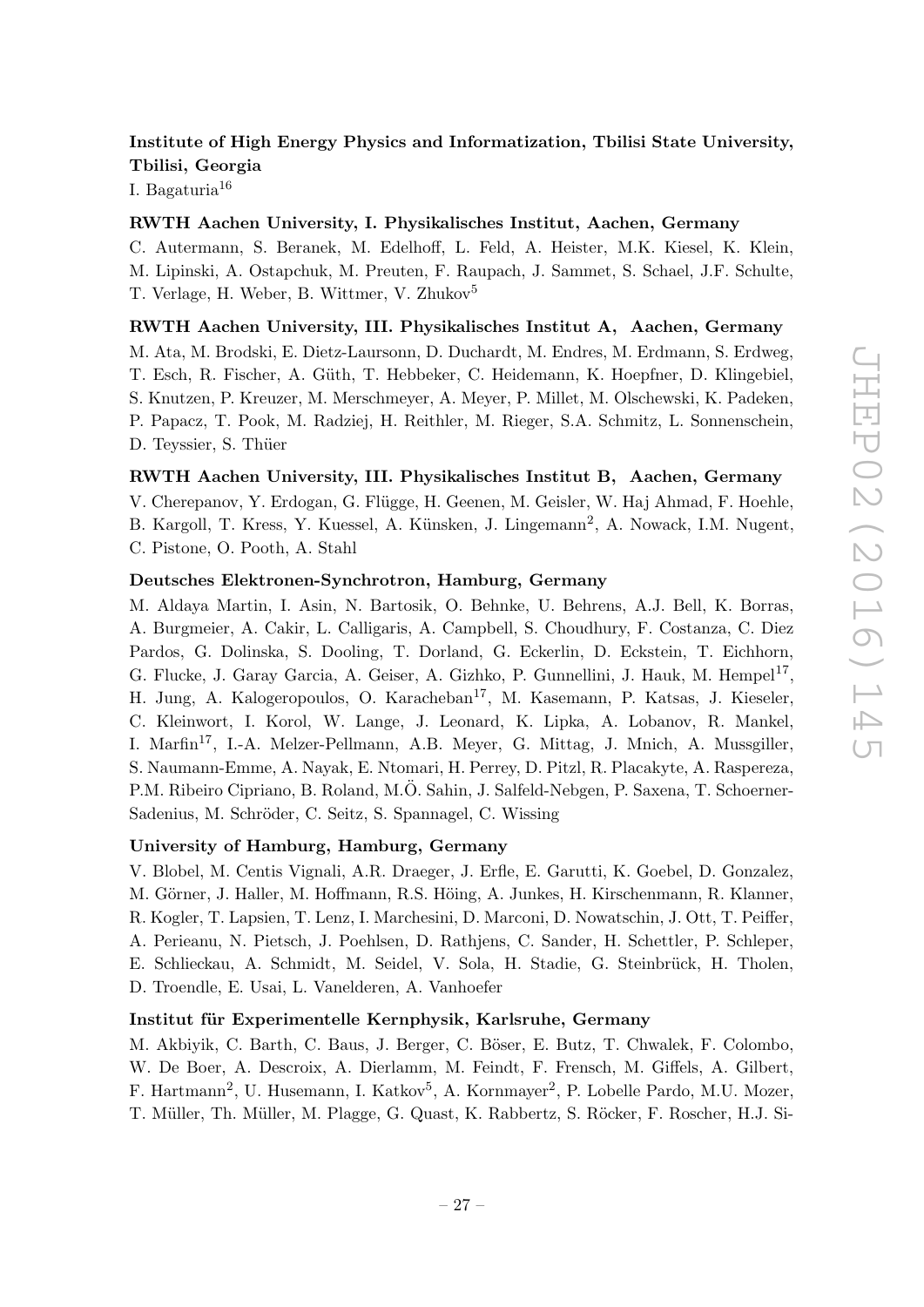monis, F.M. Stober, R. Ulrich, J. Wagner-Kuhr, S. Wayand, T. Weiler, C. Wöhrmann, R. Wolf

# Institute of Nuclear and Particle Physics (INPP), NCSR Demokritos, Aghia Paraskevi, Greece

G. Anagnostou, G. Daskalakis, T. Geralis, V.A. Giakoumopoulou, A. Kyriakis, D. Loukas, A. Markou, A. Psallidas, I. Topsis-Giotis

### University of Athens, Athens, Greece

A. Agapitos, S. Kesisoglou, A. Panagiotou, N. Saoulidou, E. Tziaferi

#### University of Ioánnina, Ioánnina, Greece

I. Evangelou, G. Flouris, C. Foudas, P. Kokkas, N. Loukas, N. Manthos, I. Papadopoulos, E. Paradas, J. Strologas

### Wigner Research Centre for Physics, Budapest, Hungary

G. Bencze, C. Hajdu, A. Hazi, P. Hidas, D. Horvath<sup>18</sup>, F. Sikler, V. Veszpremi, G. Vesztergombi<sup>19</sup>, A.J. Zsigmond

# Institute of Nuclear Research ATOMKI, Debrecen, Hungary

N. Beni, S. Czellar, J. Karancsi<sup>20</sup>, J. Molnar, J. Palinkas, Z. Szillasi

### University of Debrecen, Debrecen, Hungary

M. Bartók<sup>21</sup>, A. Makovec, P. Raics, Z.L. Trocsanyi

National Institute of Science Education and Research, Bhubaneswar, India P. Mal, K. Mandal, N. Sahoo, S.K. Swain

#### Panjab University, Chandigarh, India

S.B. Beri, V. Bhatnagar, R. Chawla, R. Gupta, U.Bhawandeep, A.K. Kalsi, A. Kaur, M. Kaur, R. Kumar, A. Mehta, M. Mittal, N. Nishu, J.B. Singh, G. Walia

### University of Delhi, Delhi, India

Ashok Kumar, Arun Kumar, A. Bhardwaj, B.C. Choudhary, A. Kumar, S. Malhotra, M. Naimuddin, K. Ranjan, R. Sharma, V. Sharma

### Saha Institute of Nuclear Physics, Kolkata, India

S. Banerjee, S. Bhattacharya, K. Chatterjee, S. Dutta, B. Gomber, Sa. Jain, Sh. Jain, R. Khurana, N. Majumdar, A. Modak, K. Mondal, S. Mukherjee, S. Mukhopadhyay, A. Roy, D. Roy, S. Roy Chowdhury, S. Sarkar, M. Sharan

### Bhabha Atomic Research Centre, Mumbai, India

A. Abdulsalam, D. Dutta, V. Jha, V. Kumar, A.K. Mohanty<sup>2</sup>, L.M. Pant, P. Shukla, A. Topkar

### Tata Institute of Fundamental Research, Mumbai, India

T. Aziz, S. Banerjee, S. Bhowmik<sup>22</sup>, R.M. Chatterjee, R.K. Dewanjee, S. Dugad, S. Ganguly, S. Ghosh, M. Guchait, A. Gurtu<sup>23</sup>, G. Kole, S. Kumar, M. Maity<sup>22</sup>, G. Majumder, K. Mazumdar, G.B. Mohanty, B. Parida, K. Sudhakar, N. Sur, B. Sutar, N. Wickramage<sup>24</sup>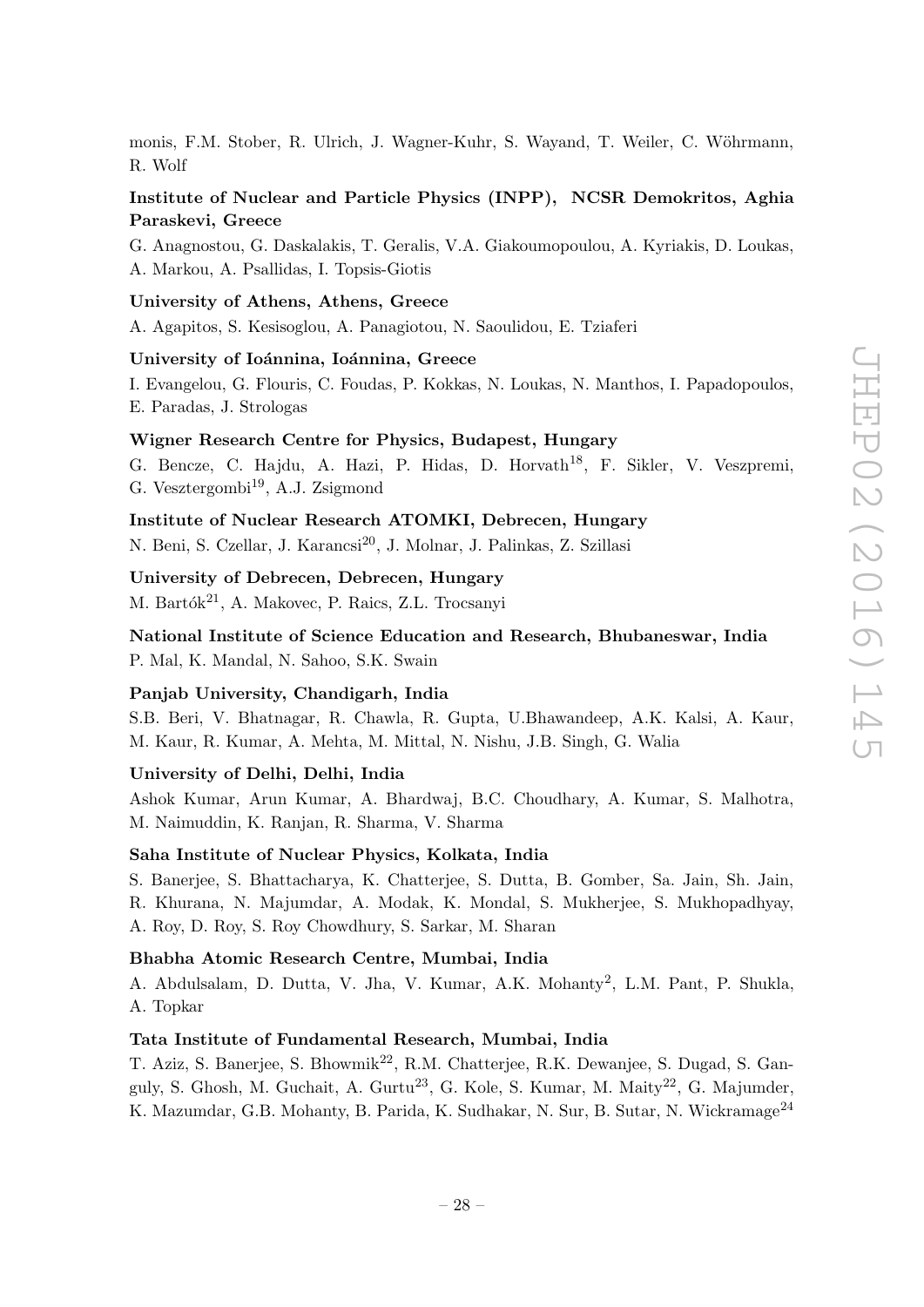# Indian Institute of Science Education and Research (IISER), Pune, India S. Sharma

### Institute for Research in Fundamental Sciences (IPM), Tehran, Iran

H. Bakhshiansohi, H. Behnamian, S.M. Etesami25, A. Fahim26, R. Goldouzian, M. Khakzad, M. Mohammadi Najafabadi, M. Naseri, S. Paktinat Mehdiabadi, F. Rezaei Hosseinabadi, B. Safarzadeh<sup>27</sup>, M. Zeinali

## University College Dublin, Dublin, Ireland

M. Felcini, M. Grunewald

INFN Sezione di Bari <sup>a</sup>, Università di Bari  $^b$ , Politecnico di Bari  $^c$ , Bari, Italy M. Abbrescia<sup>a,b</sup>, C. Calabria<sup>a,b</sup>, C. Caputo<sup>a,b</sup>, S.S. Chhibra<sup>a,b</sup>, A. Colaleo<sup>a</sup>, D. Creanza<sup>a,c</sup>, L. Cristella<sup>a,b</sup>, N. De Filippis<sup>a,c</sup>, M. De Palma<sup>a,b</sup>, L. Fiore<sup>a</sup>, G. Iaselli<sup>a,c</sup>, G. Maggi<sup>a,c</sup>, M. Maggi<sup>a</sup>, G. Miniello<sup>a,b</sup>, S. My<sup>a,c</sup>, S. Nuzzo<sup>a,b</sup>, A. Pompili<sup>a,b</sup>, G. Pugliese<sup>a,c</sup>, R. Radogna<sup>a,b,2</sup>, A. Ranieri<sup>a</sup>, G. Selvaggi<sup>a,b</sup>, A. Sharma<sup>a</sup>, L. Silvestris<sup>a,2</sup>, R. Venditti<sup>a,b</sup>, P. Verwilligen<sup> $a$ </sup>

## INFN Sezione di Bologna <sup>a</sup>, Università di Bologna  $^b$ , Bologna, Italy

G. Abbiendi<sup>a</sup>, C. Battilana, A.C. Benvenuti<sup>a</sup>, D. Bonacorsi<sup>a,b</sup>, S. Braibant-Giacomelli<sup>a,b</sup>, L. Brigliadori<sup>a,b</sup>, R. Campanini<sup>a,b</sup>, P. Capiluppi<sup>a,b</sup>, A. Castro<sup>a,b</sup>, F.R. Cavallo<sup>a</sup>, G. Codispoti<sup>a,b</sup>, M. Cuffiani<sup>a,b</sup>, G.M. Dallavalle<sup>a</sup>, F. Fabbri<sup>a</sup>, A. Fanfani<sup>a,b</sup>, D. Fasanella<sup>a,b</sup>, P. Giacomelli<sup>a</sup>, C. Grandi<sup>a</sup>, L. Guiducci<sup>a,b</sup>, S. Marcellini<sup>a</sup>, G. Masetti<sup>a</sup>, A. Montanari<sup>a</sup>, F.L. Navarria<sup>a,b</sup>, A. Perrotta<sup>a</sup>, A.M. Rossi<sup>a,b</sup>, T. Rovelli<sup>a,b</sup>, G.P. Siroli<sup>a,b</sup>, N. Tosi<sup>a,b</sup>, R. Travaglini<sup>a,b</sup>

INFN Sezione di Catania <sup>a</sup>, Università di Catania  $^b,$  CSFNSM  $^c, \,$  Catania, Italy G. Cappello<sup>a</sup>, M. Chiorboli<sup>a,b</sup>, S. Costa<sup>a,b</sup>, F. Giordano<sup>a,c,2</sup>, R. Potenza<sup>a,b</sup>, A. Tricomi<sup>a,b</sup>, C. Tuve<sup> $a,b$ </sup>

# INFN Sezione di Firenze  $^a,$  Università di Firenze  $^b, \,$  Firenze, Italy

G. Barbagli<sup>a</sup>, V. Ciulli<sup>a,b</sup>, C. Civinini<sup>a</sup>, R. D'Alessandro<sup>a,b</sup>, E. Focardi<sup>a,b</sup>, E. Gallo<sup>a</sup>, S. Gonzi<sup>a,b</sup>, V. Gori<sup>a,b</sup>, P. Lenzi<sup>a,b</sup>, M. Meschini<sup>a</sup>, S. Paoletti<sup>a</sup>, G. Sguazzoni<sup>a</sup>, A. Tropiano $a,b$ 

## INFN Laboratori Nazionali di Frascati, Frascati, Italy

L. Benussi, S. Bianco, F. Fabbri, D. Piccolo

# INFN Sezione di Genova  $^a,$  Università di Genova  $^b, \,$  Genova, Italy

V. Calvelli<sup>a,b</sup>, F. Ferro<sup>a</sup>, M. Lo Vetere<sup>a,b</sup>, E. Robutti<sup>a</sup>, S. Tosi<sup>a,b</sup>

# INFN Sezione di Milano-Bicocca <sup>a</sup>, Università di Milano-Bicocca <sup>b</sup>, Milano, Italy

M.E. Dinardo<sup>a,b</sup>, S. Fiorendi<sup>a,b</sup>, S. Gennai<sup>a,2</sup>, R. Gerosa<sup>a,b</sup>, A. Ghezzi<sup>a,b</sup>, P. Govoni<sup>a,b</sup>, M.T. Lucchini<sup>a,b,2</sup>, S. Malvezzi<sup>a</sup>, R.A. Manzoni<sup>a,b</sup>, B. Marzocchi<sup>a,b,2</sup>, D. Menasce<sup>a</sup>, L. Moroni<sup>a</sup>, M. Paganoni<sup>a,b</sup>, D. Pedrini<sup>a</sup>, S. Ragazzi<sup>a,b</sup>, N. Redaelli<sup>a</sup>, T. Tabarelli de  $F \text{atis}^{a,b}$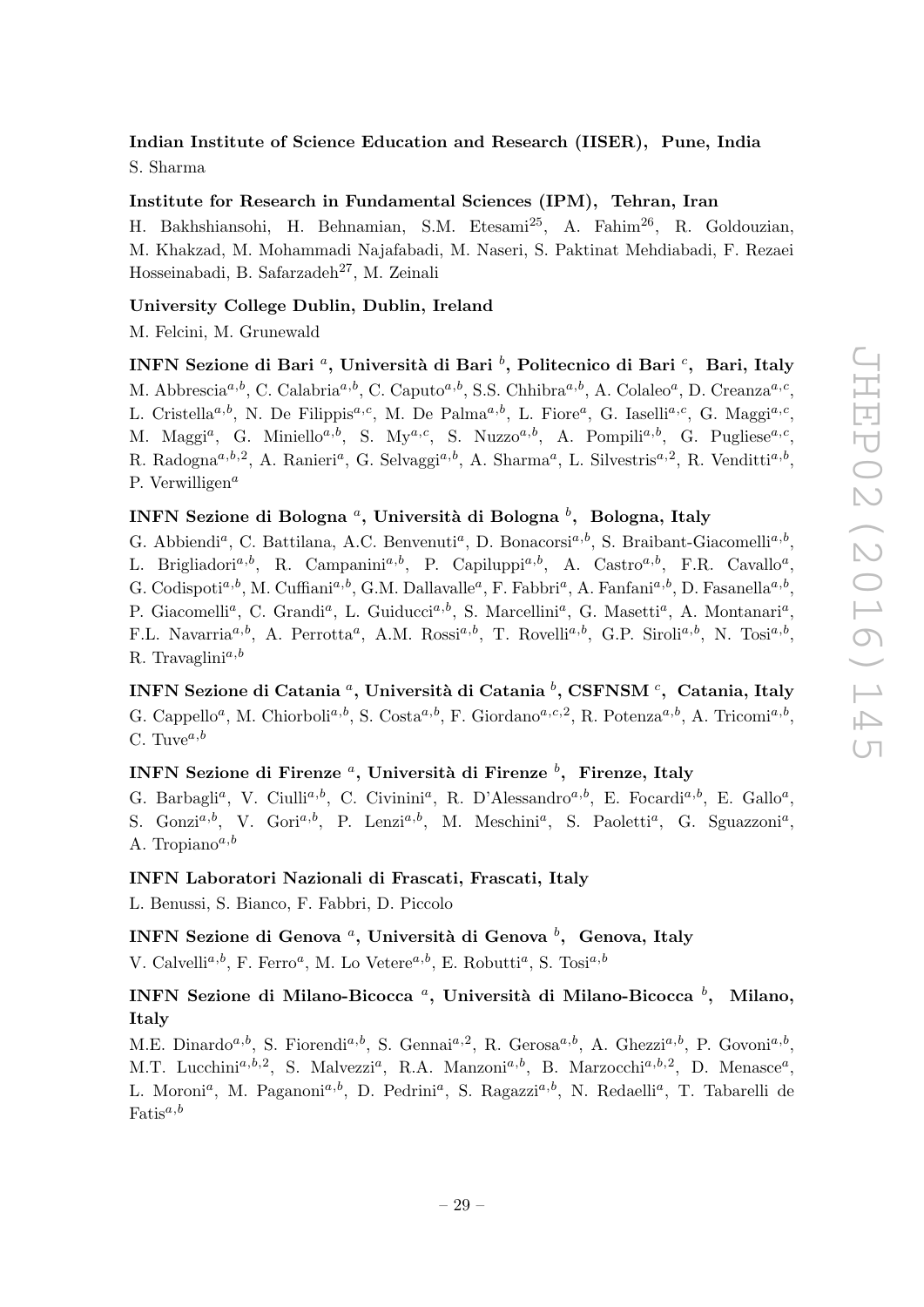# INFN Sezione di Napoli <sup>a</sup>, Università di Napoli 'Federico II'  $^b$ , Napoli, Italy, Università della Basilicata  $^c$ , Potenza, Italy, Università G. Marconi  $^d$ , Roma, Italy

S. Buontempo<sup>a</sup>, N. Cavallo<sup>a,c</sup>, S. Di Guida<sup>a,d,2</sup>, M. Esposito<sup>a,b</sup>, F. Fabozzi<sup>a,c</sup>, A.O.M. Iorio<sup>a,b</sup>, G. Lanza<sup>a</sup>, L. Lista<sup>a</sup>, S. Meola<sup>a,d,2</sup>, M. Merola<sup>a</sup>, P. Paolucci<sup>a,2</sup>, C. Sciacca $a,b$ 

# INFN Sezione di Padova <sup>a</sup>, Università di Padova  $^b$ , Padova, Italy, Università di  $Trento<sup>c</sup>$ , Trento, Italy

P. Azzi<sup>a, 2</sup>, D. Bisello<sup>a, b</sup>, R. Carlin<sup>a, b</sup>, A. Carvalho Antunes De Oliveira<sup>a, b</sup>, P. Checchia<sup>a</sup>, M. Dall'Osso<sup>a,b</sup>, T. Dorigo<sup>a</sup>, U. Dosselli<sup>a</sup>, F. Gasparini<sup>a,b</sup>, U. Gasparini<sup>a,b</sup>, F. Gonella<sup>a</sup>, A. Gozzelino<sup>a</sup>, K. Kanishchev<sup>a, c</sup>, S. Lacaprara<sup>a</sup>, M. Margoni<sup>a, b</sup>, G. Maron<sup>a, 28</sup>, A.T. Meneguzzo<sup>a,b</sup>, J. Pazzini<sup>a,b</sup>, N. Pozzobon<sup>a,b</sup>, P. Ronchese<sup>a,b</sup>, F. Simonetto<sup>a,b</sup>, E. Torassa<sup>a</sup>, M. Tosi<sup>a,b</sup>, M. Zanetti, P. Zotto<sup>a,b</sup>, A. Zucchetta<sup>a,b</sup>, G. Zumerle<sup>a,b</sup>

# INFN Sezione di Pavia <sup>a</sup>, Università di Pavia  $^b$ , Pavia, Italy

M. Gabusi<sup>a,b</sup>, A. Magnani<sup>a</sup>, S.P. Ratti<sup>a,b</sup>, V. Re<sup>a</sup>, C. Riccardi<sup>a,b</sup>, P. Salvini<sup>a</sup>, I. Vai<sup>a</sup>, P. Vitulo $a,b$ 

# INFN Sezione di Perugia  $^a,$  Università di Perugia  $^b, \,$  Perugia, Italy

L. Alunni Solestizi<sup>a,b</sup>, M. Biasini<sup>a,b</sup>, G.M. Bilei<sup>a</sup>, D. Ciangottini<sup>a,b,2</sup>, L. Fanò<sup>a,b</sup>, P. Lariccia<sup>a,b</sup>, G. Mantovani<sup>a,b</sup>, M. Menichelli<sup>a</sup>, A. Saha<sup>a</sup>, A. Santocchia<sup>a,b</sup>, A. Spiezia<sup>a,b,2</sup>

# INFN Sezione di Pisa <sup>a</sup>, Università di Pisa <sup>b</sup>, Scuola Normale Superiore di Pisa<sup>c</sup>, Pisa, Italy

K. Androsov<sup>a, 29</sup>, P. Azzurri<sup>a</sup>, G. Bagliesi<sup>a</sup>, J. Bernardini<sup>a</sup>, T. Boccali<sup>a</sup>, G. Broccolo<sup>a, c</sup>, R. Castaldi<sup>a</sup>, M.A. Ciocci<sup>a, 29</sup>, R. Dell'Orso<sup>a</sup>, S. Donato<sup>a, c, 2</sup>, G. Fedi, F. Fiori<sup>a, c</sup>, L. Foà<sup>a, c†</sup>, A. Giassi<sup>a</sup>, M.T. Grippo<sup>a, 29</sup>, F. Ligabue<sup>a, c</sup>, T. Lomtadze<sup>a</sup>, L. Martini<sup>a, b</sup>, A. Messineo<sup>a, b</sup>, C.S. Moon<sup>a, 30</sup>, F. Palla<sup>a</sup>, A. Rizzi<sup>a, b</sup>, A. Savoy-Navarro<sup>a, 31</sup>, A.T. Serban<sup>a</sup>, P. Spagnolo<sup>a</sup>, P. Squillacioti<sup>a, 29</sup>, R. Tenchini<sup>a</sup>, G. Tonelli<sup>a, b</sup>, A. Venturi<sup>a</sup>, P.G. Verdini<sup>a</sup>

# INFN Sezione di Roma  $^a,$  Università di Roma  $^b, \, \,$  Roma, Italy

L. Barone<sup>a,b</sup>, F. Cavallari<sup>a</sup>, G. D'imperio<sup>a,b</sup>, D. Del Re<sup>a,b</sup>, M. Diemoz<sup>a</sup>, S. Gelli<sup>a,b</sup>, C. Jorda<sup>a</sup>, E. Longo<sup>a,b</sup>, F. Margaroli<sup>a,b</sup>, P. Meridiani<sup>a</sup>, F. Micheli<sup>a,b</sup>, G. Organtini<sup>a,b</sup>, R. Paramatti<sup>a</sup>, F. Preiato<sup>a,b</sup>, S. Rahatlou<sup>a,b</sup>, C. Rovelli<sup>a</sup>, F. Santanastasio<sup>a,b</sup>, L. Soffi<sup>a,b</sup>, P. Traczyk $a,b,2$ 

# INFN Sezione di Torino <sup>a</sup>, Università di Torino  $^b,$  Torino, Italy, Università del Piemonte Orientale  $^c$ , Novara, Italy

N. Amapane<sup>a,b</sup>, R. Arcidiacono<sup>a,c</sup>, S. Argiro<sup>a,b</sup>, M. Arneodo<sup>a,c</sup>, R. Bellan<sup>a,b</sup>, C. Biino<sup>a</sup>, N. Cartiglia<sup>a</sup>, S. Casasso<sup>a,b</sup>, M. Costa<sup>a,b</sup>, R. Covarelli<sup>a,b</sup>, P. De Remigis<sup>a</sup>, A. Degano<sup>a,b</sup>, N. Demaria<sup>a</sup>, L. Finco<sup>a,b,2</sup>, C. Mariotti<sup>a</sup>, S. Maselli<sup>a</sup>, G. Mazza<sup>a</sup>, E. Migliore<sup>a,b</sup>, V. Monaco<sup>a,b</sup>, M. Musich<sup>a</sup>, M.M. Obertino<sup>a,c</sup>, L. Pacher<sup>a,b</sup>, N. Pastrone<sup>a</sup>, M. Pelliccioni<sup>a</sup>, G.L. Pinna Angioni<sup>a,b</sup>, A. Romero<sup>a,b</sup>, M. Ruspa<sup>a,c</sup>, R. Sacchi<sup>a,b</sup>, A. Solano<sup>a,b</sup>, A. Staiano<sup>a</sup>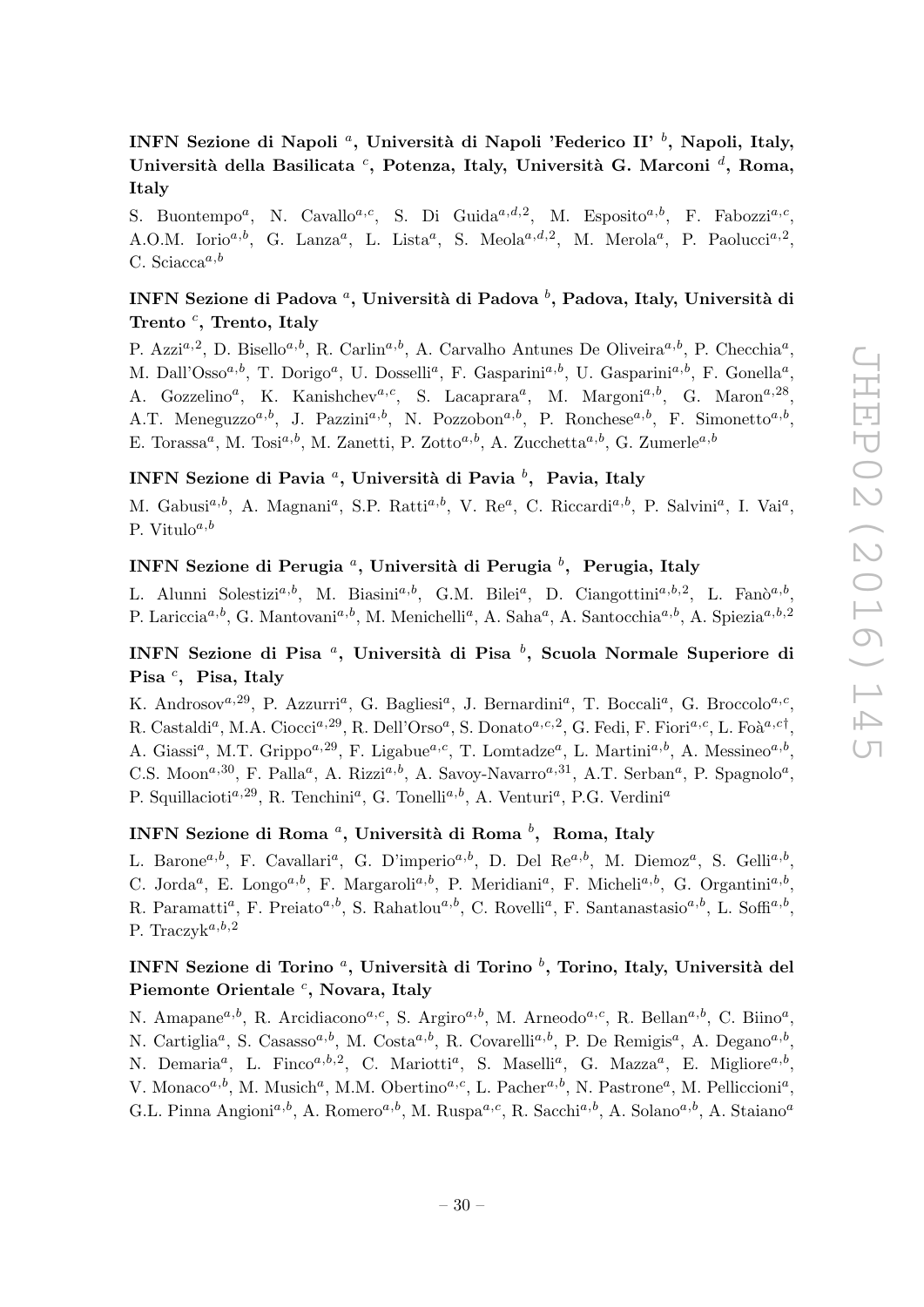## INFN Sezione di Trieste <sup>a</sup>, Università di Trieste  $^b$ , Trieste, Italy

S. Belforte<sup>a</sup>, V. Candelise<sup>a,b,2</sup>, M. Casarsa<sup>a</sup>, F. Cossutti<sup>a</sup>, G. Della Ricca<sup>a,b</sup>, B. Gobbo<sup>a</sup>, C. La Licata<sup>a,b</sup>, M. Marone<sup>a,b</sup>, A. Schizzi<sup>a,b</sup>, T. Umer<sup>a,b</sup>, A. Zanetti<sup>a</sup>

#### Kangwon National University, Chunchon, Korea

S. Chang, A. Kropivnitskaya, S.K. Nam

#### Kyungpook National University, Daegu, Korea

D.H. Kim, G.N. Kim, M.S. Kim, D.J. Kong, S. Lee, Y.D. Oh, H. Park, A. Sakharov, D.C. Son

#### Chonbuk National University, Jeonju, Korea

H. Kim, T.J. Kim, M.S. Ryu

# Chonnam National University, Institute for Universe and Elementary Particles, Kwangju, Korea

S. Song

### Korea University, Seoul, Korea

S. Choi, Y. Go, D. Gyun, B. Hong, M. Jo, H. Kim, Y. Kim, B. Lee, K. Lee, K.S. Lee, S. Lee, S.K. Park, Y. Roh

Seoul National University, Seoul, Korea H.D. Yoo

University of Seoul, Seoul, Korea

M. Choi, J.H. Kim, J.S.H. Lee, I.C. Park, G. Ryu

## Sungkyunkwan University, Suwon, Korea

Y. Choi, Y.K. Choi, J. Goh, D. Kim, E. Kwon, J. Lee, I. Yu

## Vilnius University, Vilnius, Lithuania

A. Juodagalvis, J. Vaitkus

# National Centre for Particle Physics, Universiti Malaya, Kuala Lumpur, Malaysia

Z.A. Ibrahim, J.R. Komaragiri, M.A.B. Md Ali<sup>32</sup>, F. Mohamad Idris, W.A.T. Wan Abdullah

## Centro de Investigacion y de Estudios Avanzados del IPN, Mexico City, Mexico

E. Casimiro Linares, H. Castilla-Valdez, E. De La Cruz-Burelo, I. Heredia-de La Cruz, A. Hernandez-Almada, R. Lopez-Fernandez, G. Ramirez Sanchez, A. Sanchez-Hernandez

Universidad Iberoamericana, Mexico City, Mexico

S. Carrillo Moreno, F. Vazquez Valencia

### Benemerita Universidad Autonoma de Puebla, Puebla, Mexico

S. Carpinteyro, I. Pedraza, H.A. Salazar Ibarguen

## Universidad Autónoma de San Luis Potosí, San Luis Potosí, Mexico

A. Morelos Pineda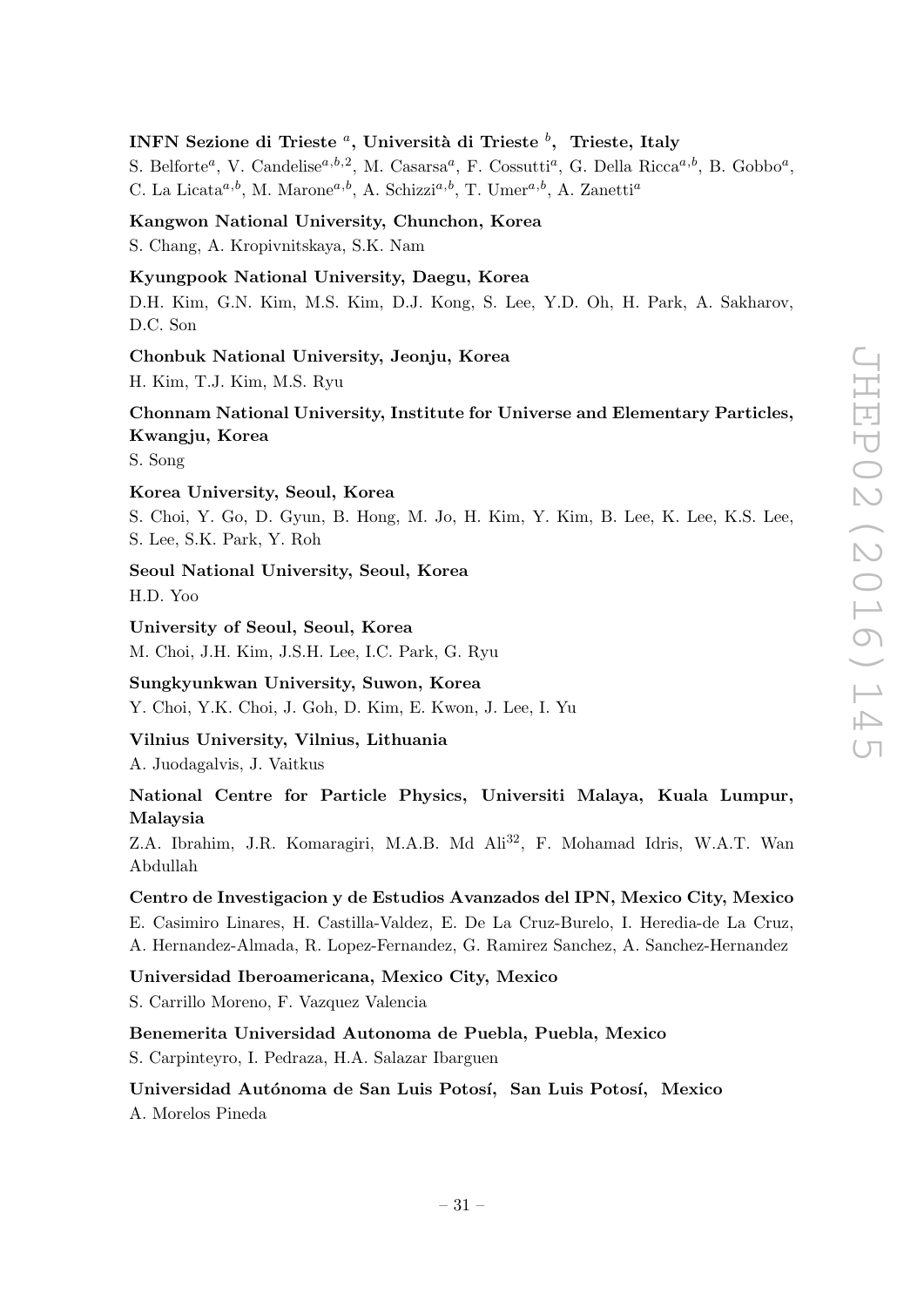### University of Auckland, Auckland, New Zealand

D. Krofcheck

University of Canterbury, Christchurch, New Zealand P.H. Butler, S. Reucroft

## National Centre for Physics, Quaid-I-Azam University, Islamabad, Pakistan

A. Ahmad, M. Ahmad, Q. Hassan, H.R. Hoorani, W.A. Khan, T. Khurshid, M. Shoaib

## National Centre for Nuclear Research, Swierk, Poland

H. Bialkowska, M. Bluj, B. Boimska, T. Frueboes, M. G´orski, M. Kazana, K. Nawrocki, K. Romanowska-Rybinska, M. Szleper, P. Zalewski

# Institute of Experimental Physics, Faculty of Physics, University of Warsaw, Warsaw, Poland

G. Brona, K. Bunkowski, K. Doroba, A. Kalinowski, M. Konecki, J. Krolikowski, M. Misiura, M. Olszewski, M. Walczak

# Laboratório de Instrumentação e Física Experimental de Partículas, Lisboa, Portugal

P. Bargassa, C. Beirão Da Cruz E Silva, A. Di Francesco, P. Faccioli, P.G. Ferreira Parracho, M. Gallinaro, L. Lloret Iglesias, F. Nguyen, J. Rodrigues Antunes, J. Seixas, O. Toldaiev, D. Vadruccio, J. Varela, P. Vischia

### Joint Institute for Nuclear Research, Dubna, Russia

S. Afanasiev, P. Bunin, M. Gavrilenko, I. Golutvin, I. Gorbunov, A. Kamenev, V. Karjavin, V. Konoplyanikov, A. Lanev, A. Malakhov, V. Matveev<sup>33</sup>, P. Moisenz, V. Palichik, V. Perelygin, S. Shmatov, S. Shulha, N. Skatchkov, V. Smirnov, T. Toriashvili34, A. Zarubin

## Petersburg Nuclear Physics Institute, Gatchina (St. Petersburg), Russia

V. Golovtsov, Y. Ivanov, V. Kim35, E. Kuznetsova, P. Levchenko, V. Murzin, V. Oreshkin, I. Smirnov, V. Sulimov, L. Uvarov, S. Vavilov, A. Vorobyev

### Institute for Nuclear Research, Moscow, Russia

Yu. Andreev, A. Dermenev, S. Gninenko, N. Golubev, A. Karneyeu, M. Kirsanov, N. Krasnikov, A. Pashenkov, D. Tlisov, A. Toropin

## Institute for Theoretical and Experimental Physics, Moscow, Russia

V. Epshteyn, V. Gavrilov, N. Lychkovskaya, V. Popov, I. Pozdnyakov, G. Safronov, A. Spiridonov, E. Vlasov, A. Zhokin

# National Research Nuclear University 'Moscow Engineering Physics Institute' (MEPhI), Moscow, Russia

A. Bylinkin

## P.N. Lebedev Physical Institute, Moscow, Russia

V. Andreev, M. Azarkin<sup>36</sup>, I. Dremin<sup>36</sup>, M. Kirakosyan, A. Leonidov<sup>36</sup>, G. Mesyats, S.V. Rusakov, A. Vinogradov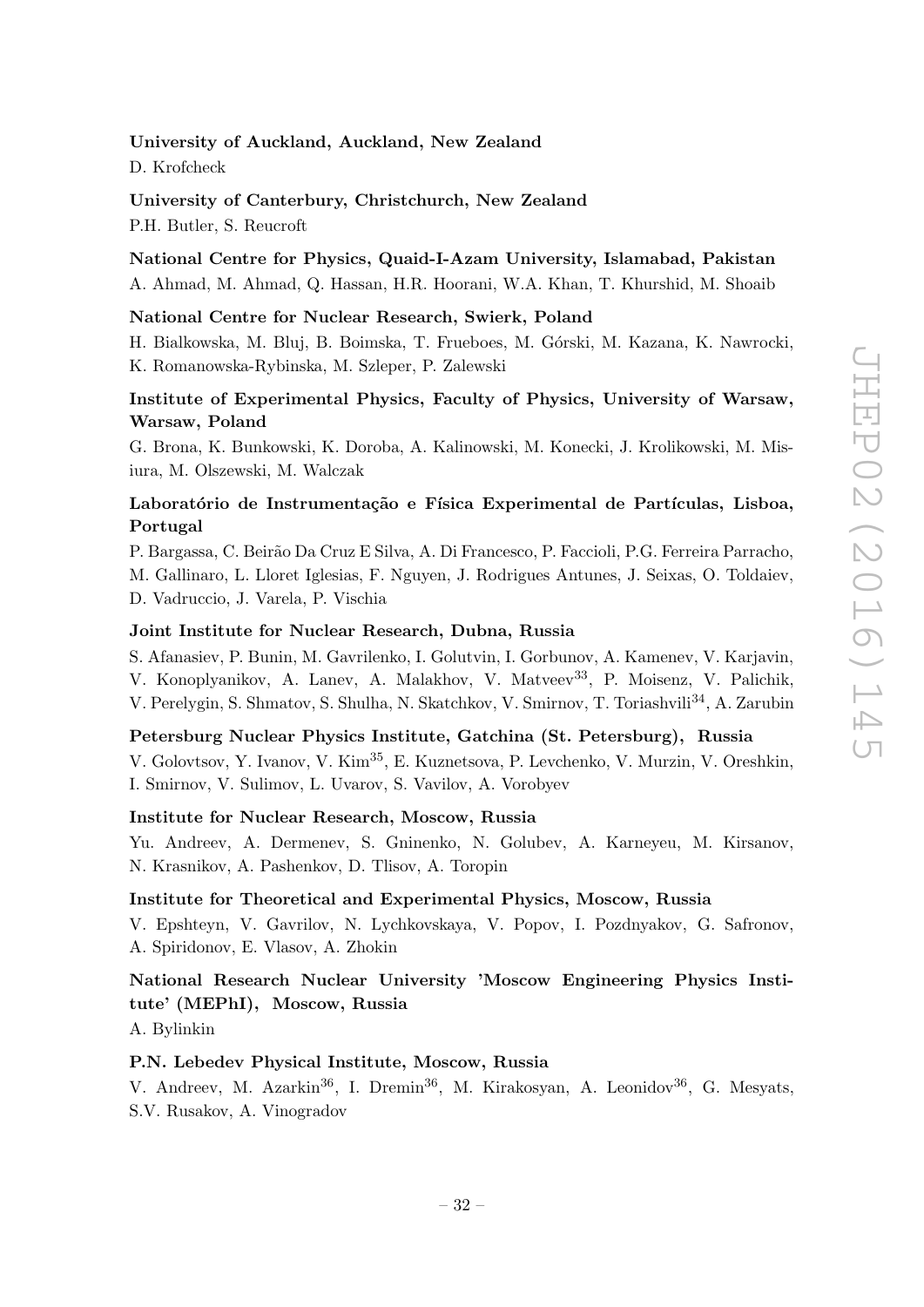# Skobeltsyn Institute of Nuclear Physics, Lomonosov Moscow State University, Moscow, Russia

A. Baskakov, A. Belyaev, E. Boos, V. Bunichev, M. Dubinin<sup>37</sup>, L. Dudko, A. Ershov, A. Gribushin, V. Klyukhin, O. Kodolova, I. Lokhtin, I. Myagkov, S. Obraztsov, S. Petrushanko, V. Savrin

# State Research Center of Russian Federation, Institute for High Energy Physics, Protvino, Russia

I. Azhgirey, I. Bayshev, S. Bitioukov, V. Kachanov, A. Kalinin, D. Konstantinov,

V. Krychkine, V. Petrov, R. Ryutin, A. Sobol, L. Tourtchanovitch, S. Troshin, N. Tyurin, A. Uzunian, A. Volkov

# University of Belgrade, Faculty of Physics and Vinca Institute of Nuclear Sciences, Belgrade, Serbia

P. Adzic<sup>38</sup>, M. Ekmedzic, J. Milosevic, V. Rekovic

# Centro de Investigaciones Energéticas Medioambientales y Tecnológicas (CIEMAT), Madrid, Spain

J. Alcaraz Maestre, E. Calvo, M. Cerrada, M. Chamizo Llatas, N. Colino, B. De La Cruz, A. Delgado Peris, D. Domínguez Vázquez, A. Escalante Del Valle, C. Fernandez Bedoya, J.P. Fern´andez Ramos, J. Flix, M.C. Fouz, P. Garcia-Abia, O. Gonzalez Lopez, S. Goy Lopez, J.M. Hernandez, M.I. Josa, E. Navarro De Martino, A. Pérez-Calero Yzquierdo, J. Puerta Pelayo, A. Quintario Olmeda, I. Redondo, L. Romero, M.S. Soares

## Universidad Autónoma de Madrid, Madrid, Spain

C. Albajar, J.F. de Trocóniz, M. Missiroli, D. Moran

## Universidad de Oviedo, Oviedo, Spain

H. Brun, J. Cuevas, J. Fernandez Menendez, S. Folgueras, I. Gonzalez Caballero, E. Palencia Cortezon, J.M. Vizan Garcia

# Instituto de Física de Cantabria (IFCA), CSIC-Universidad de Cantabria, Santander, Spain

J.A. Brochero Cifuentes, I.J. Cabrillo, A. Calderon, J.R. Castiñeiras De Saa, J. Duarte Campderros, M. Fernandez, G. Gomez, A. Graziano, A. Lopez Virto, J. Marco, R. Marco, C. Martinez Rivero, F. Matorras, F.J. Munoz Sanchez, J. Piedra Gomez, T. Rodrigo, A.Y. Rodríguez-Marrero, A. Ruiz-Jimeno, L. Scodellaro, I. Vila, R. Vilar Cortabitarte

### CERN, European Organization for Nuclear Research, Geneva, Switzerland

D. Abbaneo, E. Auffray, G. Auzinger, M. Bachtis, P. Baillon, A.H. Ball, D. Barney, A. Benaglia, J. Bendavid, L. Benhabib, J.F. Benitez, G.M. Berruti, G. Bianchi, P. Bloch, A. Bocci, A. Bonato, C. Botta, H. Breuker, T. Camporesi, G. Cerminara, S. Colafranceschi39, M. D'Alfonso, D. d'Enterria, A. Dabrowski, V. Daponte, A. David, M. De Gruttola, F. De Guio, A. De Roeck, S. De Visscher, E. Di Marco, M. Dobson, M. Dordevic, N. Dupont-Sagorin, A. Elliott-Peisert, J. Eugster, G. Franzoni, W. Funk, D. Gigi, K. Gill, D. Giordano, M. Girone, F. Glege, R. Guida, S. Gundacker, M. Guthoff, J. Hammer, M. Hansen, P. Harris, J. Hegeman, V. Innocente, P. Janot, M.J. Kortelainen,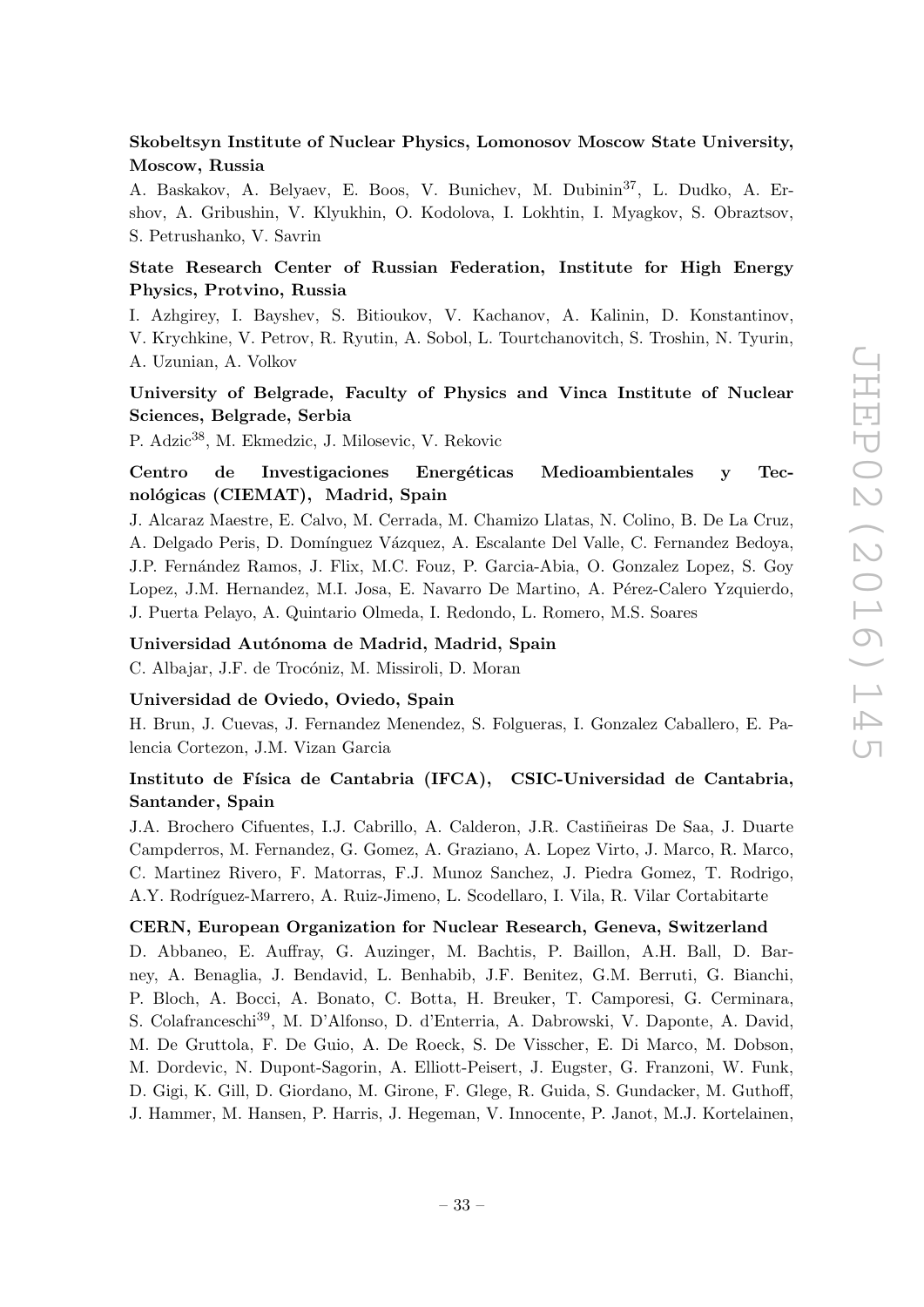K. Kousouris, K. Krajczar, P. Lecoq, C. Lourenço, N. Magini, L. Malgeri, M. Mannelli, J. Marrouche, A. Martelli, L. Masetti, F. Meijers, S. Mersi, E. Meschi, F. Moortgat, S. Morovic, M. Mulders, M.V. Nemallapudi, H. Neugebauer, S. Orfanelli, L. Orsini, L. Pape, E. Perez, A. Petrilli, G. Petrucciani, A. Pfeiffer, D. Piparo, A. Racz, G. Rolandi<sup>40</sup>, M. Rovere, M. Ruan, H. Sakulin, C. Schäfer, C. Schwick, A. Sharma, P. Silva, M. Simon, P. Sphicas<sup>41</sup>, D. Spiga, J. Steggemann, B. Stieger, M. Stoye, Y. Takahashi, D. Treille, A. Tsirou, G.I. Veres<sup>19</sup>, N. Wardle, H.K. Wöhri, A. Zagozdzinska<sup>42</sup>, W.D. Zeuner

# Paul Scherrer Institut, Villigen, Switzerland

W. Bertl, K. Deiters, W. Erdmann, R. Horisberger, Q. Ingram, H.C. Kaestli, D. Kotlinski, U. Langenegger, T. Rohe

### Institute for Particle Physics, ETH Zurich, Zurich, Switzerland

F. Bachmair, L. Bäni, L. Bianchini, M.A. Buchmann, B. Casal, G. Dissertori, M. Dittmar, M. Donegà, M. Dünser, P. Eller, C. Grab, C. Heidegger, D. Hits, J. Hoss, G. Kasieczka, W. Lustermann, B. Mangano, A.C. Marini, M. Marionneau, P. Martinez Ruiz del Arbol, M. Masciovecchio, D. Meister, N. Mohr, P. Musella, F. Nessi-Tedaldi, F. Pandolfi, J. Pata, F. Pauss, L. Perrozzi, M. Peruzzi, M. Quittnat, M. Rossini, A. Starodumov<sup>43</sup>, M. Takahashi, V.R. Tavolaro, K. Theofilatos, R. Wallny, H.A. Weber

## Universität Zürich, Zurich, Switzerland

T.K. Aarrestad, C. Amsler<sup>44</sup>, M.F. Canelli, V. Chiochia, A. De Cosa, C. Galloni, A. Hinzmann, T. Hreus, B. Kilminster, C. Lange, J. Ngadiuba, D. Pinna, P. Robmann, F.J. Ronga, D. Salerno, S. Taroni, Y. Yang

## National Central University, Chung-Li, Taiwan

M. Cardaci, K.H. Chen, T.H. Doan, C. Ferro, M. Konyushikhin, C.M. Kuo, W. Lin, Y.J. Lu, R. Volpe, S.S. Yu

# National Taiwan University (NTU), Taipei, Taiwan

P. Chang, Y.H. Chang, Y. Chao, K.F. Chen, P.H. Chen, C. Dietz, U. Grundler, W.-S. Hou, Y. Hsiung, Y.F. Liu, R.-S. Lu, M. Miñano Moya, E. Petrakou, J.f. Tsai, Y.M. Tzeng, R. Wilken

## Chulalongkorn University, Faculty of Science, Department of Physics, Bangkok, Thailand

B. Asavapibhop, G. Singh, N. Srimanobhas, N. Suwonjandee

## Cukurova University, Adana, Turkey

A. Adiguzel, M.N. Bakirci45, C. Dozen, I. Dumanoglu, E. Eskut, S. Girgis, G. Gokbulut, Y. Guler, E. Gurpinar, I. Hos, E.E. Kangal<sup>46</sup>, G. Onengut<sup>47</sup>, K. Ozdemir<sup>48</sup>, A. Polatoz, D. Sunar Cerci<sup>49</sup>, M. Vergili, C. Zorbilmez

## Middle East Technical University, Physics Department, Ankara, Turkey

I.V. Akin, B. Bilin, S. Bilmis, B. Isildak<sup>50</sup>, G. Karapinar<sup>51</sup>, U.E. Surat, M. Yalvac, M. Zeyrek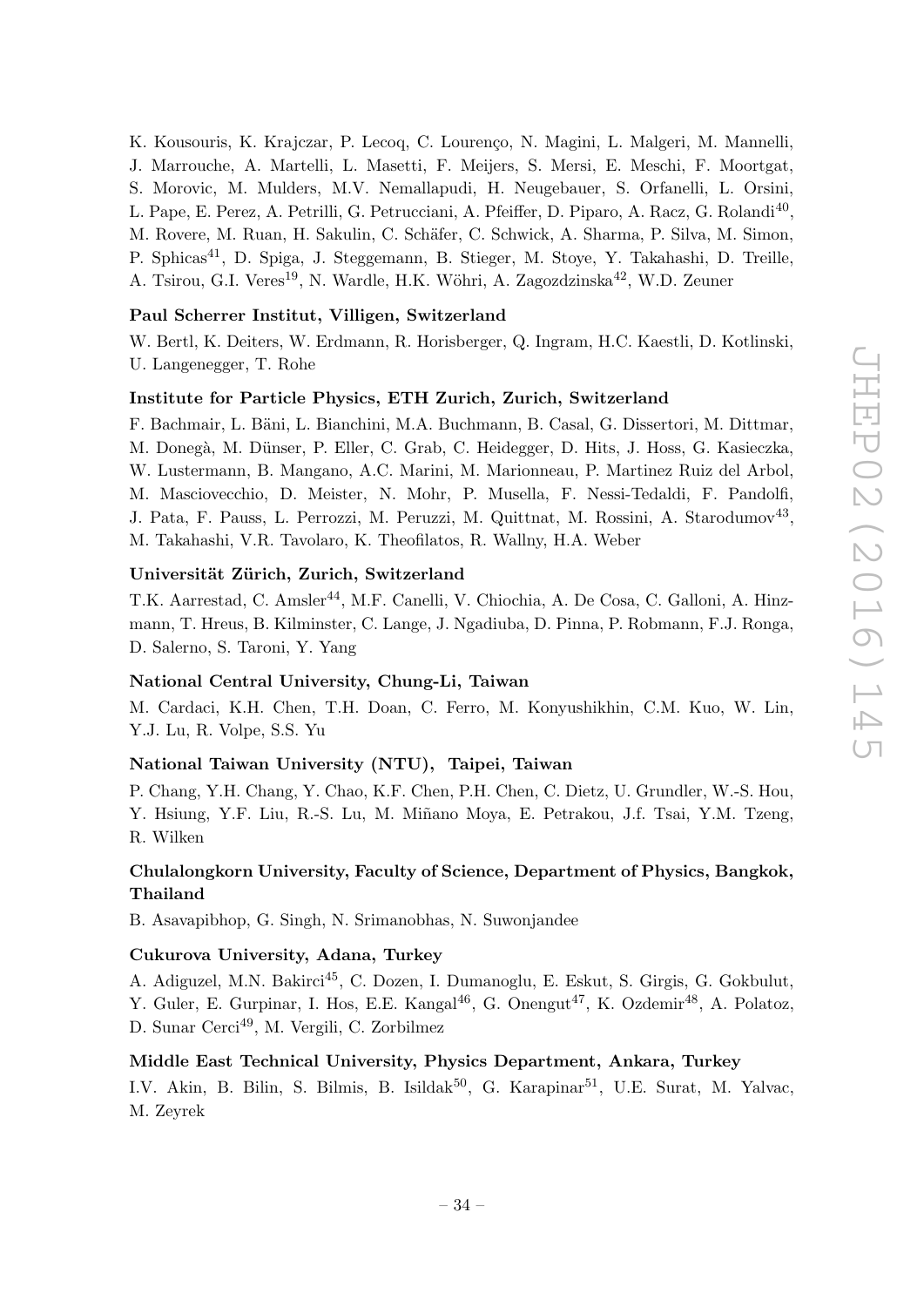### Bogazici University, Istanbul, Turkey

E.A. Albayrak<sup>52</sup>, E. Gülmez, M. Kaya<sup>53</sup>, O. Kaya<sup>54</sup>, T. Yetkin<sup>55</sup>

## Istanbul Technical University, Istanbul, Turkey

K. Cankocak, Y.O. Günaydin<sup>56</sup>, F.I. Vardarlı

# Institute for Scintillation Materials of National Academy of Science of Ukraine, Kharkov, Ukraine

B. Grynyov

# National Scientific Center, Kharkov Institute of Physics and Technology, Kharkov, Ukraine

L. Levchuk, P. Sorokin

### University of Bristol, Bristol, U.K.

R. Aggleton, F. Ball, L. Beck, J.J. Brooke, E. Clement, D. Cussans, H. Flacher, J. Goldstein, M. Grimes, G.P. Heath, H.F. Heath, J. Jacob, L. Kreczko, C. Lucas, Z. Meng, D.M. Newbold<sup>57</sup>, S. Paramesvaran, A. Poll, T. Sakuma, S. Seif El Nasr-storey, S. Senkin, D. Smith, V.J. Smith

### Rutherford Appleton Laboratory, Didcot, U.K.

K.W. Bell, A. Belyaev<sup>58</sup>, C. Brew, R.M. Brown, D.J.A. Cockerill, J.A. Coughlan, K. Harder, S. Harper, E. Olaiya, D. Petyt, C.H. Shepherd-Themistocleous, A. Thea, I.R. Tomalin, T. Williams, W.J. Womersley, S.D. Worm

### Imperial College, London, U.K.

M. Baber, R. Bainbridge, O. Buchmuller, A. Bundock, D. Burton, M. Citron, D. Colling, L. Corpe, N. Cripps, P. Dauncey, G. Davies, A. De Wit, M. Della Negra, P. Dunne, A. Elwood, W. Ferguson, J. Fulcher, D. Futyan, G. Hall, G. Iles, G. Karapostoli, M. Kenzie, R. Lane, R. Lucas<sup>57</sup>, L. Lyons, A.-M. Magnan, S. Malik, J. Nash, A. Nikitenko<sup>43</sup>, J. Pela, M. Pesaresi, K. Petridis, D.M. Raymond, A. Richards, A. Rose, C. Seez, P. Sharp† , A. Tapper, K. Uchida, M. Vazquez Acosta, T. Virdee, S.C. Zenz

#### Brunel University, Uxbridge, U.K.

J.E. Cole, P.R. Hobson, A. Khan, P. Kyberd, D. Leggat, D. Leslie, I.D. Reid, P. Symonds, L. Teodorescu, M. Turner

#### Baylor University, Waco, U.S.A.

J. Dittmann, K. Hatakeyama, A. Kasmi, H. Liu, N. Pastika, T. Scarborough

#### The University of Alabama, Tuscaloosa, U.S.A.

O. Charaf, S.I. Cooper, C. Henderson, P. Rumerio

### Boston University, Boston, U.S.A.

A. Avetisyan, T. Bose, C. Fantasia, D. Gastler, P. Lawson, D. Rankin, C. Richardson, J. Rohlf, J. St. John, L. Sulak, D. Zou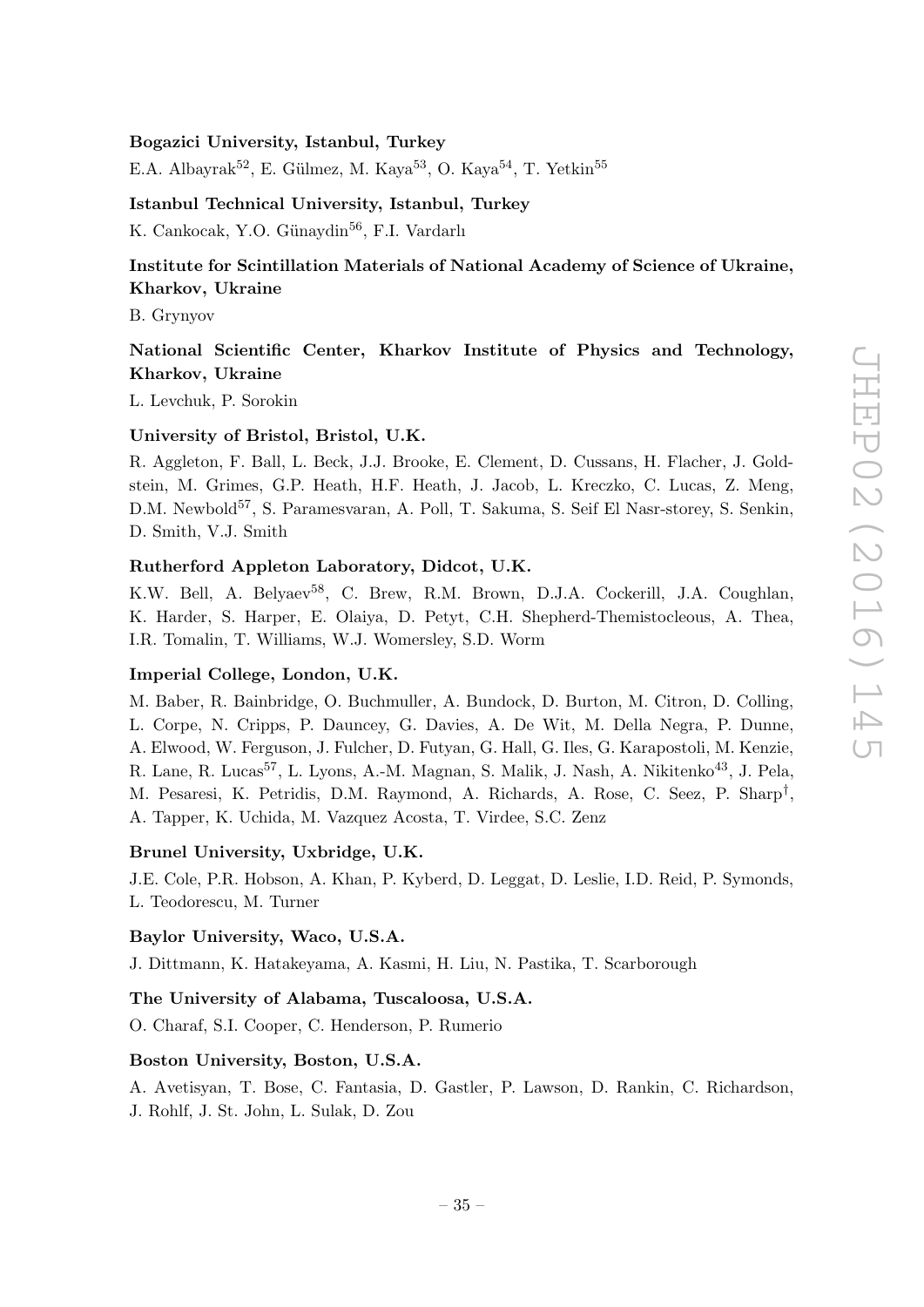### Brown University, Providence, U.S.A.

J. Alimena, E. Berry, S. Bhattacharya, D. Cutts, Z. Demiragli, N. Dhingra, A. Ferapontov, A. Garabedian, U. Heintz, E. Laird, G. Landsberg, Z. Mao, M. Narain, S. Sagir, T. Sinthuprasith

### University of California, Davis, Davis, U.S.A.

R. Breedon, G. Breto, M. Calderon De La Barca Sanchez, S. Chauhan, M. Chertok, J. Conway, R. Conway, P.T. Cox, R. Erbacher, M. Gardner, W. Ko, R. Lander, M. Mulhearn, D. Pellett, J. Pilot, F. Ricci-Tam, S. Shalhout, J. Smith, M. Squires, D. Stolp, M. Tripathi, S. Wilbur, R. Yohay

## University of California, Los Angeles, U.S.A.

R. Cousins, P. Everaerts, C. Farrell, J. Hauser, M. Ignatenko, G. Rakness, D. Saltzberg, E. Takasugi, V. Valuev, M. Weber

#### University of California, Riverside, Riverside, U.S.A.

K. Burt, R. Clare, J. Ellison, J.W. Gary, G. Hanson, J. Heilman, M. Ivova Rikova, P. Jandir, E. Kennedy, F. Lacroix, O.R. Long, A. Luthra, M. Malberti, M. Olmedo Negrete, A. Shrinivas, S. Sumowidagdo, H. Wei, S. Wimpenny

### University of California, San Diego, La Jolla, U.S.A.

J.G. Branson, G.B. Cerati, S. Cittolin, R.T. D'Agnolo, A. Holzner, R. Kelley, D. Klein, D. Kovalskyi, J. Letts, I. Macneill, D. Olivito, S. Padhi, C. Palmer, M. Pieri, M. Sani, V. Sharma, S. Simon, M. Tadel, Y. Tu, A. Vartak, S. Wasserbaech<sup>59</sup>, C. Welke, F. W¨urthwein, A. Yagil, G. Zevi Della Porta

### University of California, Santa Barbara, Santa Barbara, U.S.A.

D. Barge, J. Bradmiller-Feld, C. Campagnari, A. Dishaw, V. Dutta, K. Flowers, M. Franco Sevilla, P. Geffert, C. George, F. Golf, L. Gouskos, J. Gran, J. Incandela, C. Justus, N. Mccoll, S.D. Mullin, J. Richman, D. Stuart, W. To, C. West, J. Yoo

## California Institute of Technology, Pasadena, U.S.A.

D. Anderson, A. Apresyan, A. Bornheim, J. Bunn, Y. Chen, J. Duarte, A. Mott, H.B. Newman, C. Pena, M. Pierini, M. Spiropulu, J.R. Vlimant, S. Xie, R.Y. Zhu

### Carnegie Mellon University, Pittsburgh, U.S.A.

V. Azzolini, A. Calamba, B. Carlson, T. Ferguson, Y. Iiyama, M. Paulini, J. Russ, M. Sun, H. Vogel, I. Vorobiev

## University of Colorado at Boulder, Boulder, U.S.A.

J.P. Cumalat, W.T. Ford, A. Gaz, F. Jensen, A. Johnson, M. Krohn, T. Mulholland, U. Nauenberg, J.G. Smith, K. Stenson, S.R. Wagner

## Cornell University, Ithaca, U.S.A.

J. Alexander, A. Chatterjee, J. Chaves, J. Chu, S. Dittmer, N. Eggert, N. Mirman, G. Nicolas Kaufman, J.R. Patterson, A. Ryd, L. Skinnari, W. Sun, S.M. Tan, W.D. Teo, J. Thom, J. Thompson, J. Tucker, Y. Weng, P. Wittich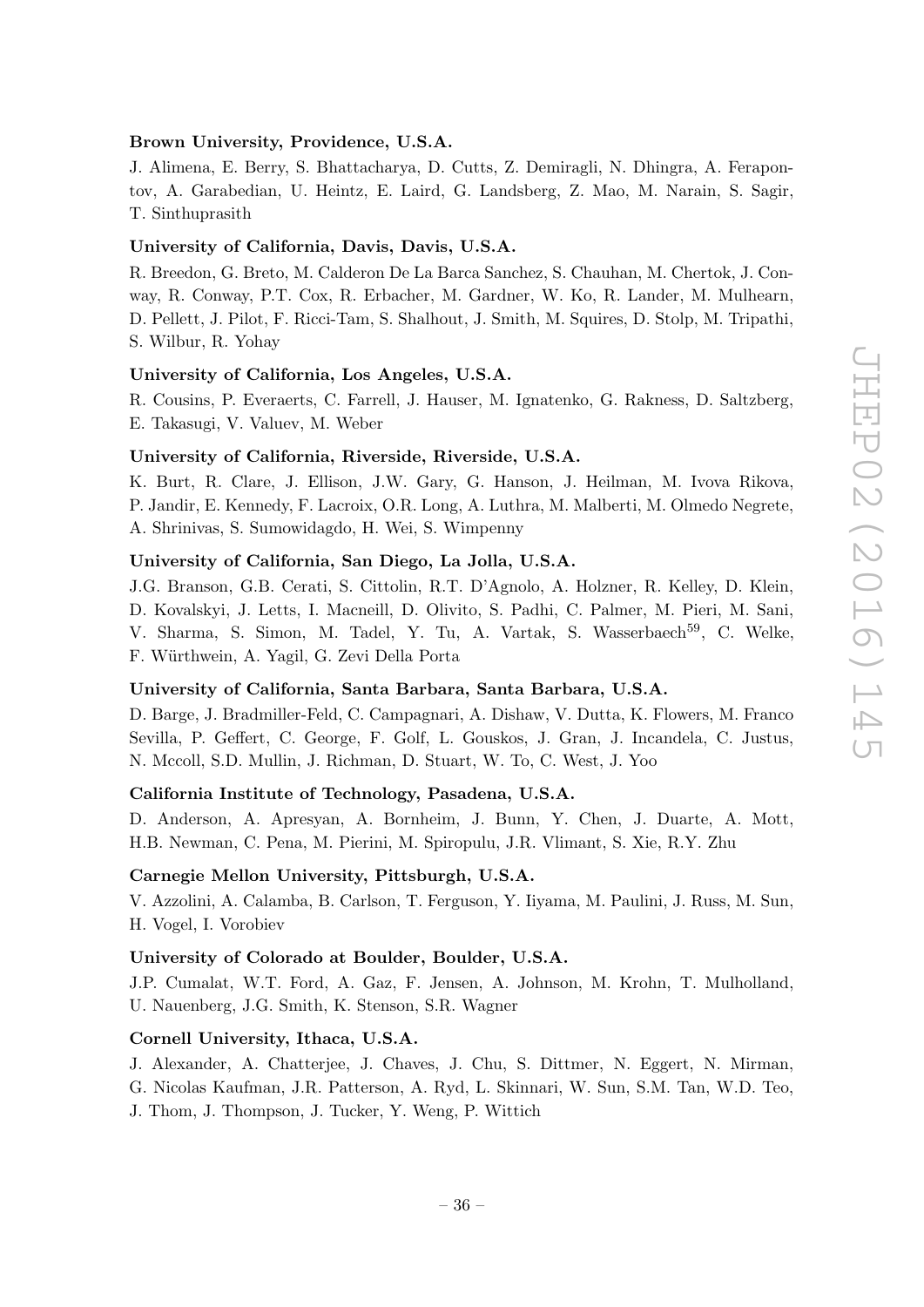#### Fermi National Accelerator Laboratory, Batavia, U.S.A.

S. Abdullin, M. Albrow, J. Anderson, G. Apollinari, L.A.T. Bauerdick, A. Beretvas, J. Berryhill, P.C. Bhat, G. Bolla, K. Burkett, J.N. Butler, H.W.K. Cheung, F. Chlebana, S. Cihangir, V.D. Elvira, I. Fisk, J. Freeman, E. Gottschalk, L. Gray, D. Green, S. Grünendahl, O. Gutsche, J. Hanlon, D. Hare, R.M. Harris, J. Hirschauer, B. Hooberman, Z. Hu, S. Jindariani, M. Johnson, U. Joshi, A.W. Jung, B. Klima, B. Kreis, S. Kwan<sup>†</sup>, S. Lammel, J. Linacre, D. Lincoln, R. Lipton, T. Liu, R. Lopes De Sá, J. Lykken, K. Maeshima, J.M. Marraffino, V.I. Martinez Outschoorn, S. Maruyama, D. Mason, P. McBride, P. Merkel, K. Mishra, S. Mrenna, S. Nahn, C. Newman-Holmes, V. O'Dell, O. Prokofyev, E. Sexton-Kennedy, A. Soha, W.J. Spalding, L. Spiegel, L. Taylor, S. Tkaczyk, N.V. Tran, L. Uplegger, E.W. Vaandering, C. Vernieri, M. Verzocchi, R. Vidal, A. Whitbeck, F. Yang, H. Yin

#### University of Florida, Gainesville, U.S.A.

D. Acosta, P. Avery, P. Bortignon, D. Bourilkov, A. Carnes, M. Carver, D. Curry, S. Das, G.P. Di Giovanni, R.D. Field, M. Fisher, I.K. Furic, J. Hugon, J. Konigsberg, A. Korytov, T. Kypreos, J.F. Low, P. Ma, K. Matchev, H. Mei, P. Milenovic<sup>60</sup>, G. Mitselmakher, L. Muniz, D. Rank, A. Rinkevicius, L. Shchutska, M. Snowball, D. Sperka, S.J. Wang, J. Yelton

### Florida International University, Miami, U.S.A.

S. Hewamanage, S. Linn, P. Markowitz, G. Martinez, J.L. Rodriguez

#### Florida State University, Tallahassee, U.S.A.

A. Ackert, J.R. Adams, T. Adams, A. Askew, J. Bochenek, B. Diamond, J. Haas, S. Hagopian, V. Hagopian, K.F. Johnson, A. Khatiwada, H. Prosper, V. Veeraraghavan, M. Weinberg

#### Florida Institute of Technology, Melbourne, U.S.A.

V. Bhopatkar, M. Hohlmann, H. Kalakhety, D. Mareskas-palcek, T. Roy, F. Yumiceva

#### University of Illinois at Chicago (UIC), Chicago, U.S.A.

M.R. Adams, L. Apanasevich, D. Berry, R.R. Betts, I. Bucinskaite, R. Cavanaugh, O. Evdokimov, L. Gauthier, C.E. Gerber, D.J. Hofman, P. Kurt, C. O'Brien, I.D. Sandoval Gonzalez, C. Silkworth, P. Turner, N. Varelas, Z. Wu, M. Zakaria

## The University of Iowa, Iowa City, U.S.A.

B. Bilki<sup>61</sup>, W. Clarida, K. Dilsiz, R.P. Gandrajula, M. Haytmyradov, V. Khristenko, J.-P. Merlo, H. Mermerkaya<sup>62</sup>, A. Mestvirishvili, A. Moeller, J. Nachtman, H. Ogul, Y. Onel, F. Ozok52, A. Penzo, S. Sen, C. Snyder, P. Tan, E. Tiras, J. Wetzel, K. Yi

#### Johns Hopkins University, Baltimore, U.S.A.

I. Anderson, B.A. Barnett, B. Blumenfeld, D. Fehling, L. Feng, A.V. Gritsan, P. Maksimovic, C. Martin, K. Nash, M. Osherson, M. Swartz, M. Xiao, Y. Xin

#### The University of Kansas, Lawrence, U.S.A.

P. Baringer, A. Bean, G. Benelli, C. Bruner, J. Gray, R.P. Kenny III, D. Majumder, M. Malek, M. Murray, D. Noonan, S. Sanders, R. Stringer, Q. Wang, J.S. Wood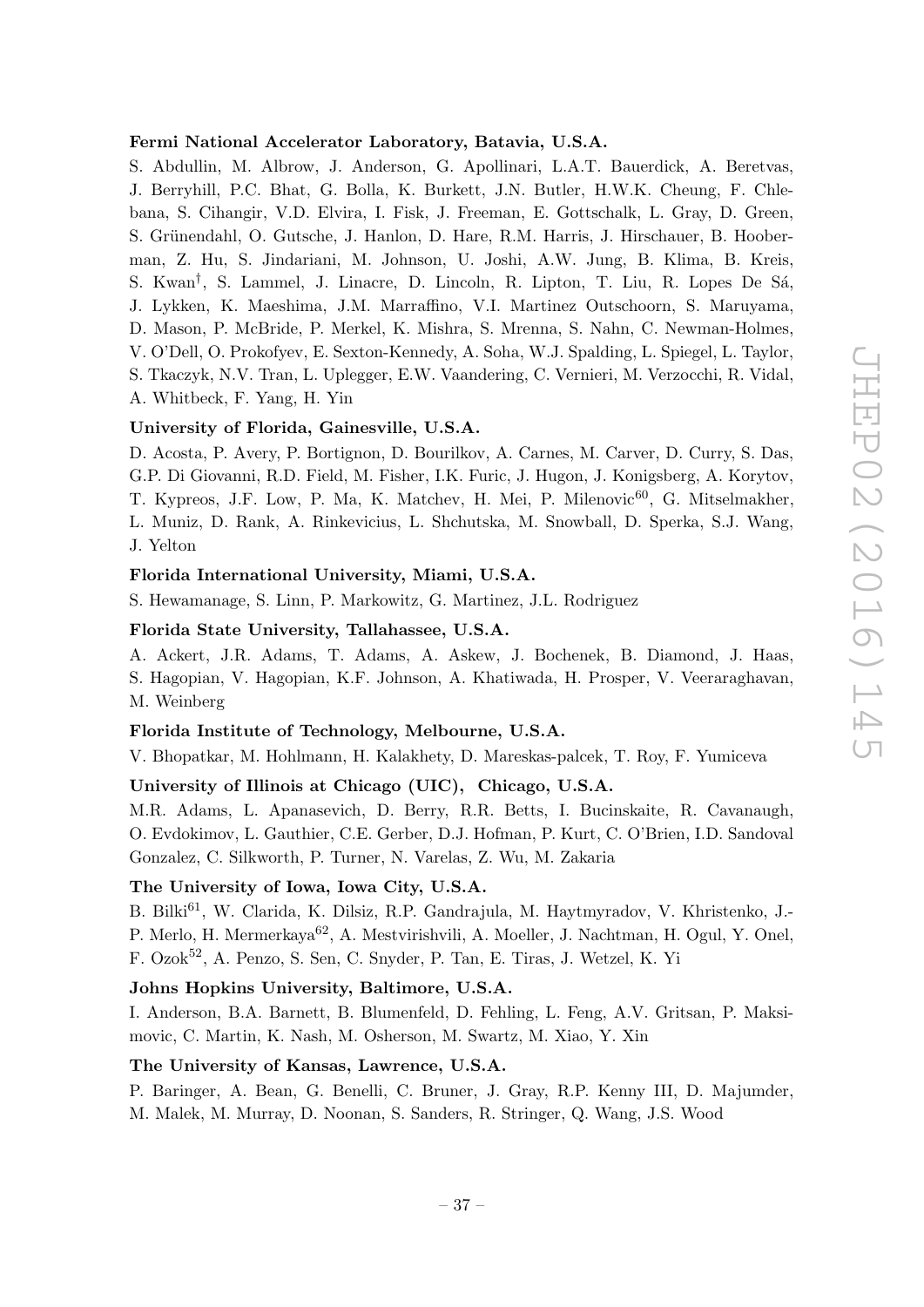### Kansas State University, Manhattan, U.S.A.

I. Chakaberia, A. Ivanov, K. Kaadze, S. Khalil, M. Makouski, Y. Maravin, L.K. Saini, N. Skhirtladze, I. Svintradze

### Lawrence Livermore National Laboratory, Livermore, U.S.A.

D. Lange, F. Rebassoo, D. Wright

## University of Maryland, College Park, U.S.A.

C. Anelli, A. Baden, O. Baron, A. Belloni, B. Calvert, S.C. Eno, J.A. Gomez, N.J. Hadley, S. Jabeen, R.G. Kellogg, T. Kolberg, Y. Lu, A.C. Mignerey, K. Pedro, Y.H. Shin, A. Skuja, M.B. Tonjes, S.C. Tonwar

## Massachusetts Institute of Technology, Cambridge, U.S.A.

A. Apyan, R. Barbieri, A. Baty, K. Bierwagen, S. Brandt, W. Busza, I.A. Cali, L. Di Matteo, G. Gomez Ceballos, M. Goncharov, D. Gulhan, M. Klute, Y.S. Lai, Y.-J. Lee, A. Levin, P.D. Luckey, C. Mcginn, X. Niu, C. Paus, D. Ralph, C. Roland, G. Roland, G.S.F. Stephans, K. Sumorok, M. Varma, D. Velicanu, J. Veverka, J. Wang, T.W. Wang, B. Wyslouch, M. Yang, V. Zhukova

## University of Minnesota, Minneapolis, U.S.A.

B. Dahmes, A. Finkel, A. Gude, S.C. Kao, K. Klapoetke, Y. Kubota, J. Mans, S. Nourbakhsh, R. Rusack, N. Tambe, J. Turkewitz

#### University of Mississippi, Oxford, U.S.A.

J.G. Acosta, S. Oliveros

## University of Nebraska-Lincoln, Lincoln, U.S.A.

E. Avdeeva, K. Bloom, S. Bose, D.R. Claes, A. Dominguez, C. Fangmeier, R. Gonzalez Suarez, R. Kamalieddin, J. Keller, D. Knowlton, I. Kravchenko, J. Lazo-Flores, F. Meier, J. Monroy, F. Ratnikov, G.R. Snow

### State University of New York at Buffalo, Buffalo, U.S.A.

M. Alyari, J. Dolen, J. George, A. Godshalk, I. Iashvili, J. Kaisen, A. Kharchilava, A. Kumar, S. Rappoccio

## Northeastern University, Boston, U.S.A.

G. Alverson, E. Barberis, D. Baumgartel, M. Chasco, A. Hortiangtham, A. Massironi, D.M. Morse, D. Nash, T. Orimoto, R. Teixeira De Lima, D. Trocino, R.-J. Wang, D. Wood, J. Zhang

### Northwestern University, Evanston, U.S.A.

K.A. Hahn, A. Kubik, N. Mucia, N. Odell, B. Pollack, A. Pozdnyakov, M. Schmitt, S. Stoynev, K. Sung, M. Trovato, M. Velasco, S. Won

### University of Notre Dame, Notre Dame, U.S.A.

A. Brinkerhoff, N. Dev, M. Hildreth, C. Jessop, D.J. Karmgard, N. Kellams, K. Lannon,

S. Lynch, N. Marinelli, F. Meng, C. Mueller, Y. Musienko<sup>33</sup>, T. Pearson, M. Planer,

R. Ruchti, G. Smith, N. Valls, M. Wayne, M. Wolf, A. Woodard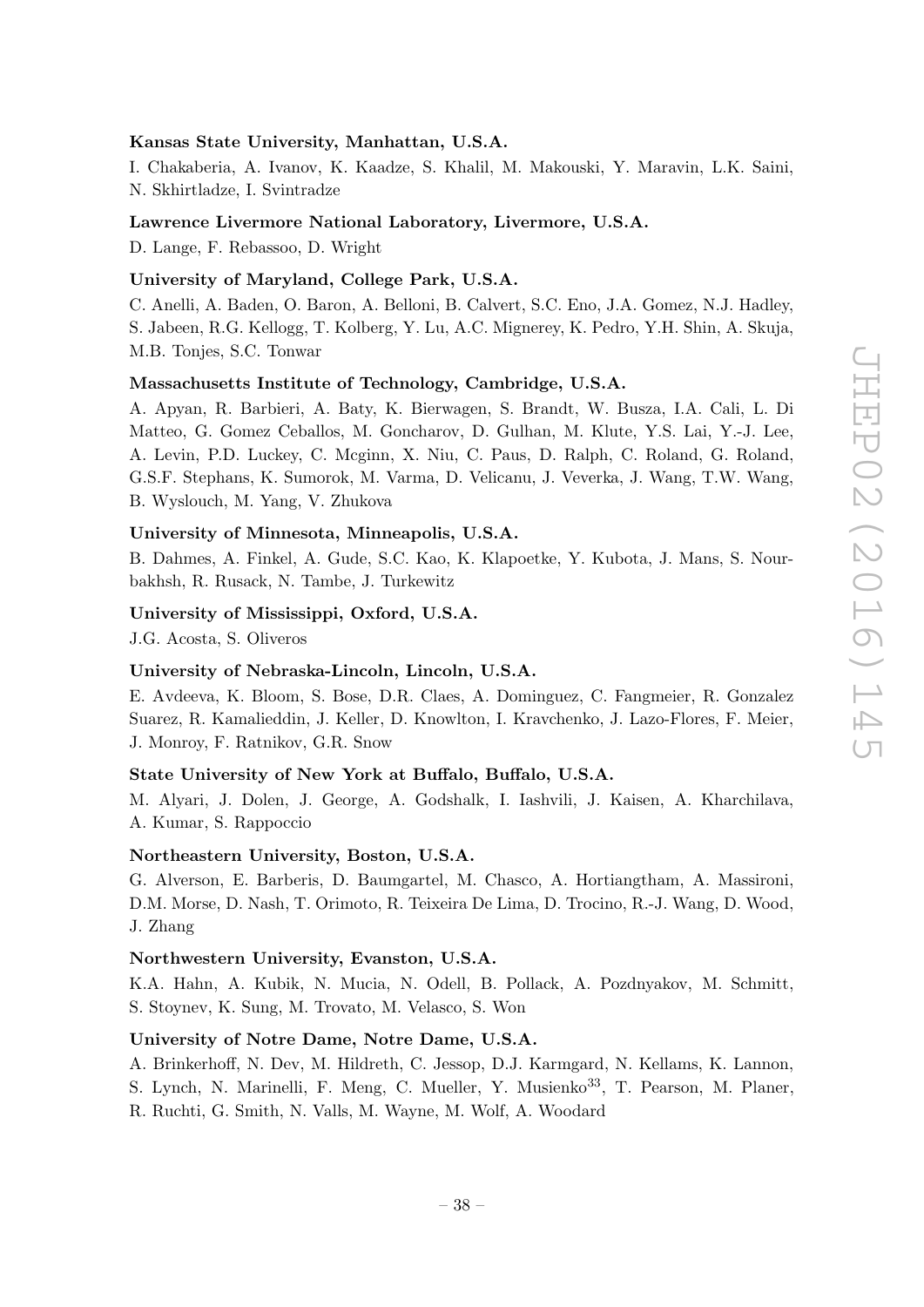### The Ohio State University, Columbus, U.S.A.

L. Antonelli, J. Brinson, B. Bylsma, L.S. Durkin, S. Flowers, A. Hart, C. Hill, R. Hughes, K. Kotov, T.Y. Ling, B. Liu, W. Luo, D. Puigh, M. Rodenburg, B.L. Winer, H.W. Wulsin

#### Princeton University, Princeton, U.S.A.

O. Driga, P. Elmer, J. Hardenbrook, P. Hebda, S.A. Koay, P. Lujan, D. Marlow, T. Medvedeva, M. Mooney, J. Olsen, P. Piroué, X. Quan, H. Saka, D. Stickland, C. Tully, J.S. Werner, A. Zuranski

### Purdue University, West Lafayette, U.S.A.

V.E. Barnes, D. Benedetti, D. Bortoletto, L. Gutay, M.K. Jha, M. Jones, K. Jung, M. Kress, N. Leonardo, D.H. Miller, N. Neumeister, F. Primavera, B.C. Radburn-Smith, X. Shi, I. Shipsey, D. Silvers, J. Sun, A. Svyatkovskiy, F. Wang, W. Xie, L. Xu, J. Zablocki

### Purdue University Calumet, Hammond, U.S.A.

N. Parashar, J. Stupak

### Rice University, Houston, U.S.A.

A. Adair, B. Akgun, Z. Chen, K.M. Ecklund, F.J.M. Geurts, W. Li, B. Michlin, M. Northup, B.P. Padley, R. Redjimi, J. Roberts, Z. Tu, J. Zabel

#### University of Rochester, Rochester, U.S.A.

B. Betchart, A. Bodek, P. de Barbaro, R. Demina, Y. Eshaq, T. Ferbel, M. Galanti,

A. Garcia-Bellido, P. Goldenzweig, J. Han, A. Harel, O. Hindrichs, A. Khukhunaishvili,

G. Petrillo, M. Verzetti, D. Vishnevskiy

#### The Rockefeller University, New York, U.S.A.

L. Demortier

#### Rutgers, The State University of New Jersey, Piscataway, U.S.A.

S. Arora, A. Barker, J.P. Chou, C. Contreras-Campana, E. Contreras-Campana, D. Duggan, D. Ferencek, Y. Gershtein, R. Gray, E. Halkiadakis, D. Hidas, E. Hughes, S. Kaplan, R. Kunnawalkam Elayavalli, A. Lath, S. Panwalkar, M. Park, S. Salur, S. Schnetzer, D. Sheffield, S. Somalwar, R. Stone, S. Thomas, P. Thomassen, M. Walker

## University of Tennessee, Knoxville, U.S.A.

M. Foerster, K. Rose, S. Spanier, A. York

### Texas A&M University, College Station, U.S.A.

O. Bouhali<sup>63</sup>, A. Castaneda Hernandez, M. Dalchenko, M. De Mattia, A. Delgado, S. Dildick, R. Eusebi, W. Flanagan, J. Gilmore, T. Kamon<sup>64</sup>, V. Krutelyov, R. Montalvo, R. Mueller, I. Osipenkov, Y. Pakhotin, R. Patel, A. Perloff, J. Roe, A. Rose, A. Safonov, I. Suarez, A. Tatarinov, K.A. Ulmer

#### Texas Tech University, Lubbock, U.S.A.

N. Akchurin, C. Cowden, J. Damgov, C. Dragoiu, P.R. Dudero, J. Faulkner, K. Kovitanggoon, S. Kunori, K. Lamichhane, S.W. Lee, T. Libeiro, S. Undleeb, I. Volobouev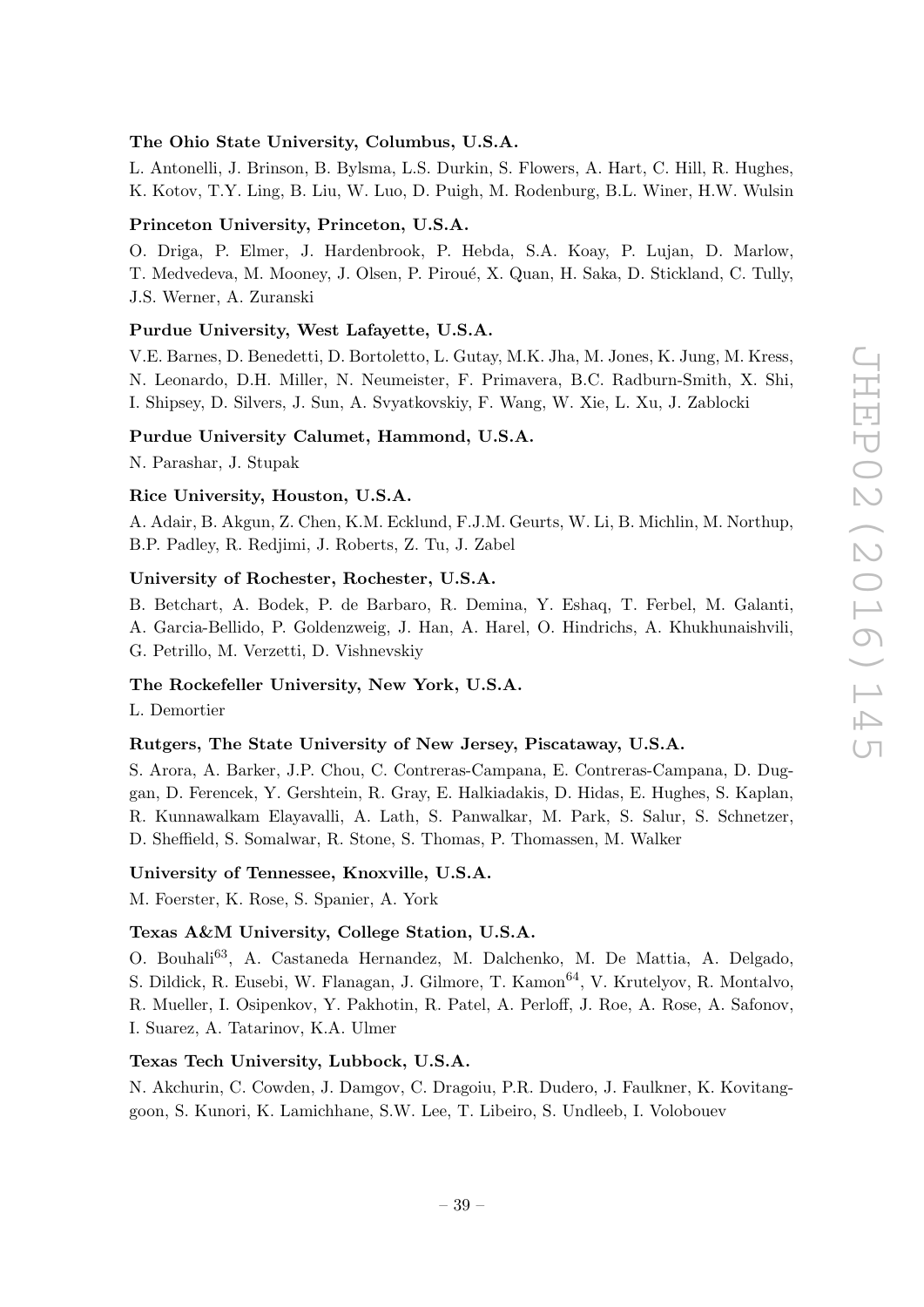#### Vanderbilt University, Nashville, U.S.A.

E. Appelt, A.G. Delannoy, S. Greene, A. Gurrola, R. Janjam, W. Johns, C. Maguire, Y. Mao, A. Melo, P. Sheldon, B. Snook, S. Tuo, J. Velkovska, Q. Xu

### University of Virginia, Charlottesville, U.S.A.

M.W. Arenton, S. Boutle, B. Cox, B. Francis, J. Goodell, R. Hirosky, A. Ledovskoy, H. Li, C. Lin, C. Neu, E. Wolfe, J. Wood, F. Xia

## Wayne State University, Detroit, U.S.A.

C. Clarke, R. Harr, P.E. Karchin, C. Kottachchi Kankanamge Don, P. Lamichhane, J. Sturdy

### University of Wisconsin, Madison, U.S.A.

D.A. Belknap, D. Carlsmith, M. Cepeda, A. Christian, S. Dasu, L. Dodd, S. Duric, E. Friis, M. Grothe, R. Hall-Wilton, M. Herndon, A. Hervé, P. Klabbers, A. Lanaro, A. Levine, K. Long, R. Loveless, A. Mohapatra, I. Ojalvo, T. Perry, G.A. Pierro, G. Polese, I. Ross, T. Ruggles, T. Sarangi, A. Savin, N. Smith, W.H. Smith, D. Taylor, N. Woods

- †: Deceased
- 1: Also at Vienna University of Technology, Vienna, Austria
- 2: Also at CERN, European Organization for Nuclear Research, Geneva, Switzerland
- 3: Also at Institut Pluridisciplinaire Hubert Curien, Université de Strasbourg, Université de Haute Alsace Mulhouse, CNRS/IN2P3, Strasbourg, France
- 4: Also at National Institute of Chemical Physics and Biophysics, Tallinn, Estonia
- 5: Also at Skobeltsyn Institute of Nuclear Physics, Lomonosov Moscow State University, Moscow, Russia
- 6: Also at Universidade Estadual de Campinas, Campinas, Brazil
- 7: Also at Laboratoire Leprince-Ringuet, Ecole Polytechnique, IN2P3-CNRS, Palaiseau, France
- 8: Also at Université Libre de Bruxelles, Bruxelles, Belgium
- 9: Also at Joint Institute for Nuclear Research, Dubna, Russia
- 10: Also at Ain Shams University, Cairo, Egypt
- 11: Now at British University in Egypt, Cairo, Egypt
- 12: Now at Helwan University, Cairo, Egypt
- 13: Also at Cairo University, Cairo, Egypt
- 14: Now at Fayoum University, El-Fayoum, Egypt
- 15: Also at Université de Haute Alsace, Mulhouse, France
- 16: Also at Ilia State University, Tbilisi, Georgia
- 17: Also at Brandenburg University of Technology, Cottbus, Germany
- 18: Also at Institute of Nuclear Research ATOMKI, Debrecen, Hungary
- 19: Also at Eötvös Loránd University, Budapest, Hungary
- 20: Also at University of Debrecen, Debrecen, Hungary
- 21: Also at Wigner Research Centre for Physics, Budapest, Hungary
- 22: Also at University of Visva-Bharati, Santiniketan, India
- 23: Now at King Abdulaziz University, Jeddah, Saudi Arabia
- 24: Also at University of Ruhuna, Matara, Sri Lanka
- 25: Also at Isfahan University of Technology, Isfahan, Iran
- 26: Also at University of Tehran, Department of Engineering Science, Tehran, Iran